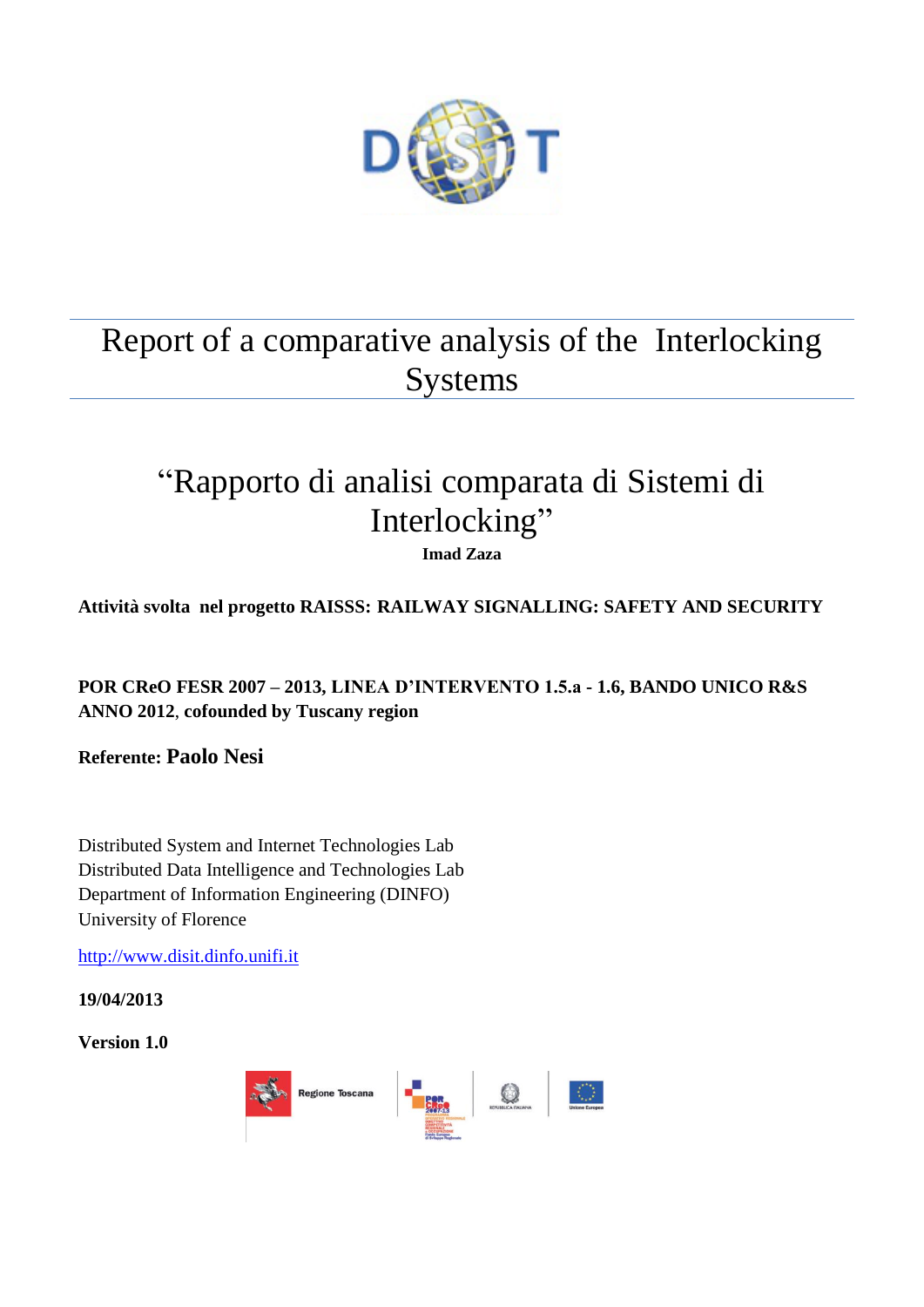# Report of a comparative analysis of the Interlocking Systems

### **EXECUTIVE SUMMARY**

Signaling is the keystone of the railway transportation system and besides it, the interlocking system acts a central role granting the key issues such safety of the overall system.

In order to develop a new Interlocking System, in addition to study the interlocking principles and to have a reasonable background in computer based architecture we have to learn from the state-of-the-art of the existent railways vendor's proposal.

To cover the topic, this report brings together all the main aspects which relate to a choice of ones of the most used Interlocking Systems in Europe.

This include the overall architecture, fault resilience policy, software used to implement the main functions and to interact with railway operators.

Being SIL4 classified systems, they have some commonly features such as:

- $\bullet$  the development process have to follow V&V model;
- formal methods to specification, validation, verification is mandatory.

It is also noticed that the interlocking logic – the core issue - is generally an abstract model of the relay circuit due the well-established railway's engineering knowledge. Indeed the main dialect is the ladder diagram or one to one translation from Boolean equation to code.

Conversely some newer systems use the new paradigm of object oriented design which leads to use an object model diagram ( and relative tools to generating code ) such as Harel's statecharts or proprietary language like ObjRail.

The document is structured in three major section with relative subsections:

- Railways vendor's Interlocking
	- o Signaling solutions SSI
	- o Siemens (Ex-Invensys) Westrace
	- o Invensys Westlock
	- o Alstom Smartlock
	- o Ansaldo STS Acc
	- o AZD Praha Esa 33
	- o ECM HRM9
- Other systems
	- o Thales Elektra
	- o Prorail Movares
	- o Bombardier Transportation Ebi-lock
- Final considerations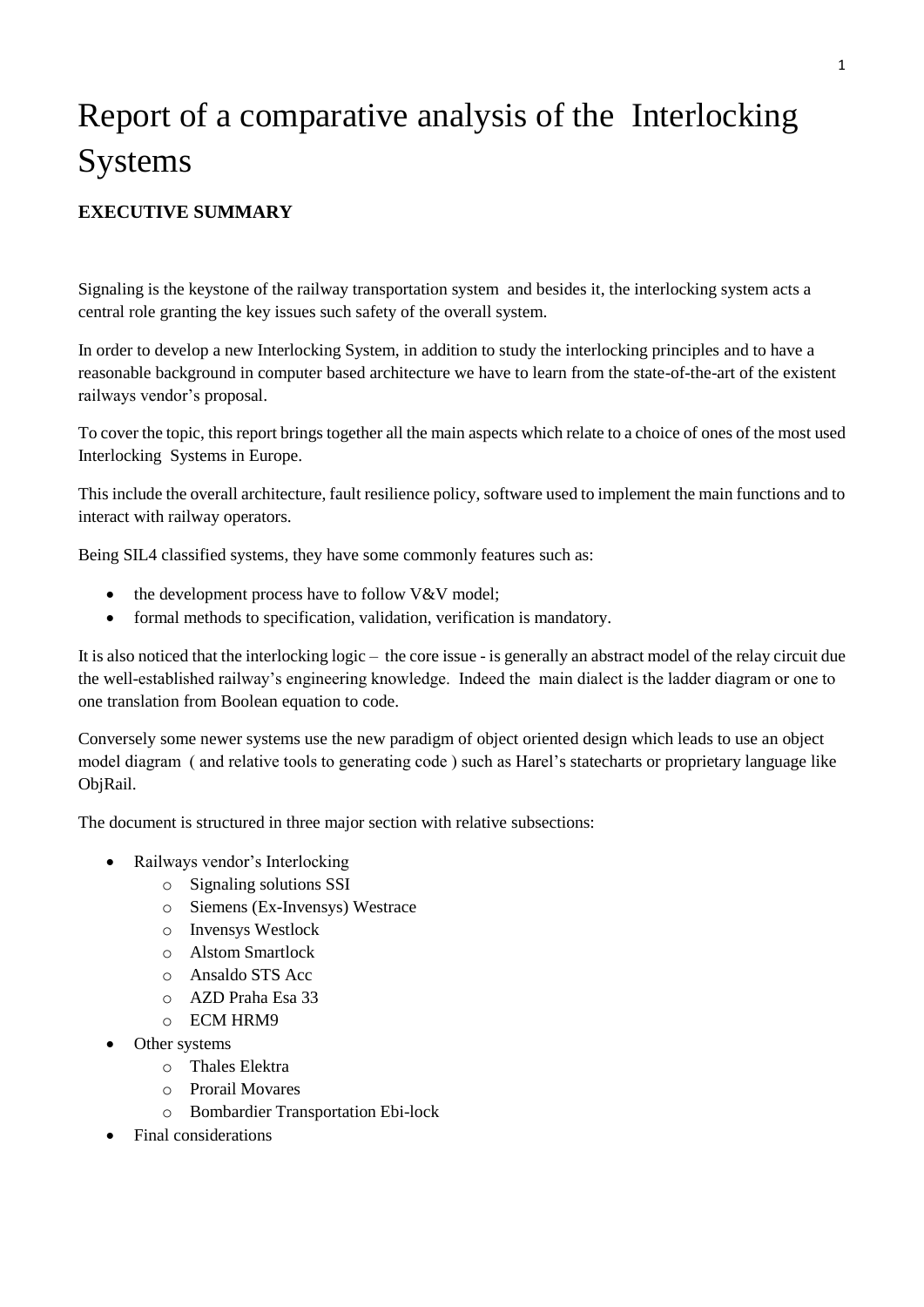Moreover the SSI uses a 16 bit cisc cpu and dedicated engineering procedural language that is GDL . Its failure resilience policy is exploited by the Triple Modular Redundancy. The human man interface is implemented by a keyboard and a printer to enter routes or to show status respectively. As it is the one of the first it has a dedicated component to interact with a control panel used with the relay based systems.

The Westrace uses a PowerPC microprocessor and it is developed by the ladder diagram language. Its failure resilience policy is exploited by 2oo2 architecture using diverse programming.

Being further evolution, the system control facilities rely on modern control system facilities as WESTCAD and could use a WESTRONIC for remote signaling control.

The Westlock it is not only a technology advance of the above cited SSI but it also has a fundamental improvement in the architecture that permits to be configurable in decentralized manner.

The Smartlock SML400 is the newer systems of Alstom and in addition to use last microprocessor technologies it is developed via statecharts through commercial IDE such SCADE. Its failure resilience policy is exploited by 2oo3 architecture.

The Ansaldo ACC has the possibility for the zone controller to take over the operational management in the event of failure of the central communication system. Its reliability reaches unprecedented levels, for example by virtue of the support for redundancy 2 of 4.

The ESA 33 system is fully computerized that is compressive of the CTC to the actuator belong to the physical devices. Its failure resilience policy is exploited by 2x2oo2 architecture.

The HRM9 is a new generation system that was engineered by full object oriented design. Its failure resilience policy is exploited by 2oo2 architecture.

Suddenly the information gathered it is not homogenous and this lead to dedicate a separate section for systems which it wasn't possible to be fully exhaustive.

This is the case of Thales Elektra, Prorail Movares, Bombardier Transportation Ebi-Lock.

Since the lists of the system proposal is time-ordered (from the oldest to the newest), by reading this report it will be noticed the evolution of the intra-components communication by the use of serial links to the Ethernet link of today.

The report ends with some guidelines summarizing the following analysis such that an Interlocking system have to be modularized, expandable and easy to configure by a railway authority point of view meanwhile have to have a high system capacity and a good simulation and maintenance degree by a railway vendor point of view.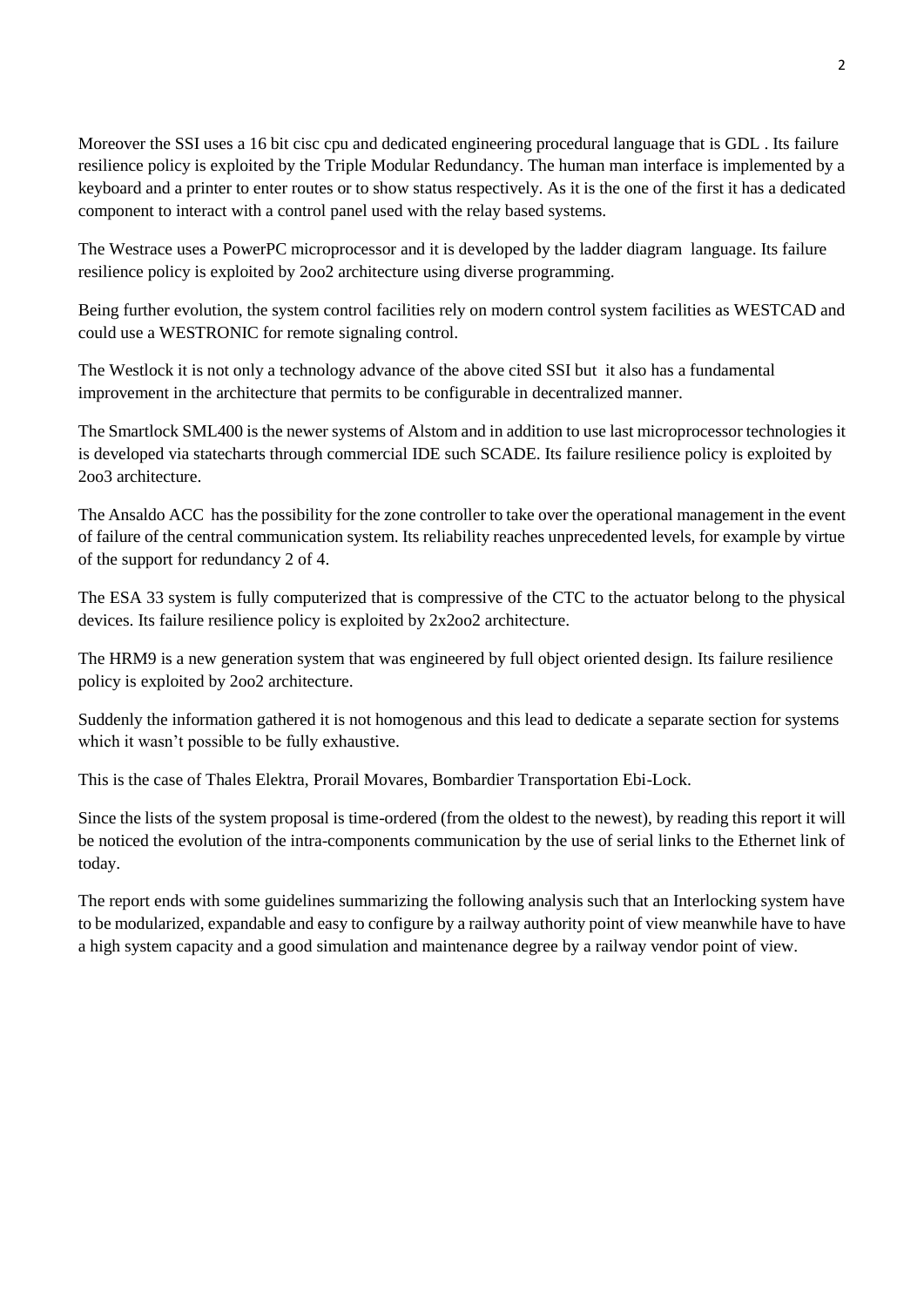## **Keyword lists**

Railway signalization; Interlocking system design; SIL4 systems;

## **Summary**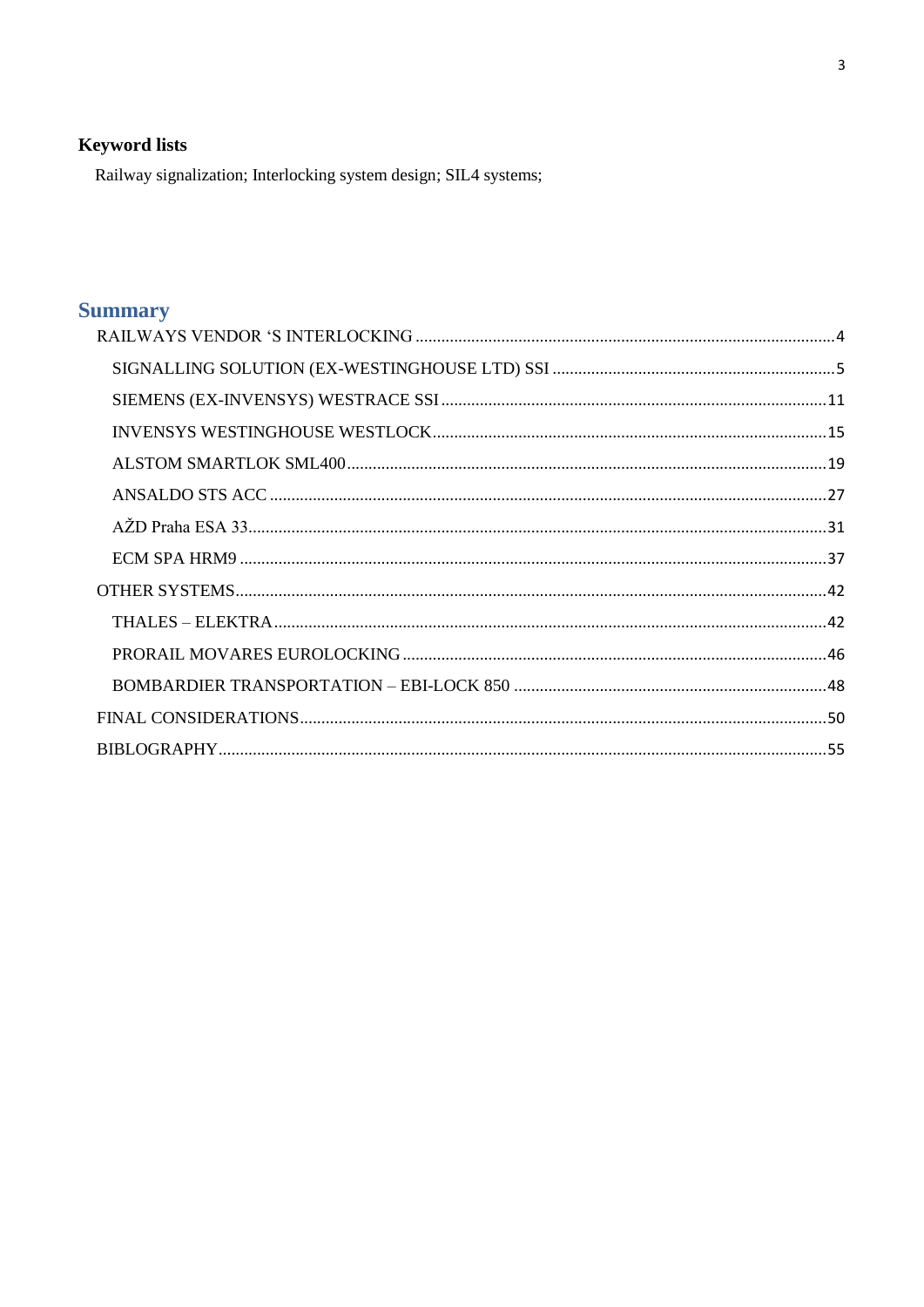### <span id="page-4-0"></span>**RAILWAYS VENDOR 'S INTERLOCKING**

It will be proposed the following keys to study the interlocking system which will be described further on:

- System architecture
	- **Logistic layer** 
		- $\triangleright$  System Control Facilities;
		- $\triangleright$  Diagnostic Facilities;
	- Functional core layer
		- $\triangleright$  Central Unit Interlocking and System resilience policy;
	- $\blacksquare$  I/O layer
		- $\triangleright$  Peripheral Facilities;
	- **Intra layer** 
		- $\triangleright$  Communication Facilities.

#### ❖ System software

At a first glance, it will be notice that each vendor has their own terminology of the core part of their system while there is a silent agreement on the other elements like the trackside interfaces or human man interfaces.

Also, newer CBIs like Invensys's Westlock and Alstom's Smartlock use the same trackside hardware, and very-slightly-modified software and data preparation language.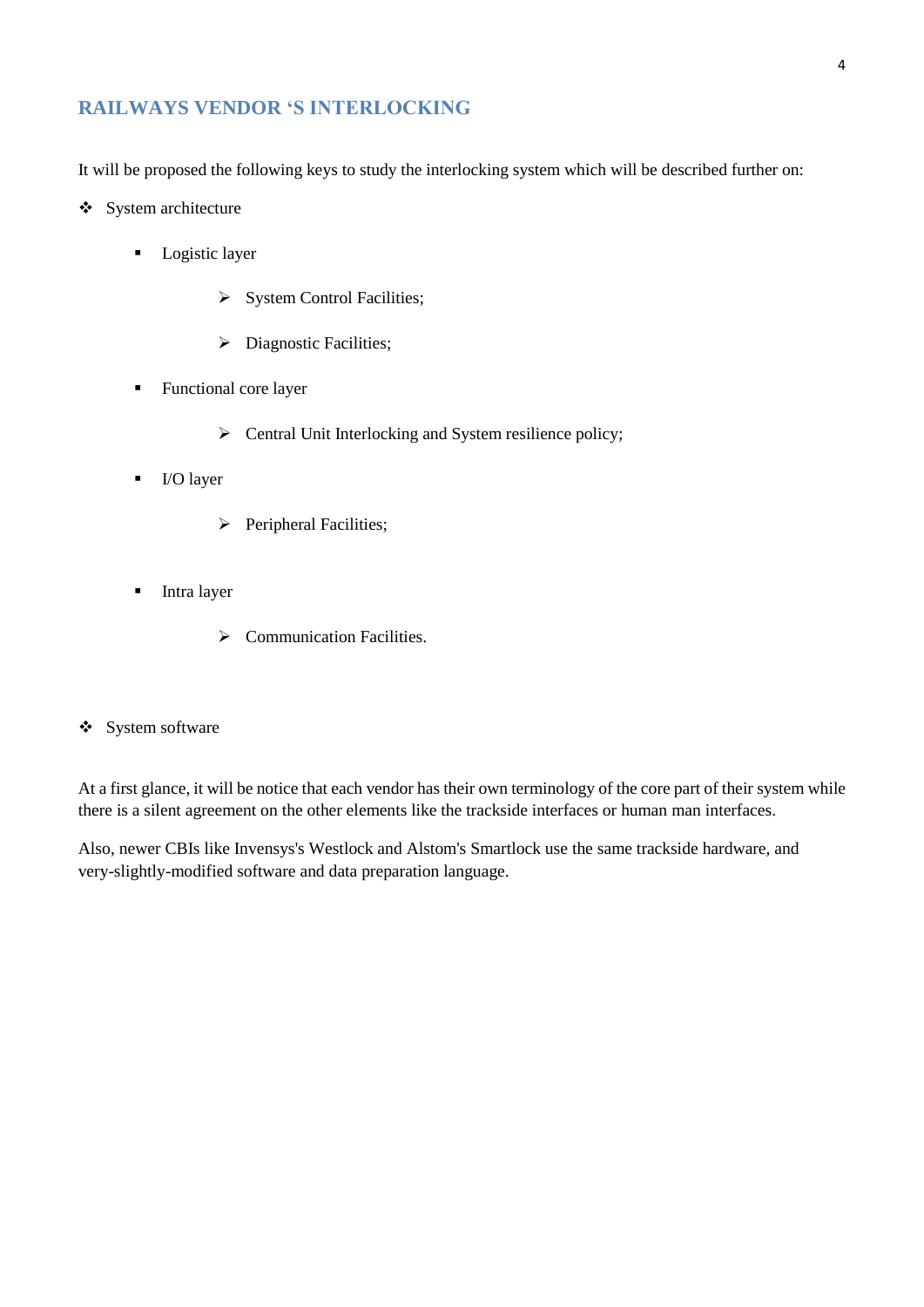### <span id="page-5-0"></span>**SIGNALLING SOLUTION (EX-WESTINGHOUSE LTD) SSI**

The following survey is mainly founded on [1].

### *Short background*

Solid State Interlocking (SSI) was one of the first microprocessor based system, designed for use in railway signaling installations to compute and execute the signaling interlocking functions.

It will be discussed here for historical reasons and because some equipment's terms it is used in other systems. Despite the fact that it was introduced officially in 1985 at Leamington Station, some installations are still under use in some countries.

The development of SSI was undertaken jointly by British Rail, GEC Genera1 Signal Company Limited and Westinghouse Signals LTD in the United Kingdom.

British Rail has been responsible for the basic design of hardware and software, safety validation (manually executed by signal engineers) and for overall project management, GEC and Westinghouse Signals have translated the British Rail design concepts into fully engineered production equipment.

The interlocking is centralized in a single housing with true distribution of its i/o made possible by the provision of a data link and standard, nonprogrammable, slave object controllers.

The application of SSI to the existence railways (based on relay) was very flexible due the fact that SSI could be interfaced to conventional control panels or to VDU(Visual display Unit), line side signals and paints remained as before, the signaling principles of interlocking requirements of different railway authorities could be totally performed by SSI.

#### *System architecture*

From the above cited paper it is possibly to identify clearly the elements in the three layers:

- at the logistic layer it will be found the technician terminal and signalman's panel that could be of two type depends of the panel ones (MUX or Automatic Train Supervision System);
- at the functional core layer it will be found the central interlocking which contains:
	- two panel processor modules for communicating with the operator interface system (e.g. panel multiplexer, control panel);
	- three interlocking processors;
	- one diagnostic multi-processor modules;
	- two external data link modules for communicating with the trackside equipment;
	- If required, two internal data link modules for communicating with other SSI central interlockings in the same room.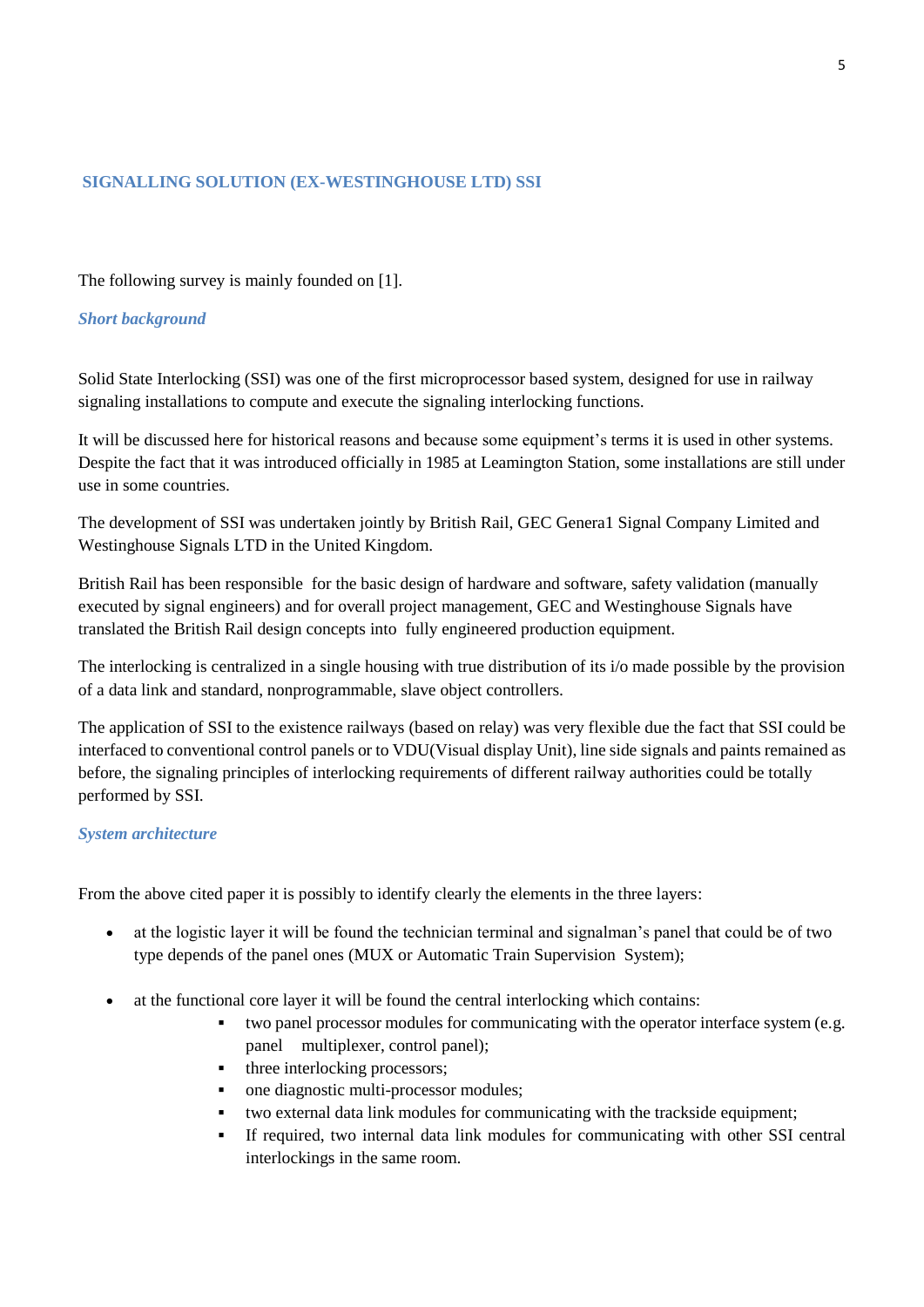At the I/O layer it will be found the trackside equipment which interfaces with railway objects.



#### *System Control Facilities*

The panel processor modules perform the functions associated with the operator controls and indications. The panel processor modules are duplicated for availability and communicate over serial data links with the operator interface system which can be a panel multiplexer for interfacing to a control panel or a sophisticated control system.

The technician's terminal comprises a printer, keyboard, dedicated computer, tape cassette data recorder and modem. The technician's terminal receives information from both panel processor modules and the diagnostic multi-processor module of up to six central interlockings. It uses this information to print the status of the central interlockings connected to it. The keyboard is used to interrogate the system for specific status information and to apply route, and aspect barring etc.

The tape cassette data recorder logs all changes of state within the system providing a record of operation while the modem is for connecting a remote keyboard and printer to the technician's terminal.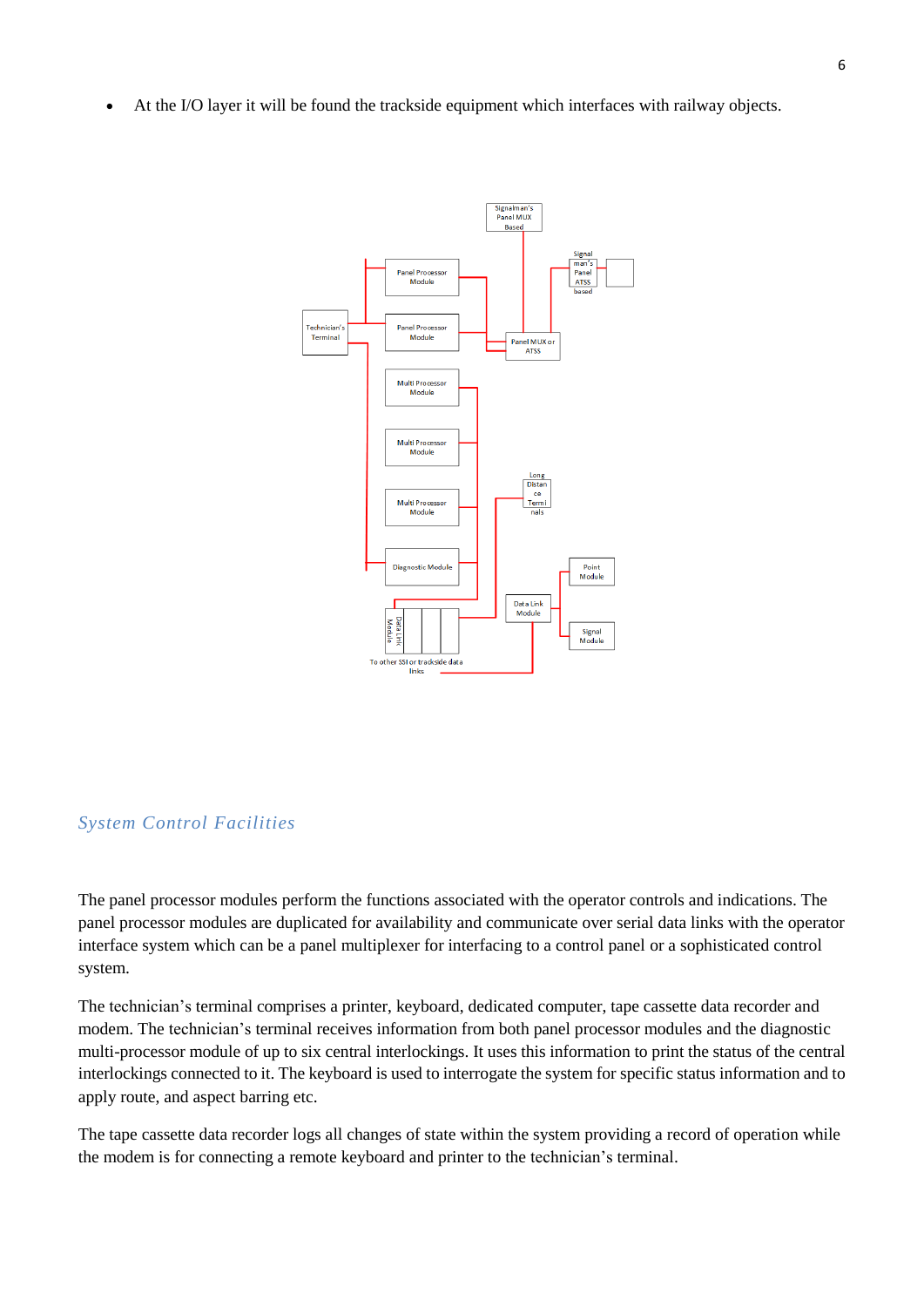The panel multiplex is used when a parallel interface to the operator control system is required such a control panel. The panel multiplexer is a duplicated system for high availability and communicates via a serial data link with the panel processor modules. Operator controls are received in a parallel form, the multiplexer converts them into a serial message and send it to the panel processor module. Operator indications are transmitted on a serial message by the panel processor module to the panel multiplexer, the panel multiplexer converts this information into a parallel form suitable for driving indication lamps or LED'S.

### *Diagnostic facilities*

Diagnostic multi-processor module listens to the transmissions on the external and internal data links to detect faults with the interlocking multi-processor modules, the external data links or the trackside function modules connected to the data links.

This diagnostic information is then passed on the technician terminal. The external and internal data link modules convert the electrical characteristics of the data link transmissions used by the interlocking multi- processor modules to a level suitable for use external to the central interlocking cubicle.

### *Central Unit Interlocking and system fault resilience*

The Motorola 6800 microprocessors used in SSI have a 16-bit address space:

- 60–80k bytes are EPROM which hold the generic program (about 20k bytes), and the Geographic Data;
- 2k bytes are RAM
- The rest is used for input and output devices.

The modest RAM is used, mainly, to hold the system's record of the state of the railway—generally referred to as the image of the railway, or the internal state in the sequel.

Alstom, also, developed a 'Turbo' upgrade for SSI. 'Turbo' SSI features a processor that operates at twice the speed of conventional SSI. The faster processor delivers twice as much data processing in the same elapsed time as 1MHz SSI interlockings. In addition, 'Turbo' SSI enables support for a greater number of trackside functional modules (TFMs).

The safety interlocking functions are performed by the three interlocking multiprocessor modules configured as a triplicated redundant systems.

Each subsystem is identical, and runs identical software. All outputs are voted upon, redundantly in each interlocking processor, and the system is designed so that a module will be disconnected in the event of a majority vote against it (i.e. due a failure), SSI will continue to operate as long as the outputs of the remaining modules are in agreement.

The output of the interlocking multiprocessor modules consist of command telegrams transmitted to the trackside data links from two of the communication processors in each multi-processor module.

The interlocking multi-processor module takes turn to transmit one telegram each, although each interlocking multiprocessor module calculates the content of every telegram. For each telegram the two non-transmitting multi-processor modules listen to the outgoing message, checking the validity of each bit as it is sent, and either multi-processor module can inhibit the data links immediately in the event of disagreement.

The changes of configuration from triple to double to triple are achieved without any degradation in system operation.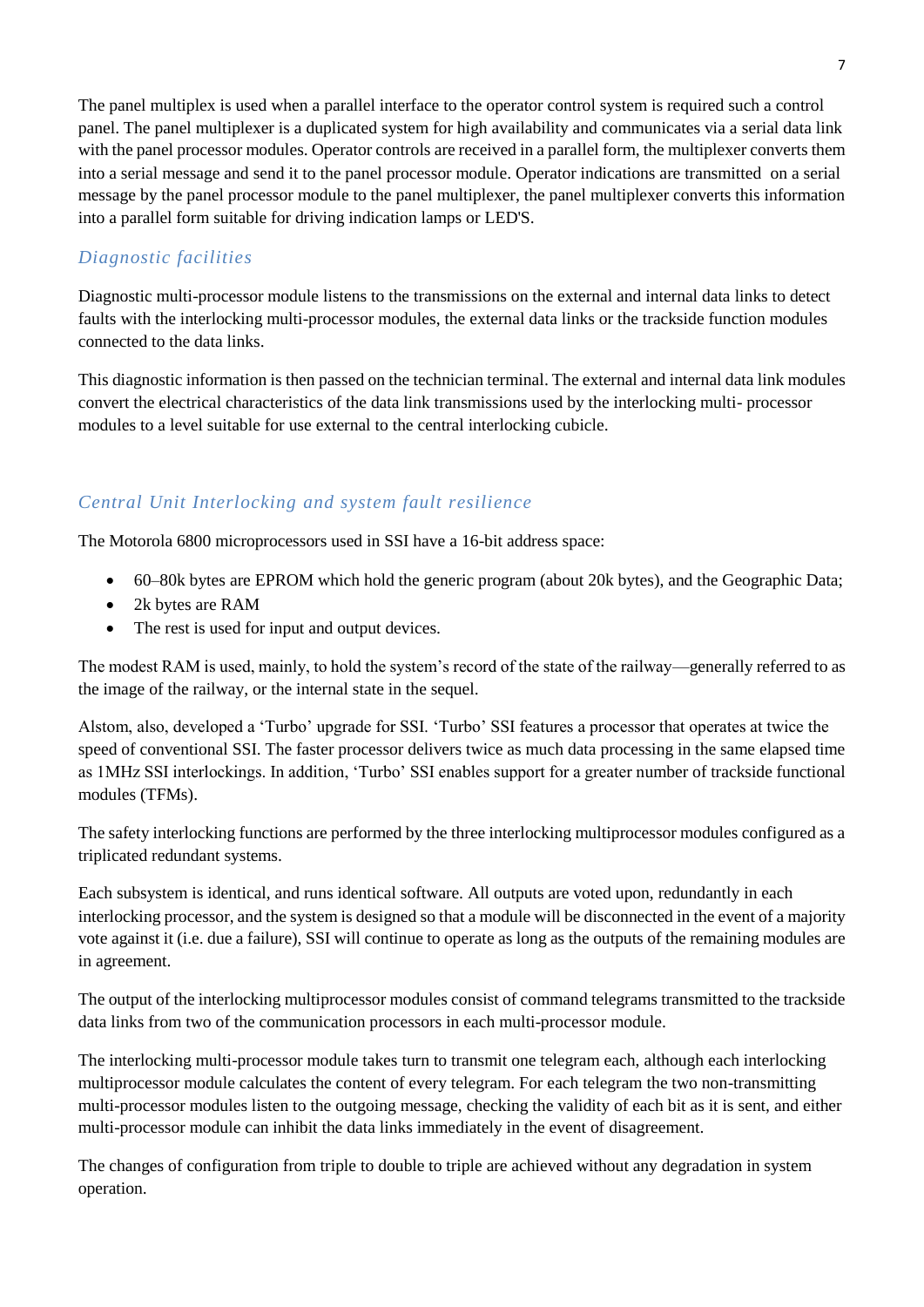The operator and train driver are unaware that there has been a change in system configuration.

Failure of two interlocking multi-processor modules would result in a controlled and safe shutdown of that central interlocking, as this failure would remove any safety redundancy to protect against error developing in the third multi-processor module.

### *Peripheral facilities*

The SSI trackside equipment is composed by:

- Signal Trackside Function Module;
- Point Trackside Function Module;
- Data link module.

The trackside equipment is designed to be mounted in location cases adjacent to the trackside. Each trackside function module uses two microprocessors configured as a duplicated redundant sub- system thus if there is a disagreement between the two microprocessors the trackside function machine shuts down in a controlled and safe manner.

The signal trackside function module is primarily for use when driving signals but it can be used for other applications. It has eight outputs, two current sensing inputs and six contact sensing inputs.

The signal trackside function module outputs de-energize when the signal trackside function module shuts down but two of these outputs can be independently programmed using wire links in the trackside function module lug coupler to the "red retaining".

These outputs then energize when the trackside function module shuts down and are used for the red signal aspect. Two of the other outputs can also be programmed to flash and this is used when a signal requires a flashing aspect. The two current sensing inputs are used for lamp proving the signals driven by the signal trackside function module. The six contact sensing inputs require voltage free contact s of the functions to be monitored as a special coded signal generated by the trackside function module is fed via the voltage free contacts to the inputs**.** The signal trackside function module receives commands from its associated central interlocking, via the external data links, to switch ON or OFF each of its outputs. The signal trackside function module immediately sends a reply telegram containing the state of its inputs and status of itself.

The point trackside function module has been designed to interface directly to the British Rail clamp lock point machine. If other types of point machines are to be driven then suitable interface relays/contactors may be used between the point trackside function module and point machine. The point trackside function module has two normal valve outputs, two reverse valve outputs and four pump motor outputs, and can drive up to two independent sets of points. The point trackside function module has four point detectors contact input s and four contact sensing inputs. All inputs require voltage free contacts of the functions to be monitored as per the signal trackside function module. The point trackside function module is designed to de-energize its valve/pump motor outputs when the relevant point detection is made, also*,* an out feature is provided to cut off the drive to the vale/pump motor outputs if the point detection fails to make within a predetermined time.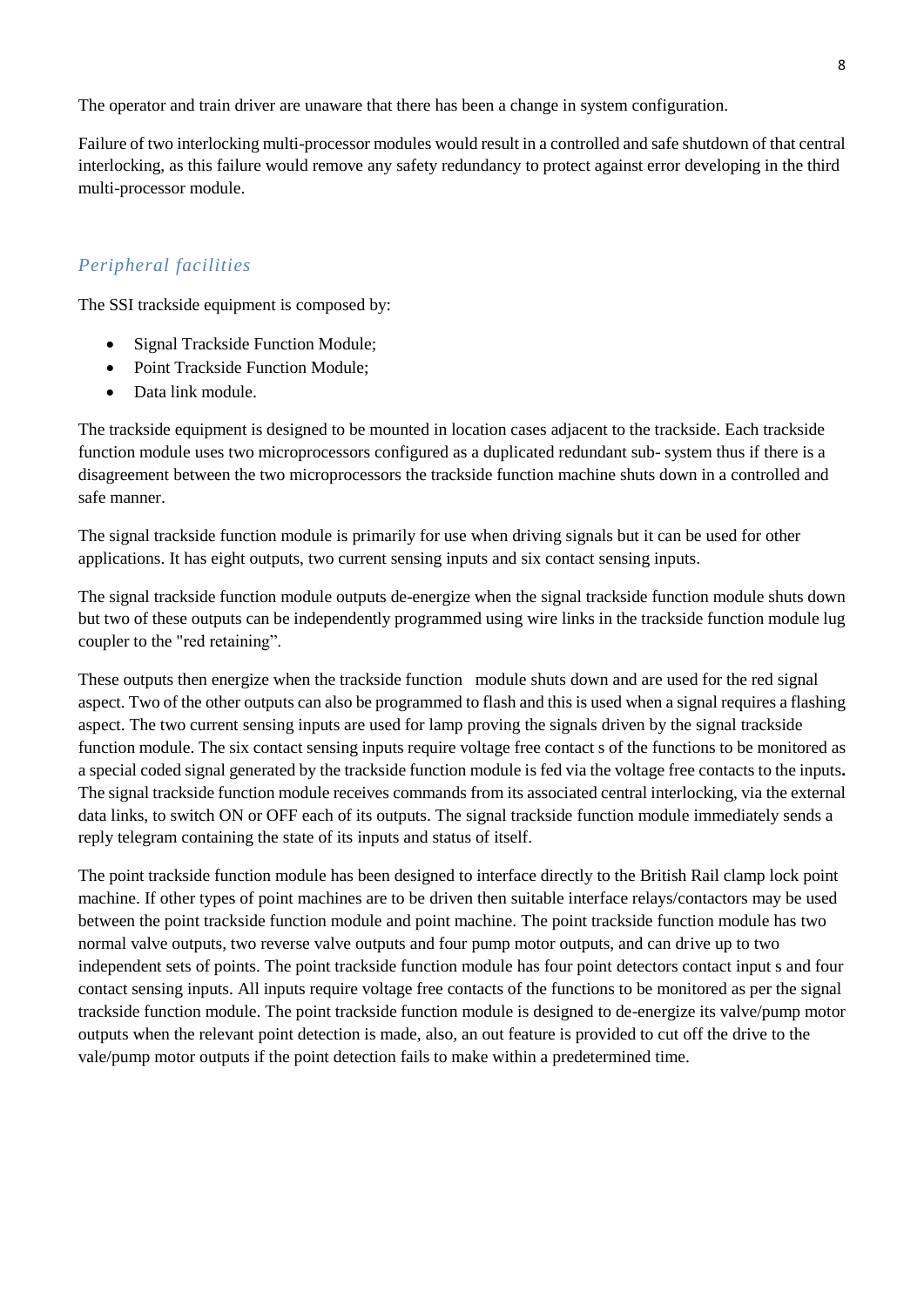### *Communication facilities*

The data link modules convert the electrical characteristics of (data link) transmission used by the trackside function modules to the level of external data links.

Each data link module can drive six trackside function modules and two are required, one for each data link.

The internal and external data links are duplicated for availability. If both external data links fail, the trackside function modules connected to those data links will shut down is controlled and safe manner, i.e. all red retaining outputs energized and all other outputs de-energized. The external data links can extend to 10km without amplification and can extend to a maximum of 40 km with amplification. Amplification is performed by connecting two data link modules back to back on each data link at each amplification point. The consistency of the data transmission is ensured in AC and DC traction areas due to the use of the following techniques:

- Hamming Coding
- Manchester Coding
- Message Protocol
- Date Rate
- Electrical characteristics of data link transmissions.

#### *System software*

The software, developed in the Geographic Data Language (GDL), of the panel processor module is designed to receive commands from the operator interface system, convert them into suitable messages for the interlocking multi-processor modules and then pass the messages to the latter at the appropriate time and to deduce the correct state of the route, track, points detection etc. and send this information to the operator interface system.

The safety software employed in the interlocking processors is sub-divided into programs providing initialization, redundancy management (i.e. performing hardware safety checks ad comparisons, implement safety and availability strategies), interfacing with panel processors and communications links, data transmission and reception, and computing the interlocking functions.

SSI has been designed to be data-driven with a generic program operating on rules held in a 'geographic' database. These data configure each SSI installation differently, and define the specific interlocking functions (although the more primitive functions are directly supported by the software). The relationship between generic program and the data is one in which the former acts as an interpreter for the latter.

The software in each central interlocking is designed to support maximum of 63 trackside function modules, 128 signals, 64 sets of points, 256 track circuits and 256 routes. Also, the maximum number of central interlockings that can communicate with each other via an internal data is 30.

All SSI software is organized on a cyclic basis with the major cycle determining the rate at which trackside equipment receive fresh commands, and the rate at which the image of the railway is updated.

A maximum of 63 TFMs can be connected to one SSI, and the major cycle is consequently divided into 64 minor cycles. In the zeroth cycle data are exchanged with the diagnostic processor.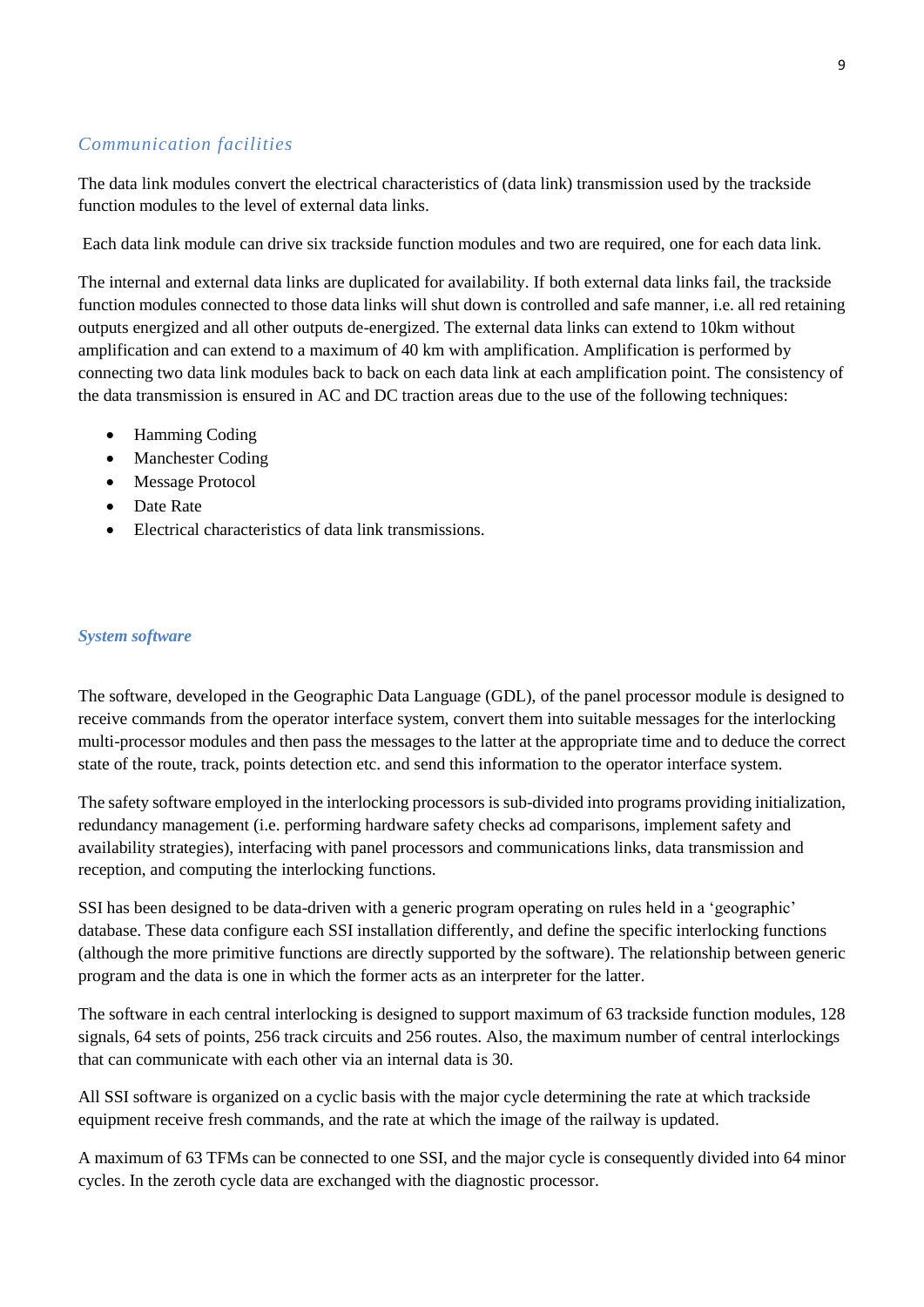During one minor cycle the generic program:

- 1. performs all redundancy management, self-test and error recovery procedures;
- 2. updates system (software) timers and exchanges data with external devices such as panel processors;
- 3. decodes one incoming data telegram and processes an associated block of Geographic Data;
- 4. Processes the data associated with one outgoing command telegram.

The latter phase is the most computational intensive part of the standard minor cycle because it is through these data that the Interlocking calculates the correct signal aspects.

The SSI minor cycle has a minimum duration of 9.5 ms, and a minimum major cycle time of 608 ms However, SSI can operate reliably with a major cycle of up to 1,000 ms, with an individual minor cycle extensible to 30ms.

This flexibility is needed for handling panel requests. If the required minor cycle processes mentioned above can be completed in under the minimum minor cycle time, the control interpreter will process one of any pending panel requests (which are stored in a ring buffer). The data associated with a panel request must not require more than a further 20 ms of processing time—the data are structured such that accurate timing predictions can be made at compile time. If the minor cycle is too long the trackside functional modules will interpret the gaps between messages as data link faults, and will drive the equipment to the safe state in error.

The initialization software compares the internal state of each of the three interlocking processors to determine the required start up procedure. When power is first applied a *'mode 1' startup* is necessary: this sets the internal state to a (designated) safe configuration, forces all output telegrams to drive the track-side equipment to the safe state and disables processing of panel requests; after a suitable delay so that TFM inputs can bring the internal state up to date, the Interlocking can be enabled under supervision from the technician's console.

After a short power failure much of the contents of RAM will have been preserved and a 'mode 2' or 'mode 3' start up is appropriate. A 'mode 2' start up resets the internal state to the safe configuration but preserves any restrictions that had been applied through the technician's console—the system is disabled for a period long enough for all trains to come to a halt, and allowed to restart normal operation automatically. A 'mode 3' start up involves a similar reset but the status of routes is also preserved, and the system restarts immediately.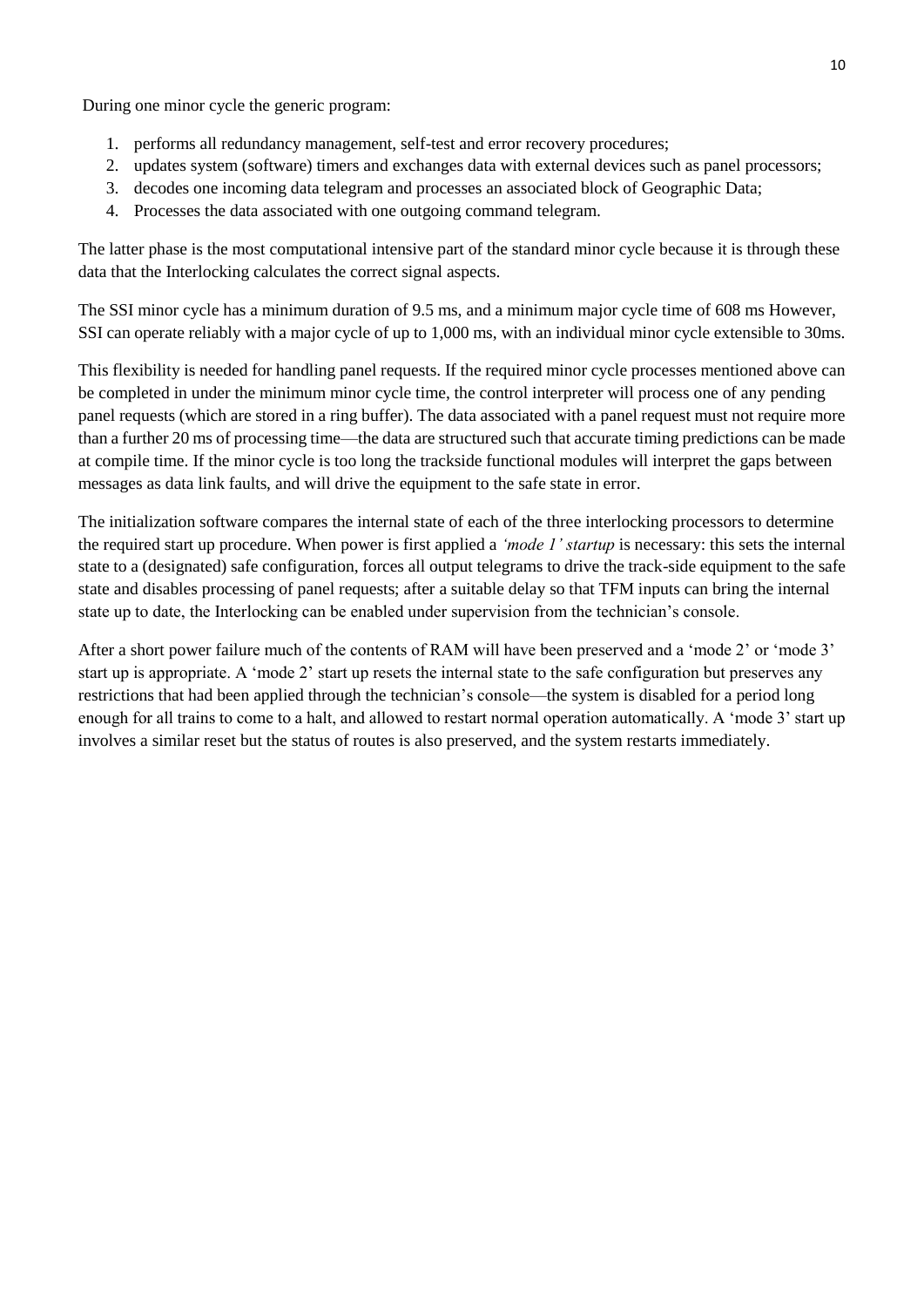#### <span id="page-11-0"></span>**SIEMENS (EX-INVENSYS) WESTRACE SSI**

The following survey is mainly founded on [2].

#### *Short background*

Westrace solid state signaling system is an on-going development of vital processor based equipment. The last model is Westrace MK2 (four times capable than the original Invensys ones) and is nowadays commercialized by Siemens as Trackguard Westrace Mk2.

#### *System architecture*

From the above cited paper it is possibly to identify clearly the elements in the three layers:

- at the logistic layer it will be found the WESTRONIC S2 interface;
- at the functional core layer it will be found Processor Module (PM), Vital Logic Equipment (VLE) and Diagnostic Module (DM);
- at the I/O layer it will be found up to 128 Input/output Modules (IOMs).

### *System Control Facilities*

The following survey is manly founded on [3].

The interface between the operator via WESTCAD and the system is granted by WESTRONIC S2 interface.

As all ex Invensys (relatively new) products generally it is used MoviolaW as Human machine interface.

MoviolaW is a PC-based tool that provide real time and replay graphical displays of the system status, showing track circuits, points, signals and other equipment, so that the interlocking status at any given time can be easily understood.

The on-site MoviolaW automatically records every system input, output and internal change, using a high capacity log on the PC's hard disk.

Internal logic states can be examined in detail and changes of state monitored. Users can switch between real time and replay, to identify critical events and investigate incidents. MoviolaW can be played forwards or backwards, with plain text messages to help identify failures of trackside equipment, such as signal lamps and point detection.

Authorized engineers can have password-protected access via modem or WAN, to quickly diagnose problems from remote locations. MoviolaW has a Microsoft Windows ™ based interface and can be designed and edited with the same PCGE (PC Graphic Editor) tool used for WESTCAD.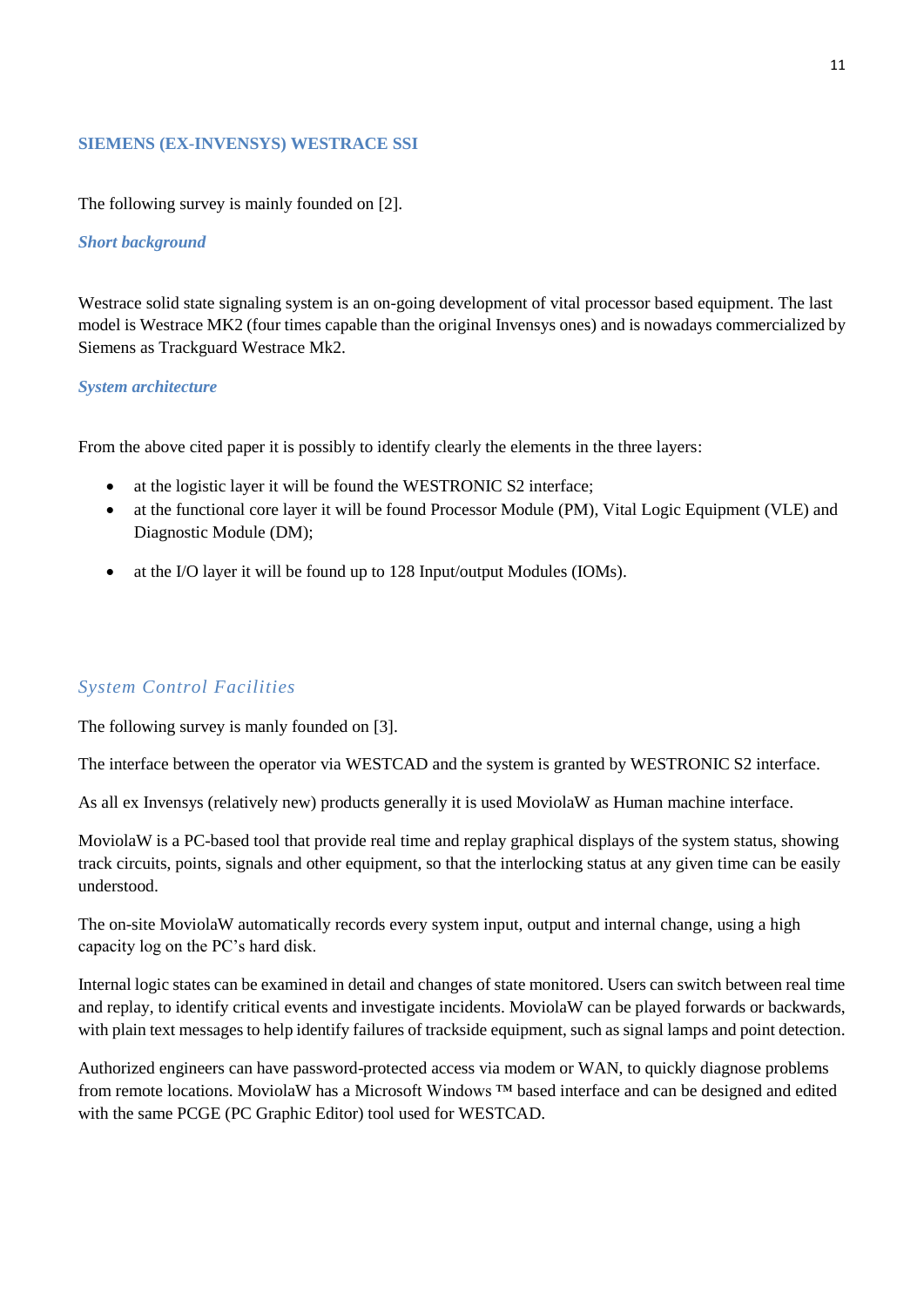### *Diagnostic facilities*

In the first release there were a separate Diagnostic Modules that provided a non-intrusive interface to the Vital Modules, for fault diagnosis and event recording, and also ensure that the correct data has been downloaded to the system. The Diagnostic Module could be interrogated locally or over a modem link, giving the maintainer quick and easy access to system status information.

With the introduction of WNCM (described furthered on) diagnostic information can be accessed via both the network and serial interfaces, so a separate diagnostic module is no longer required.

### *Central Unit Interlocking and system fault resilience*

Each PM comprises three interconnected PowerPC microprocessors - two form the processing core, performing the interlocking logic and cross-checking each other, whilst the third executes diagnostics and network communications functions.

It can also be operated in Hot or Cold Standby modes, with high speed optical links connecting adjacent sets of interlocking equipment, to provide a seamless transfer of control.

All of the modules incorporate '2 out of 2' architecture and have full compliance with CENELEC SIL4.

The Mk2 achieves its safety by diversity. Its fail-safe design uses two distinctly different methods to ensure correct functioning, with a health monitoring arrangement where the operation of each processor is checked by at least two other processors.

Each WESTRACE produces two drive signals. The first is to the Output Power Control Relay (OPCR), which switches all the outputs. If an output becomes unsafe, WESTRACE de-energizes the OPCR, all output drives are removed and (if necessary) all signal aspects return to red. The second drive signal enables the vital serial communications. If WESTRACE de-energizes this drive signal, all vital serial communications stop.

For the OPCR and the vital serial drive signals to be energized, WESTRACE's Primary and Secondary Negation signals must be present. Primary Negation monitors the information passed between all the vital modules in an installation; it occurs if the central processor fails to operate, operates but determines that it has an internal failure or if it fails to exchange messages with a vital module, e.g. a vital module determines that it has an internal fault, and shuts itself down. Secondary Negation works differently, using bi-directional Health Monitoring links between adjacent vital modules.

Using these links, each module can check that the adjacent module's microprocessor and timing reference are working. If a vital module detects a fault, it disables the Secondary Negation signal and stops communicating with its adjacent modules over the Health Monitoring link. As one module shuts down, all the other modules detect that the adjacent module has failed and consequently shut themselves down too. This means that Secondary Negation does not depend on a single module disabling the Secondary Negation signal.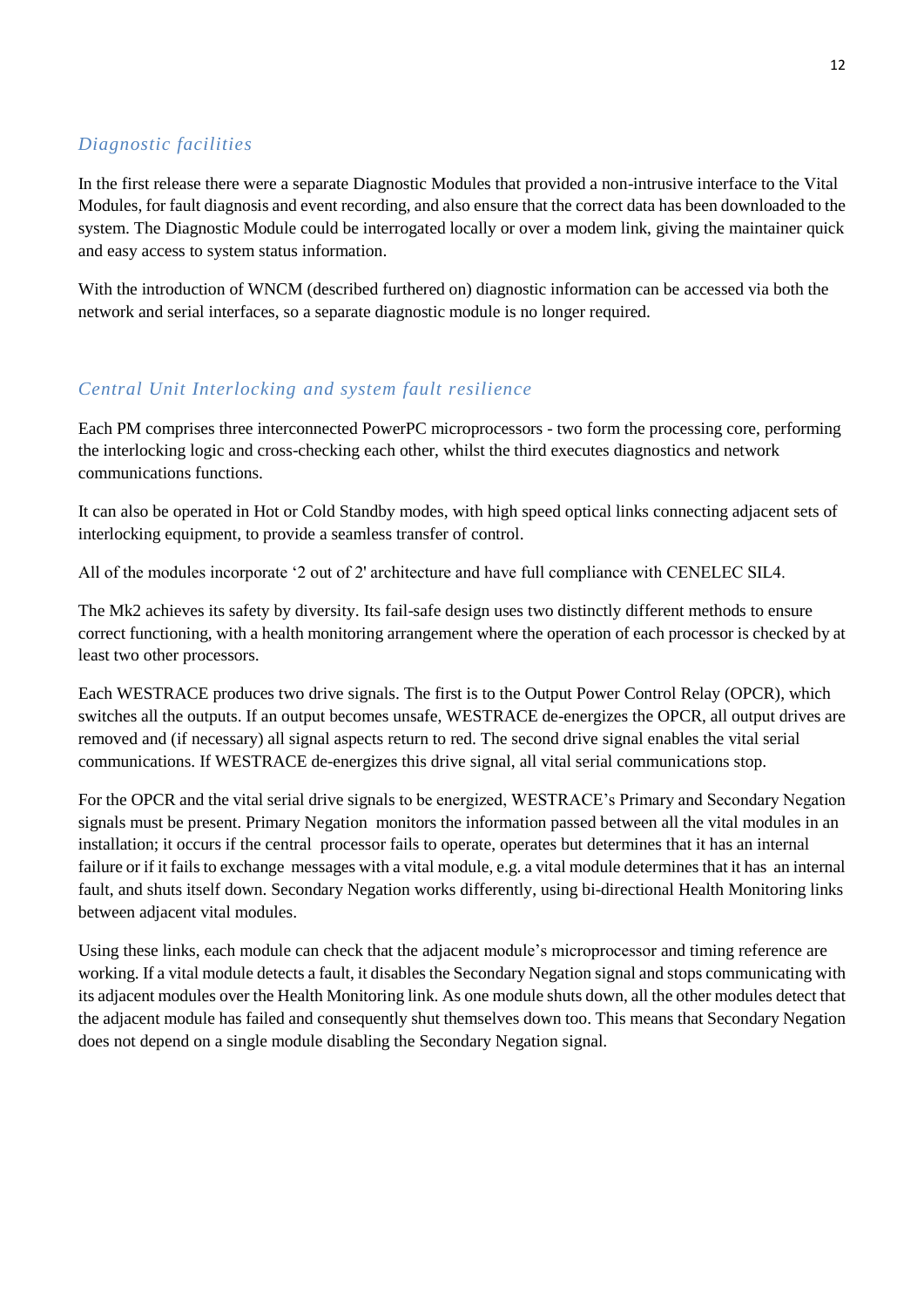### *Peripheral facilities*

Devices known as Object Controllers (OC) provide the interfacing between the WESTRACE Input/output Modules and the trackside 'objects' such as point machines, signals, track circuits and axle-counters. The OC concept is again modular, using basically the same core components as the interlocking itself. Each OC contains common components with direct connection with the objects.

### *Communication facilities*

The vital processor systems are built up from a range of compatible modules which all communicate over a common parallel bus.

Conversely each interlocking system can be networked using standard Ethernet systems, to provide conveniently scalable versatility, with reliability and safety.

Since the first system it has introduced of a new vital logic module, the WESTRACE Networked Communication Module (WNCM).

The WNCM consists of:

- the VLM6 module, providing conventional vital logic module functionality;
- Network Communication Diagnostic Module (NCDM).

The VLM6 not only supports a larger number of logic rungs but, importantly, allows the use of the NCDM, which has one TCP/IP network interface and two further serial interfaces for vital and non-vital communications.

Another benefit of the NCDM is that it can accommodate up to 15,000 rungs of non-vital logic, freeing up vital processing space within the VLM6 module.

#### *System software*

WESTRACE is programmed in Ladder Logic, using PC based GCSS (Graphical Configuration Sub System) software, which allows signal engineers to easily enter, check and test each application in the office, before installation on-site.

In [4] carried out work for Invensys, applying various SAT and model checking techniques to verify the correctness of a simple pelican crossing and two existing railway interlockings consisting of approximately 500 rungs [4] .

In [5], in particular his translation from ladder logic into propositional logic, and applied several model checking techniques in order to try and reduce the complexity of the problems. The relationship between a ladder logic program and propositional logic was discussed in great detail. A method for formulating such a ladder logic program as a formula in propositional logic was presented. This laid the ground work for all successive projects involving ladder logic.

As its programming logic is analogous to free-wired relay interlockings, this lead to ideally suitable for upgrades of existing systems.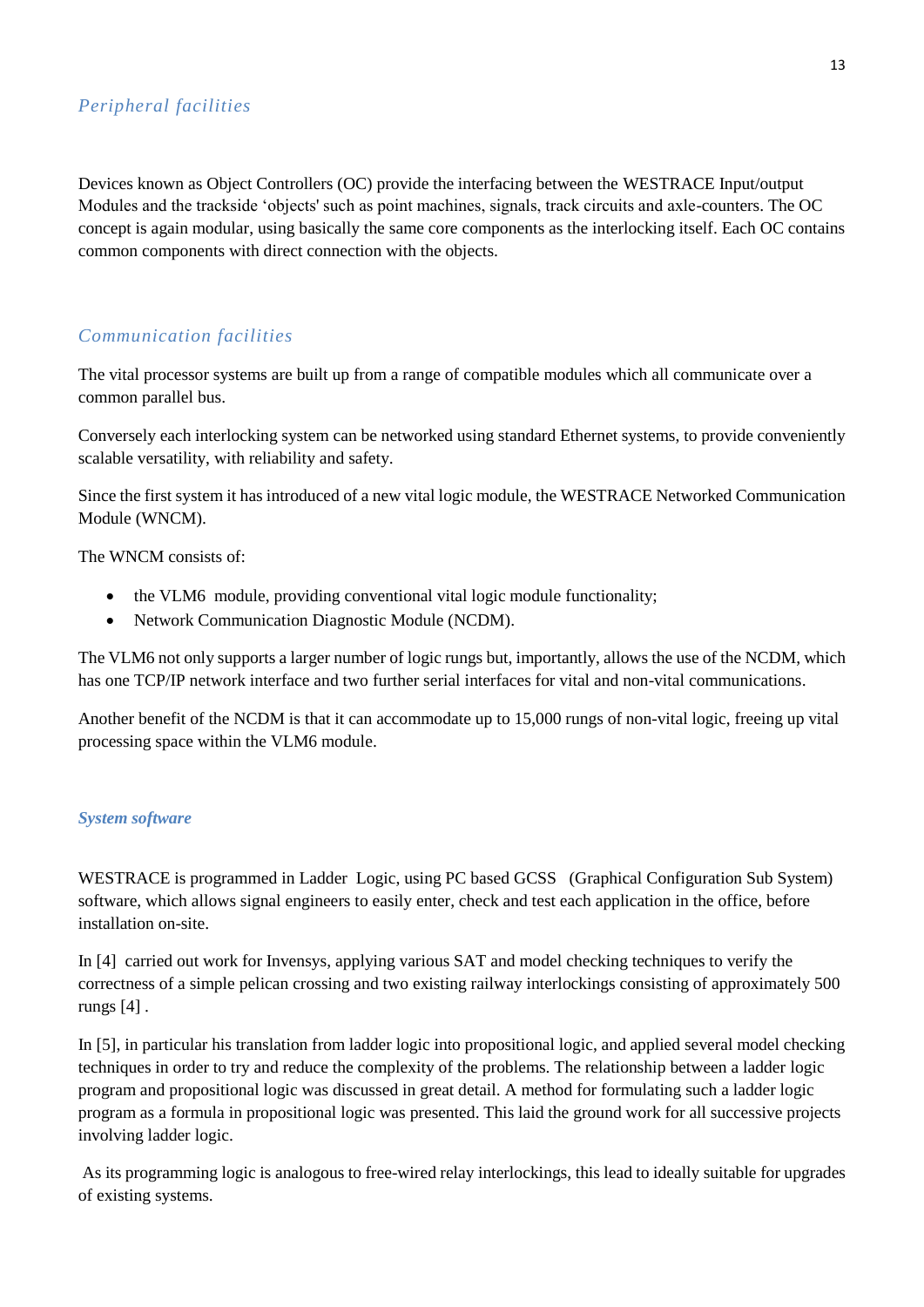The GCSS software has two main editors:

- Housing editor;
- Ladder editor.

The Housing Editor is used to select which modules will be configured in which physical locations in the housing rack. The Ladder Editor then allows the Ladder Logic to be entered. By default this uses a Ladder Logic view, but it can also display relay based representations which may be more familiar to some engineers. The software also enables access to certain system functions, allowing the engineer to instigate actions, such as a reboot or testing the Output Power Control Relay (OPCR). There are also between 200 and 300 internal timers (depending on the module), which behave in a similar way to relay timers.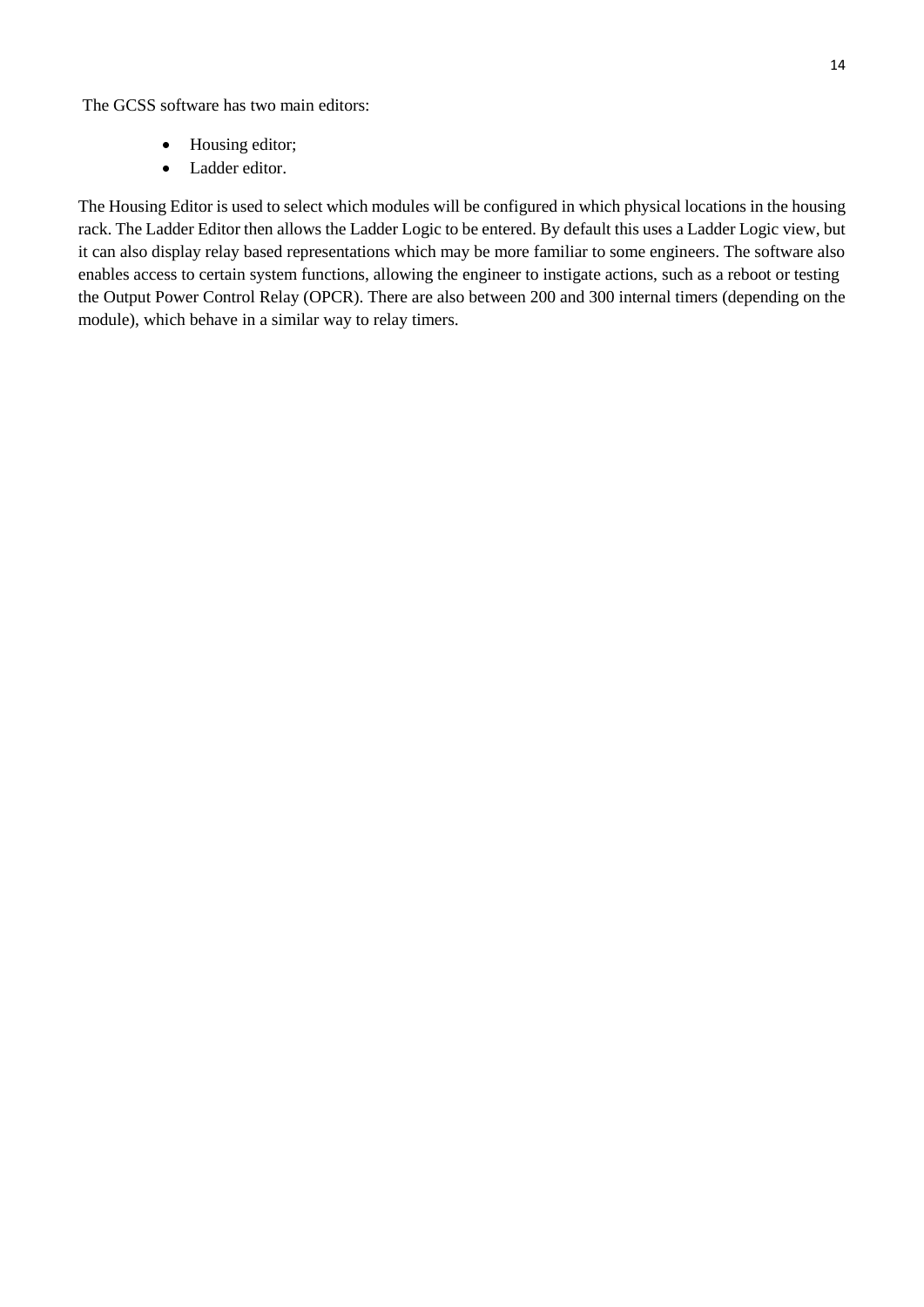#### <span id="page-15-0"></span>**INVENSYS WESTINGHOUSE WESTLOCK**

The following survey is mainly founded on [6] , [7] .

#### *Short background*

WESTLOCK is a fourth-generation SSI interlocking that functions just like SSI and adds the major benefits of system capacity, availability and support tools.

It can use existing SSI application data and can combine data from multiple SSIs to eliminate cross-boundary, performance-constraining constructs. High-speed processing achieves fast object response and minimal route-setting time.

The CIP has a processor that is 25 times faster than the SSI turbo MPMs it replaces in terms of CPU speed alone.

It is uses Ethernet based communications for both vital and non-vital networks (which are each duplicated for availability.

Unlike SSI there is also the ability to have a separate, vital, serial network link into the interlocking; this means that it could be connected to a Radio Block Centre (RBC) without the need for any additional equipment. This is something which is just not possible with SSI.

The SIL2 components of the WESTLOCK system (the CSG and TW (L)) are based on industrialized COTS PC equipment to ensure a future, supported source of hardware and to keep the equipment as cost effective as possible.

#### *System architecture*

From the above cited paper it is possibly to identify clearly the elements in the three layers:

- at the logistic layer it will be found a technician's workstation and a pair of dual redundant Control System Gateways (CSGs);
- at the functional core layer it will be found the Central Interlocking Processor (CIP);
- at the I/O layer it will be found a Trackside Interface Function (TIF) for each Trackside Data Link (TDL) and a processor to communicate with the SSI data link.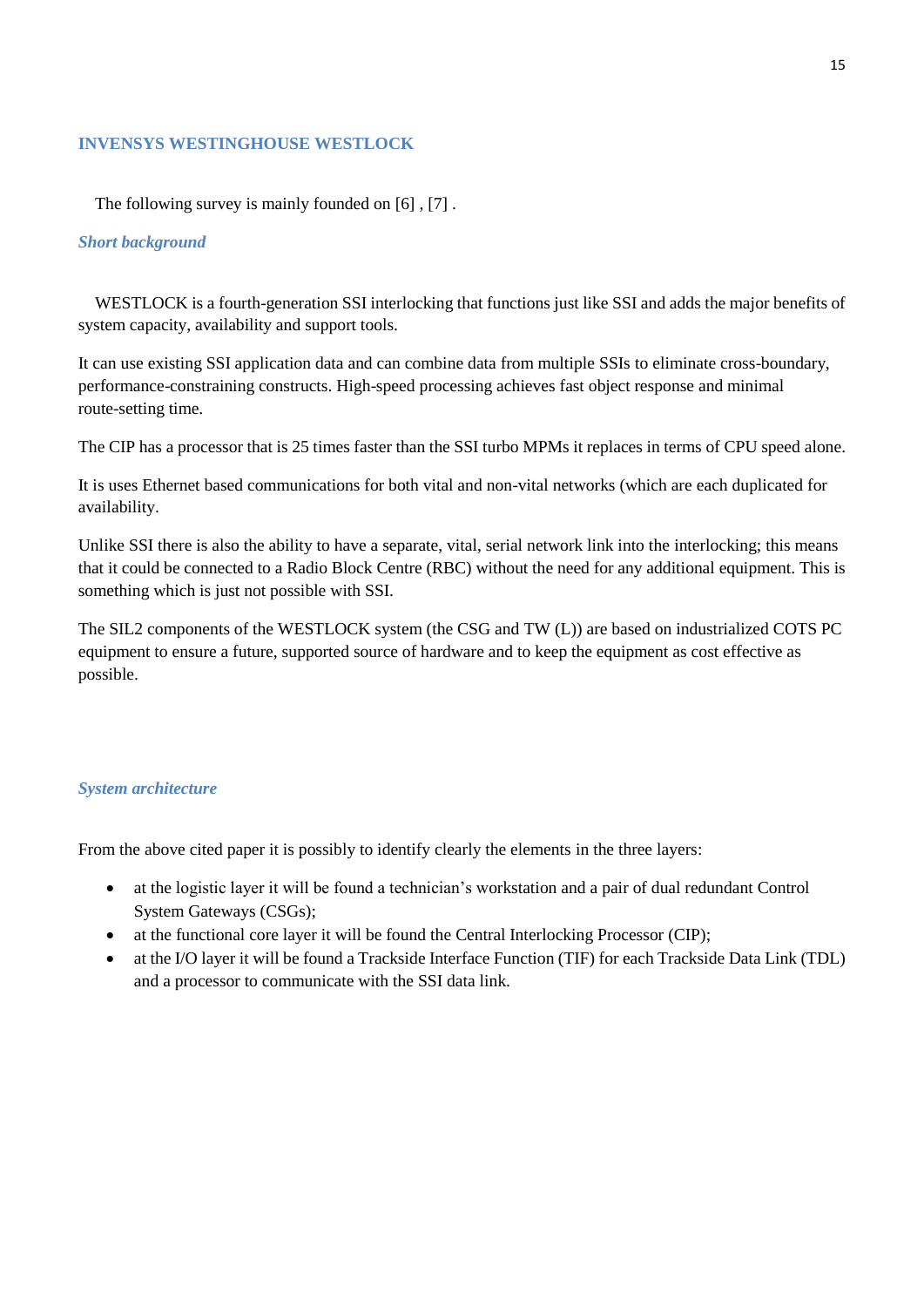

### *System Control Facilities*

The WESTLOCK technician's terminal is based on a Windows XP embedded operating system and runs on COTS industrialized hardware, thereby reducing costs and ensuring future hardware availability.

A new data preparation system is complemented by a new Simulator, and SSI experts will quickly benefit from the intuitive, automated features.

A similar interface is used for the Technician's Workstation, which now supports mnemonic names as well as numeric identification.

The graphical, multi-window interface shows a real-time track diagram and a fault log, and accesses all SSI interlocking, telemetry and TFM states displaying mnemonics. All data is logged and comprehensive replay using all workstation facilities aids incident investigation. Remote Technician's Workstations, with viewing facilities only, assist remote support.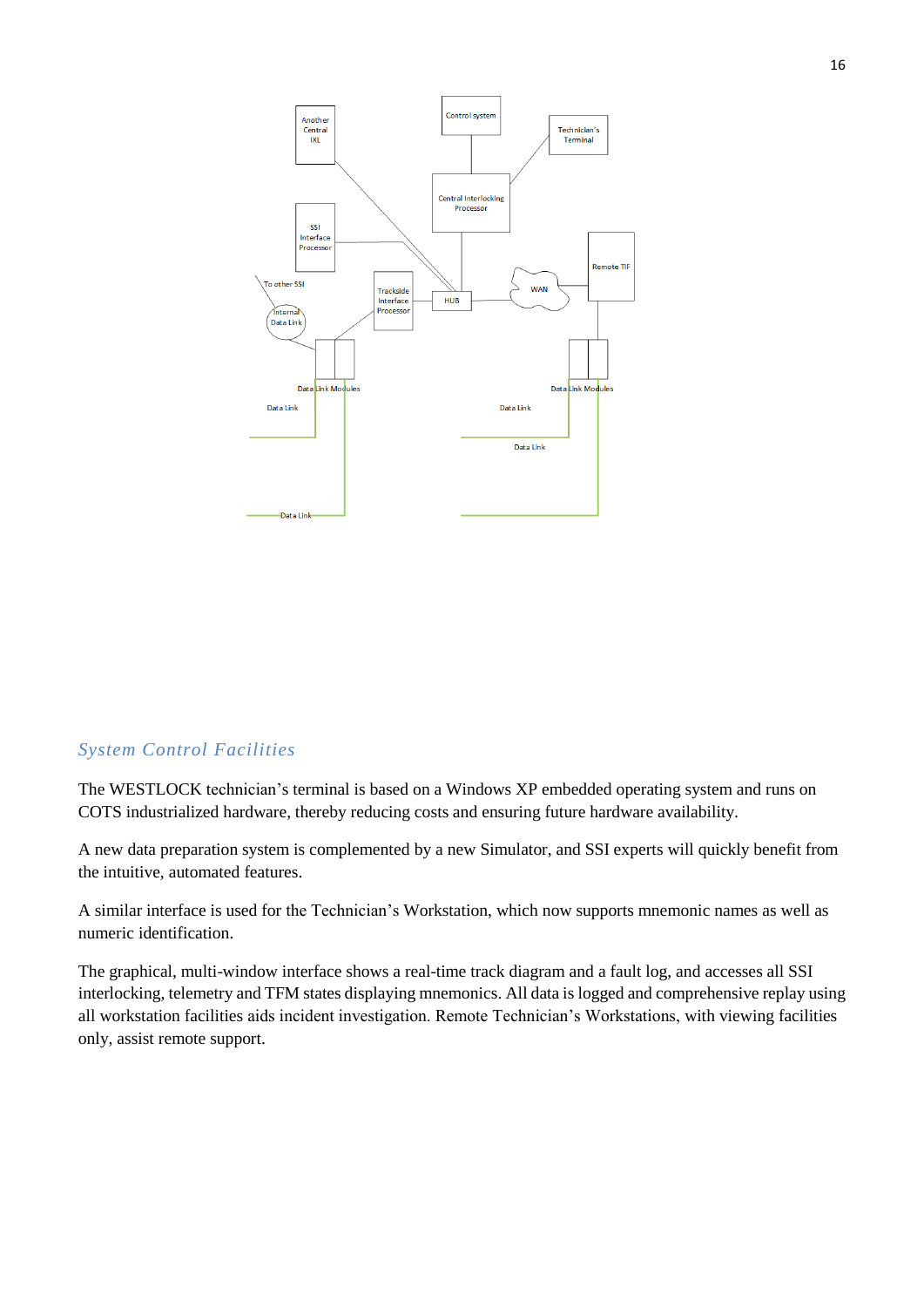### *Diagnostic facilities*

Being an evolution of the SSI, it share the same diagnostic equipment discussed earlier.

*Central Unit Interlocking and system fault resilience policy*

The CIP consists of 3 main processor modules which perform the safety-critical interlocking functionality.

This system exploits the Trident Triple Modular Redundant modules that have been proven in the safety industrial protection (hydrocarbon processing, nuclear, etc.) environment where safety is a given and reliability is everything.

All modules are fully hot-swappable. Any single failure cannot impact on operation, and can be repaired with zero impact on train operation. Separate hardware is used for the Central Interlocking Processor (CIP), the safety brain that controls the railway, the Trackside Interface Processor (TIF) that controls the data links, and the SSI Interface (SIF) processor that talks to other SSIs.

The safety software—fully validated to Safety Integrity Level 4 (SIL 4)—uses two fully independent diverse processes within each vital module.

Even the application data is compiled diversely, to separate constructs for each safety process.

This system fully meets the SIL 4 industry standards of CENELEC (EN 50126, 8 & 9) and IEC 61508. The Tools a whole new suite of graphical tools makes design so much easier while retaining the flexibility and efficiency of the SSI data constructs.

The vital hardware used for the CIP and the TIF is a worldwide established product from the process control industry. It had been designed to meet SIL3 standards for high availability, with all modules being at least duplicated for redundancy. This means it came 'readymade' with hot-swap, hot-learn capability which allowed a massive step.

Up from SSI in terms of maintainability. A dual path, true and complement processing program architecture was introduced to allow the step up to full safety critical SIL4 rating as required by most railways now days.

### *Peripheral facilities*

It can have multiple Trackside Interface (TIF) processors, each separately controlling a data link. The TIF is controlled by similar triple modular redundant processors as the CIP with a special triple modular redundant module for driving the SSI Data Link Modules.

Moreover it controls the railway using SSI Trackside Functional Modules (TFMs) connected to a SSI Trackside Data Link (TDL).

SSI TDLs use a relatively simple and now certainly considered slow, protocol. However the processing required driving such a vital link is intensive enough that it uses separate Trident systems to drive each data link.

These are separate from the CIP and are solely responsible for driving and monitoring the data link. These units are called the WESTLOCK Trackside Interfaces (TIF) s.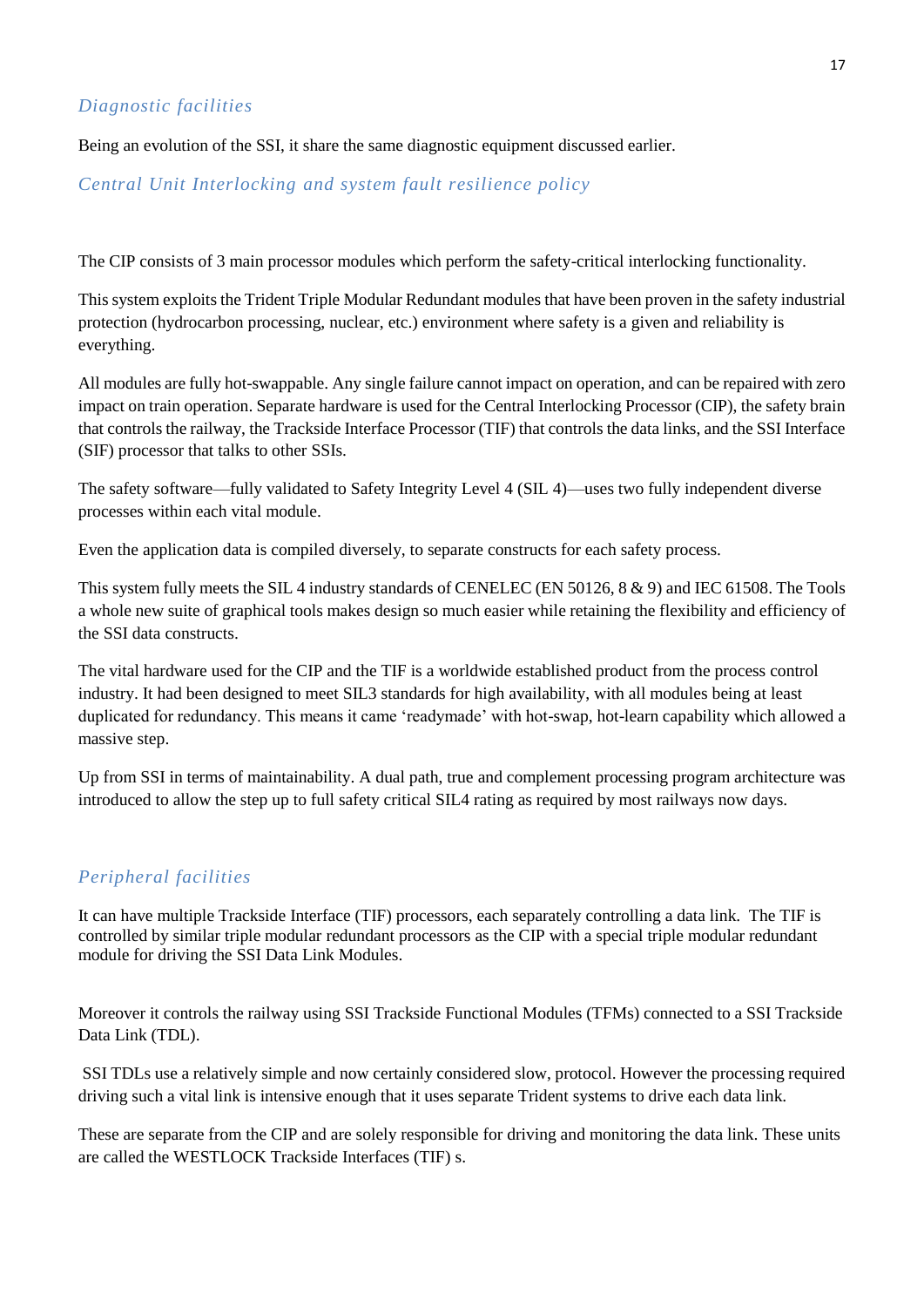As the TIFs emulate how an SSI interlocking drives the data link, any existing SSI data link can be reused with it. This means all the existing DLMs and TFMs of an SSI installation could be retained and did not need to be modified at all.

### *Communication facilities*

The dual-redundant Ethernet interface between the TIF and CIP are ideal for decentralization, and only require an industry-standard Ethernet link over any (and probably diverse) bearers between the two.

SSI Interface WESTLOCK uses an SSI Interface (SIF) processor to communicate with legacy SSI systems.

The SIF uses similar hardware and is also connected using redundant Ethernet links. Technician's Workstation A new PC-based Technician's Workstation uses dual Ethernet connections to the CIP.

This system has the ability to communicate to control centers using two different protocols.

The first option is the BR1921A protocol which is typically used to communicate with Panel MUltipleXers (PMUXs) on NX panels.

The second option is the protocol most commonly used by British Rail's Integrated Electronic Control Centre (IECC), BR1631, which is now known as the 17503 protocol.

### *System software*

As the Westrace system, the IXL logic is programmed as Ladder Diagram with the MoviolaW human machine interface.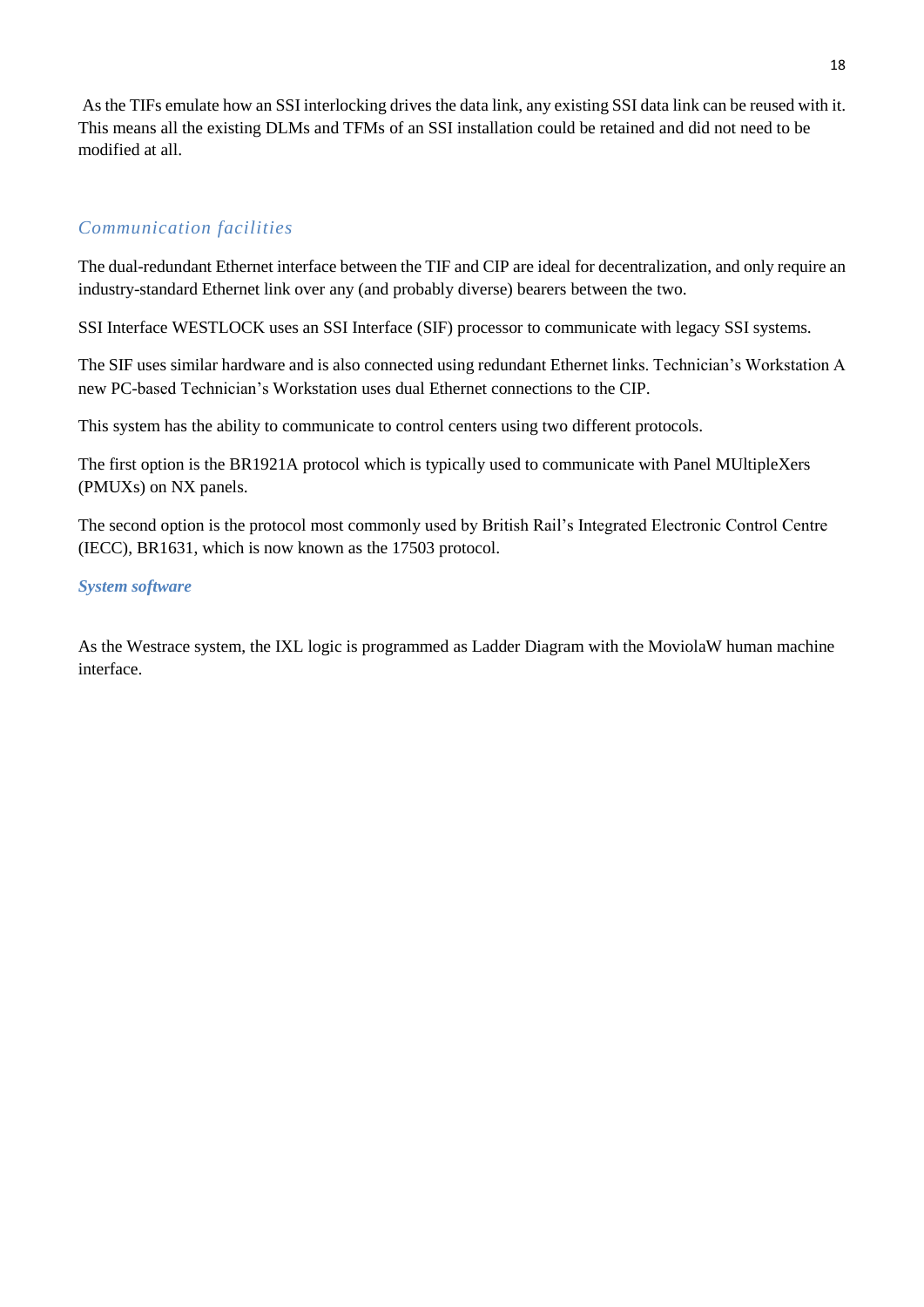#### <span id="page-19-0"></span>**ALSTOM SMARTLOK SML400**

The following survey is mainly founded on [8].

#### *Short background*

The Alstom Transport group supplies a family of interlocking systems, known as SMARTLOCK.

#### *System architecture*

From the above cited paper it is possibly to identify clearly the elements in the three layers:

- at the logistic layer it will be found the Support System Cubicle (SSC);
- at the functional core layer it will be found the Central Interlocking (CIXL);
- At the I/O layer it will be found the Trackside Interface Communications Cubicle (TICC).

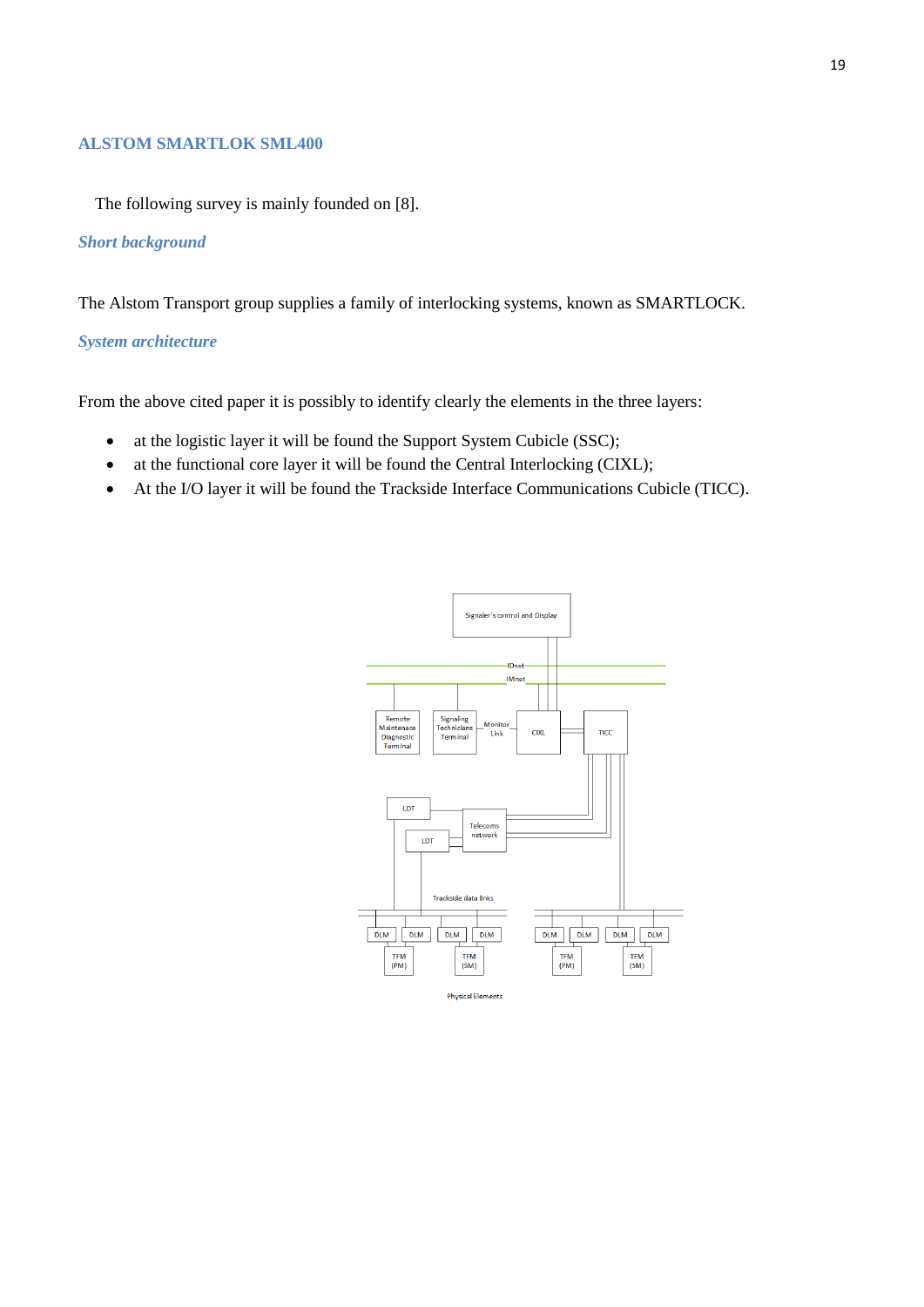### *System Control Facilities*

The Support System is composed of a Support System Cubicle (SSC), one or more user interface PCs (client PCs) and printers. In addition to the local clients, a remote maintainer facility is available with connection via a Wide Area Network (WAN) using ISP ADSL links for example.

It provides all the necessary information and controls required by the Maintainer and Signaling Technician for monitoring and managing the signaling system during maintenance activities.

The support system is based on client/server architecture. The main elements of the support system are as follows:

- Redundant support system servers (support server A and B)
- Local support system client
- Time source
- Printer
- Remote client

The Support System employs a dual redundant configuration of the Support System's servers (SSer's). In common with other parts of the SML400 system, this dual-redundant configuration provides a system tolerant to first failures.

The Support System includes at least one dedicated workstation for the Maintainer and Signaling Technician with a screen, keyboard, mouse and printer for one or more CIXLs.

Other workstation PCs may be distributed around the signaling control center as required.

A Local Client PC, mounted in the SSC, provides a user interface for the maintainer/technician to graphically view the state of the system and the equipment under its control. It is also the point of entry for the application and removal of technician controls.

It communicates via a LAN connection to one of the support servers, but automatically switches to the other if this connection is lost. Where remote client terminals are provided to allow distant maintainers to view the system via a WAN link, the remote users log into the client gateway via Windows TM terminal services.

The local client is a Commercial off the Shelf (COTS) rack mounted industrial computer. It is contained in a 2U high rack mount chassis. If remote maintainer access is provided, then this is replaced by the externally similar client gateway.

The signaling Technician provides:

- Interlocking mode control: Allows the technician to change the operating mode of the CIXL and individual VIXLs including starting/stopping.
- Temporary controls: Provides commands for the technician to impose or remove temporary controls on the operation of the interlocking. Owing to potentially serious consequences of the incorrect setting and, in particular, removal of controls, the mechanism by which the commands are issued is managed to an appropriate Safety Integrity Level (SIL).

An external clock is provided to allow synchronization of time across the various servers and clients within the Support System, such that time stamps applied to logged events are against a consistent time frame linked to a common source that is synchronized to national time.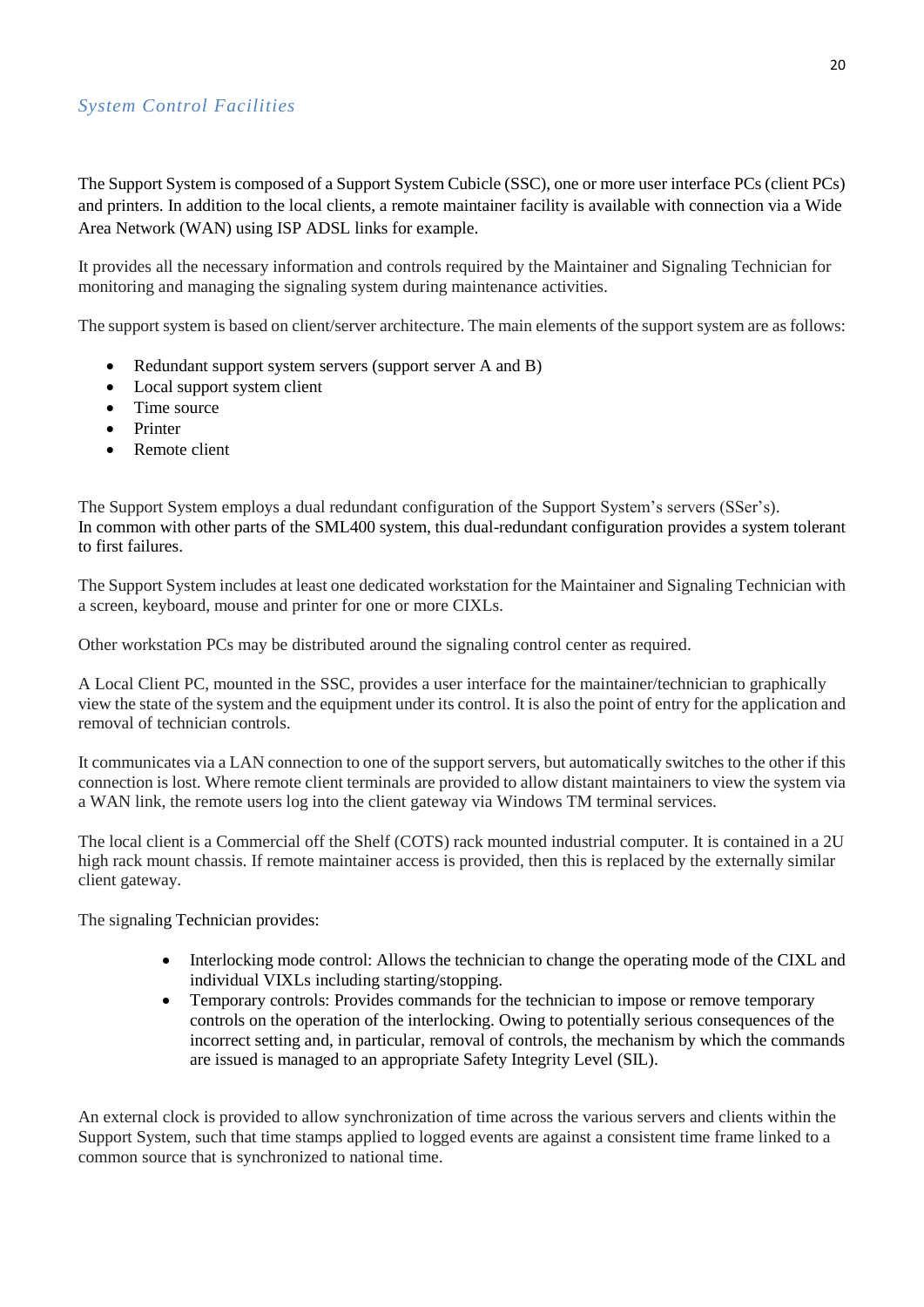### *Diagnostic facilities*

The support system provides also diagnostic as follows:

- Monitoring: Provides text and graphical information on the state of different elements of the interlocking such as the CIXL, trackside objects, communications equipment and links.
- Alarm Management: Performs fault diagnosis and provides text and graphical information on faults and important events detected by the system.
- Event Log Management: Logs and stores all events in the exact order of their detection and provides access to historical data.
- User Access Management: Controls user access to the different functions of the support system.

In addition to the local clients, a remote maintainer facility is available with connection via a WAN. Such remote terminals have the same operator interface as a local version, but without the facility to apply and remove Technician Controls.

Each support server logs all system activity on a pair of logging devices, one of which may be removed for analysis offline in case of incident/accident investigation.

Data logs may also be transferred to offline facilities for analysis via USB flash drives.

### *Central Unit Interlocking*

The CIXL is at the heart of the SML400 and is based on Alstom's "2 out of 3 Platform". The CIXL manages the interface with either type of Traffic Control System (TCS) used in the UK that is it provides direct interfaces to Panel Multiplexers (PMUXs) required by an NX panel, and/or direct interfaces to an IECC, MCS – or similar system supporting the same interface.

This is a general-purpose safe computation system for railway signaling and control applications.

The CIXL contains interlocking memory that records the current state of the railway under its control; this includes functions such as signal lamp proving, point detection and track section occupancy. It also stores internal interlocking variables such as approach locking and timing functions.

The interlocking memory states are referenced by the signaling logic to determine when and which controls may be sent to the trackside devices: point movements and signal aspects etc. as determined by changes of input states from the trackside, or requests made by the signaler.

The CIXL contains the following components:

- I/O subsystem (one out of two architecture);
- Computing subsystem (This includes three redundant channels which implement the 2 oo3 architecture);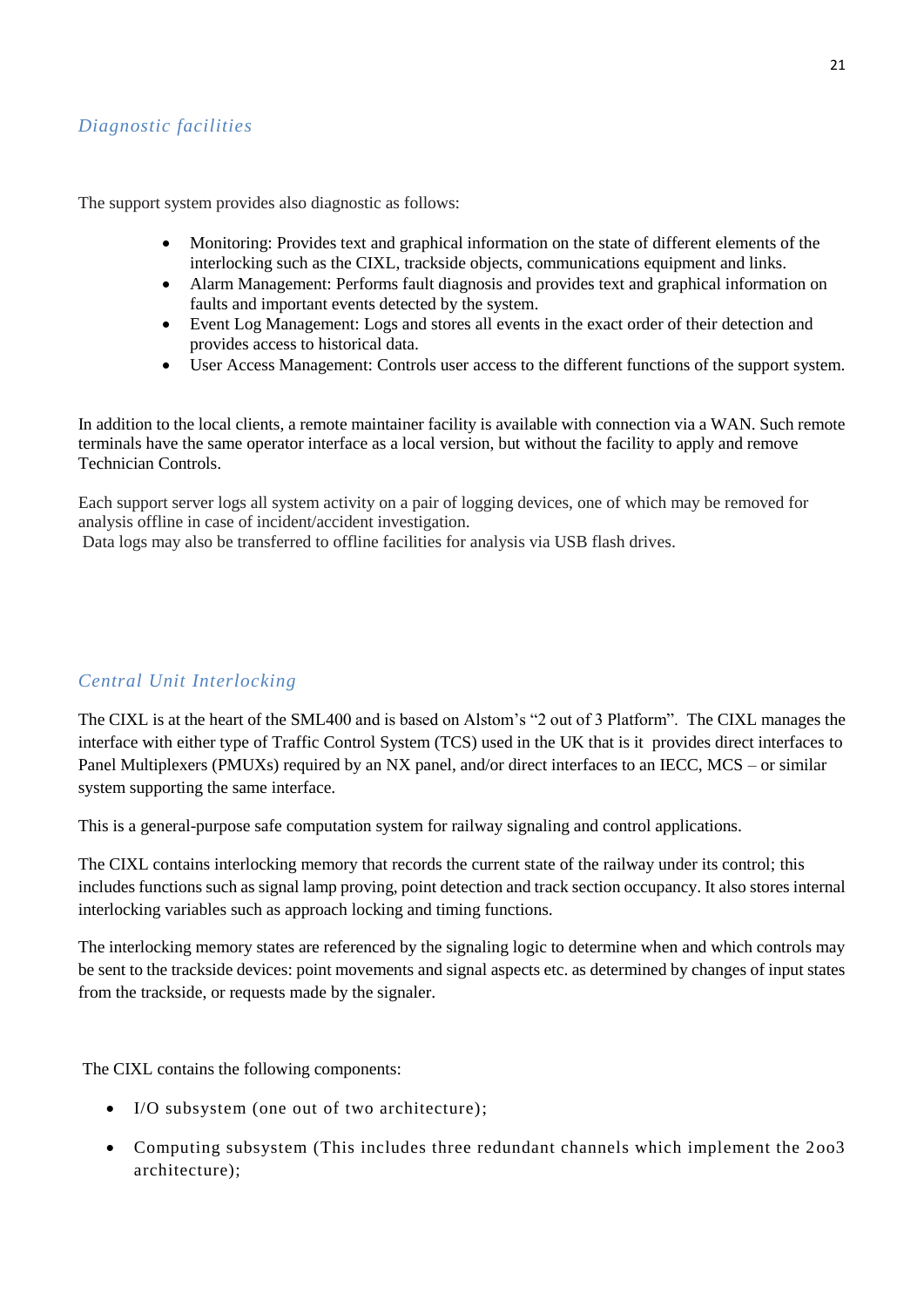As with SSI, only 2 of the 3 safe computing channels need to be operational for the system to continue in operation, a failed channel can be replaced without taking the system off-line.

In the event of internal failure the CIXL can change seamlessly, and without any required intervention by operators, to 2 out of 2 (2002) operation (whilst at the same time isolating the failed module).

An "Emergency Signals on Control" feature is provided by a circuit that, when the signaler presses a button dedicated to a specific area of control, removes power (both A and B supplies) from the CIXL and all TICCs used to control the data links in that area. As with an SSI ESOC circuit, a timer relay ensures that, once pressed, the power is removed for a minimum of 15 seconds, regardless of how quickly the button is released.

This ensures that the affected CIXL and sub-systems within the TICCs are all subject to a restart.

In the absence of controls from the Central Interlocking, all TFMs will assume the "red retained" state, and display their "most restrictive" aspects. Points will remain locked in their current positions. The subsystems in the TICC take approximately 10 seconds to recover once power is restored, but the CIXL takes between 2 and 3 minutes to restart, but then enters a 4 minute timeout to ensure that all trains that may have previously observed clear signal aspects have come to a stand. During this timeout period, signals will be sent controls for their most restrictive aspects and points will not be controlled by the Central Interlocking, hence remain locked in their current positions.

However in [9] it is described some features of the diverse process development of two Smartlock –referred as system A and System B- and also formally specified with Vienna development Model.

The interlocking logic is represented differently for each system. In system a, processes logic is expressed as Boolean equations, which are generated using a rule-based tool while the logic for the system B, takes the form of compiled procedural code.

The design of the logic generator tool was commissioned nearly twenty years ago to the University of Bologna by the SASIB Railway Group in Bologna (which later became Alstom Ferroviaria S.P.A.), as part of a research project to investigate the use of rule-based techniques for interlocking data configuration. An early prototype of the tool was produced in the late 1980s using Quintus Prolog. The Prolog program was developed further within the Alstom group in the early 1990s, and has evolved over time to its current state. The program has been used since on numerous interlocking applications for different operating companies.

The program inputs files containing a given interlocking logic schema and files containing Prolog facts denoting the properties and layout of a given signaling area.

In the early years, the logic was validated by manual inspection of the Boolean equations output.

This practice, being time consuming and error prone, could not be sustained in the long term, especially with the increasing size and complexity of the new interlocking applications to come, and so new validation approaches were evaluated, and, in 2001, a decision was made to develop a diverse logic generator.

The second tool was to be developed independently from the first tool, using a different team and alternative techniques and tools as suggested in CENELEC.

Given that the only documentation on the first tool, available at the time when the second tool was conceived, consisted of a user manual and the Prolog program itself, in order to understand the nature of the schema meta-language and how it was to be interpreted, it was considered necessary to begin the development with a precise specification written in a suitable notation, for which VDM++ was chosen.

The main purpose of the specification was to: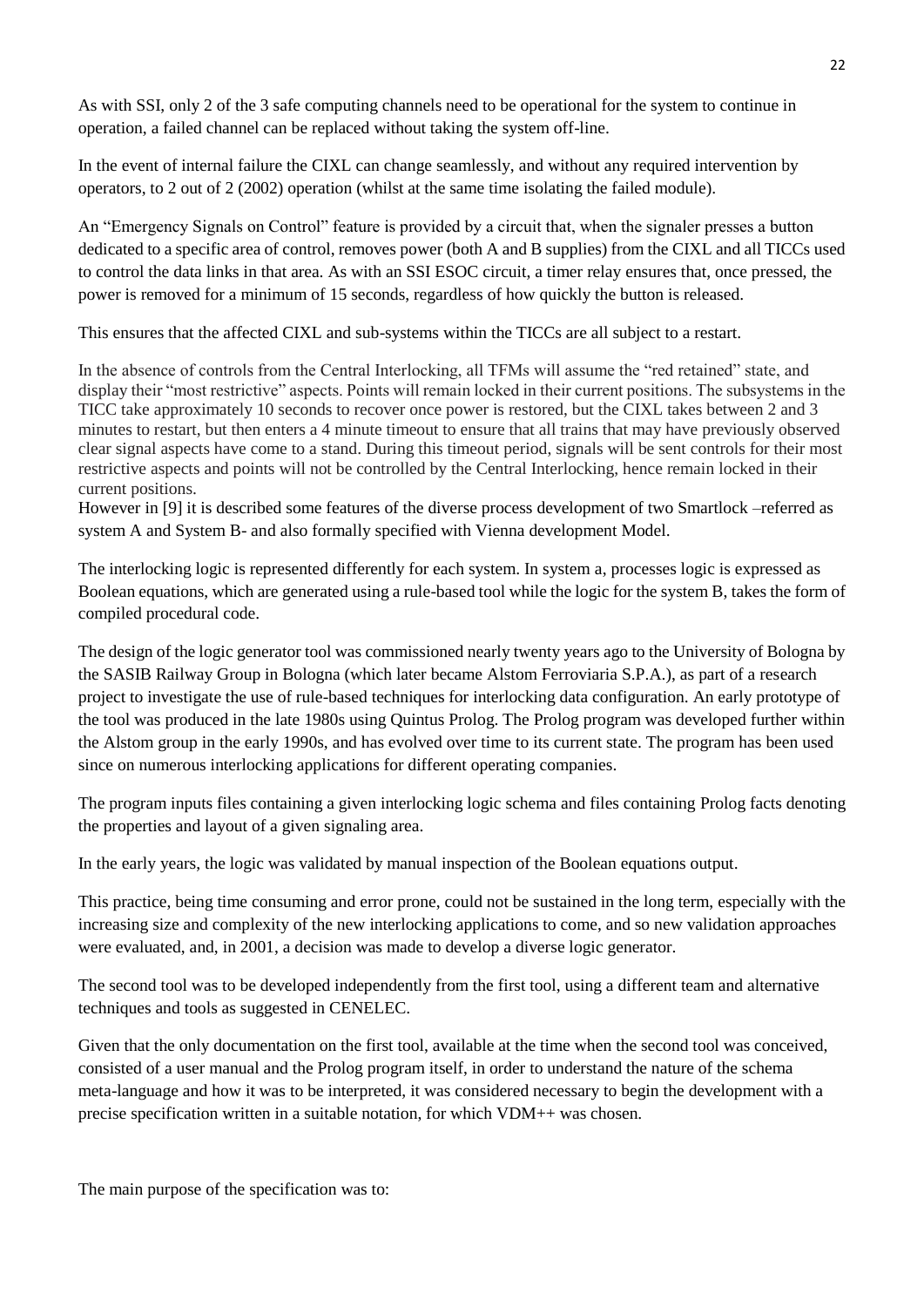- construct a model of the circuit diagrams used to describe the interlocking logic;
- formalize the conversion rules used to generate Boolean equations from the logic;
- construct a model of the schema definitions embodying the templates and rules Used to construct the interlocking logic;
- Formalize the reasoning mechanisms used to apply the schema to the facts.

So as not to be influenced by the design of the first tool, the specification of the second tool was created from first principles (based on prior knowledge of formal logic and rule-based systems), using the first tool as a black box in order to analyze the required behavior, by observing its results when applied to example scenarios.

Although the formal specification was used initially as an aid to understanding the requirements, in the end, it served as an alternative representation of the metalanguage.

The System B interlocking system has been developed in recent years to replace the Solid-state interlocking system (SSI).

Using the same design as SSI, the System B system interprets binary code representing the interlocking logic. The code is interpreted on the contents of reserved areas of memories used to record the states of the signaling functions controlled by the interlocking.

Iterating in cycles, the interlocking receives indications of the current states of the signaling functions, updates the memories accordingly as the logic demands, and sends commands to control the signaling functions to their new states.

The interlocking logic is defined using a procedural, object-centered language, introduced in [10] is a rigorous approach to capture functional requirements of classical planning domains , which has been designed to be backwards compatible with the language used for configuring SSI applications.

The logic is organized into blocks of code containing tests and commands that access the signaling object memories, which are combined together in conditions and statements, using typical imperative language constructs, to be evaluated and executed by the interlocking.

The logic is prepared as source code. The source code syntax of the memory tests and commands uses mnemonics oriented to signaling engineers.

The source code is compiled to Motorola S3 object code, which is programmed on a memory device to be installed on the interlocking system.

Following the design of SSI, the object code instructions are derived directly from the source code syntax.

Because Alstom has no access to definitive reference material on the SSI language, and because the language was to be extended to exploit features provided by the new interlocking system, a decision was made to formally specify the new language, in order to understand its semantics, i.e. how it is interpreted by the interlocking, and, as a result, clarify its syntax. The formal specification was constructed in VDM++, based on a formal model created previously using the Fusion notation.

As with SSI, it is assumed that the System B object code is generated using a compilation system approved at a SIL4 safety integrity level. SSI ensures this level by using compiler and decompiler tools. For System B, this proved inadequate, owing to the difficulty of decompiling back to the pre-translated source code. Instead, it was

Considered necessary to compile and decompile to an intermediate representation of the logic, for which the abstract syntax of the formal specification proved ideal.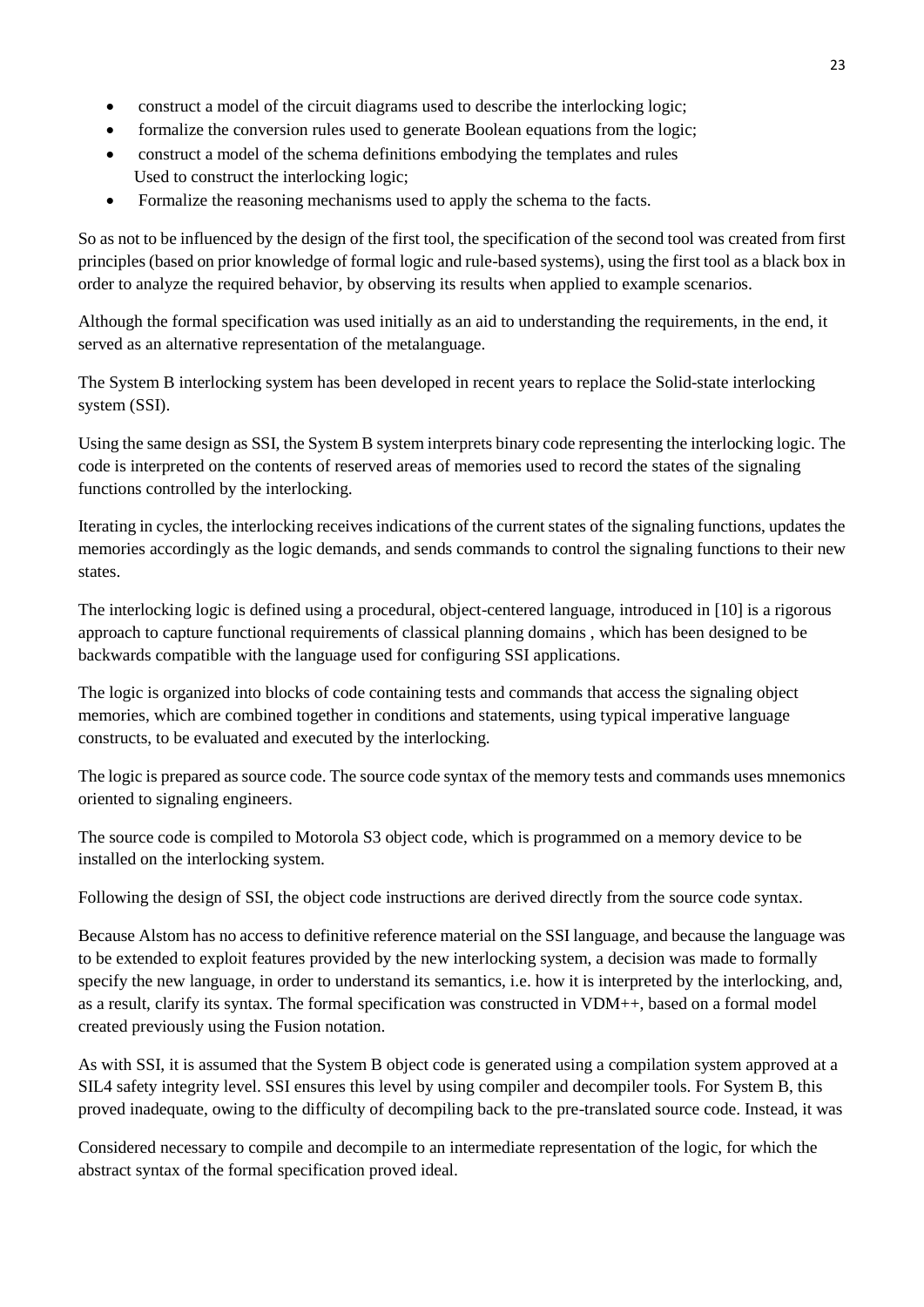### *Peripheral facilities*

The Trackside Functional Module Gateway (TFMGW) Subsystem provides the functional interface between the CIXL and the TFM through the TFM Network.

Trackside Functional Modules (TFMs) are the local interface with vital signaling equipment at the trackside. These are the same modules that are employed by SSI. Two types are currently in use in the UK as follows:

- Signal Module (SM) which is designed to provide the power interface with color-light signals, and is sufficiently flexible to handle other signaling loads as well. It provides inputs for current proving and for general purpose signaling inputs such as track circuits.
- Points Module (PM) which forms the power interface for direct drive of clamp lock type point motors. Other types of point machine such as the Alstom Type HW are driven via interface relays. The PM provides inputs for point detection and general purpose signaling inputs such as track circuits.

Moreover, the TFMGWs, formed by the combination of the Front Ends (FEs) and Gateways (GWs) provide the interface between the CIXL and the communications modules (DLMs or LDTs) providing the Trackside Data Links (TDLs).

They are responsible for managing communication, via the TDLs, with the TFMs on their networks (including setting the cycle time and dealing with any reply messages that might be missing because of a TFM failure, noise, damaged cable etc.).

Separate GWs are provided for the 'A' and 'B' TDLs. Normally, both links are in operation but a TFM will respond if it receives a telegram on one link only. The TFM sends its reply messages simultaneously on both 'A' and 'B' networks.

Each TDL (same of SSI ones) communicates with up to 63 TFMs and can employ Data Link Modules (DLM) to provide baseband links between the interlocking and the trackside part of the link, or they can use a Long Line Link (LLL) as provided by LDTs over a telecommunications interface.

The only difference, when compared to an SSI data link, is that a Smartlock system has the capacity to drive every TFM in a fully loaded interlocking, whereas SSI interlockings are typically limited to 55 of the theoretical limit of 63 to avoid breaching the SSI's capacity limit.

Two levels of coding protect the information sent on the data links. They are also fully duplicated for high availability with separate 'A' and 'B' links.

The baseband link uses a dedicated twisted pair cable over which data is transmitted in half-duplex mode at a rate of 20 Kbits/s by the DLMs. Separate cables are provided for the 'A' and 'B' links and they can, if required, be run over different physical routes in order to increase availability. The maximum length of the baseband link, including any spur up to 1 km in length, is 10 km (but it can be extended to 40 km by using repeaters at intervals of up to 8 km).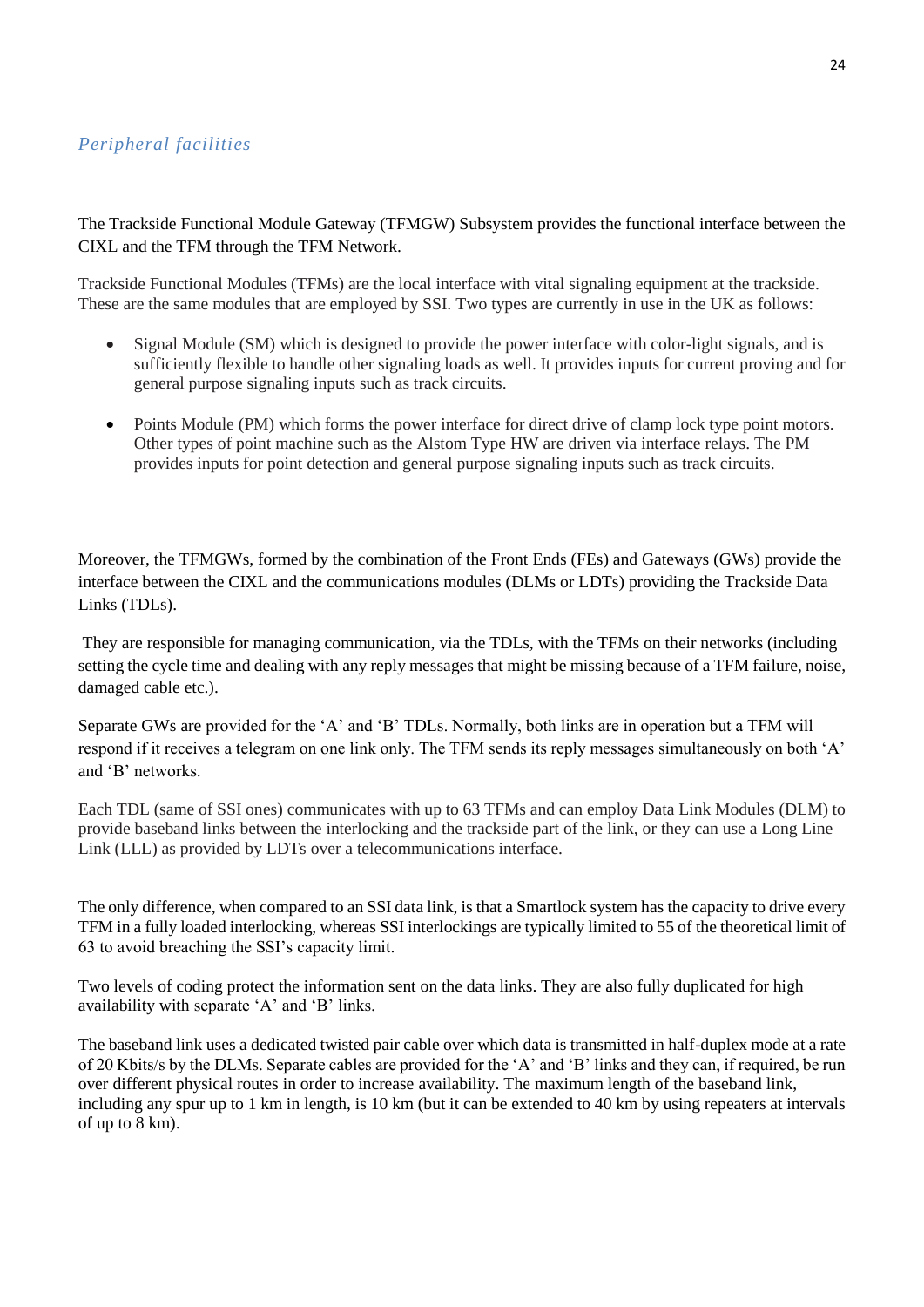### *Communication facilities*

The support system's servers are linked to the CIXLs by the Internal Maintenance Network (IMNet); a pair of redundant networks that link:

- the CIXL to the support servers
- The clients, printers and the NTP time source to the servers.

The redundant networks are linked together at the central switches to allow the two support servers to communicate.

WAN links may be provided to allow clients at remote locations to access the system but with restricted functionality.

A separate network may be used to link remote clients to "local" client (nominated as a client gateway) using Windows TM terminal services software.

A version of the Support System Cubicle also includes switches for an independent duplicated LAN to allow multiple CIXLs to pass safety related data between each other.

In addition to the diagnostic information received via the IMNet, each CIXL Extended Adaptation Unit (XAU) is connected to the support system servers via a synchronous serial RS-422 Monitor Link. This link enables 'snooping' to be performed by the support system on the trackside communication data passing between the CIXL and TFMGW. This information is logged and incorporated into the live databases on the support servers.

The TICC houses the equipment responsible for:

- Managing the external trackside communications networks
- The protocol for communication with TFMs.

There will generally be 1 or 2 TICCs per CIXL, depending on the number of Trackside Data Links (TDLs) required; however, this can vary depending on the overall size of any given system.

A TICC can support 2 or 4 data link pairs, depending on the model used. The TICC contains pairs of Gateways (GWs) and their associated Front Ends (FEs), together forming what are referred to as TFM Gateways (TFMGWs). The FEs handles the interface between the CIXL cubicle and the GWs and conduct the polling as the bus master, whilst the GWs act as protocol converters.

The FEs is fully duplicated internally with normal and reserve cassettes. The TICC also contains a pair of SSI communications modules (either Data Link Modules (DLMs) or Long Distance Terminals (LDTs)) for each pair of GWs, which provide the communications with the TFMs at trackside (where the signals are received by further DLMs and LDTs respectively, which then relay the data to and from the TFMs). The TFMs are either Signal Modules (SMs) or Points Modules (PMs), dependent on what equipment is required to be operated.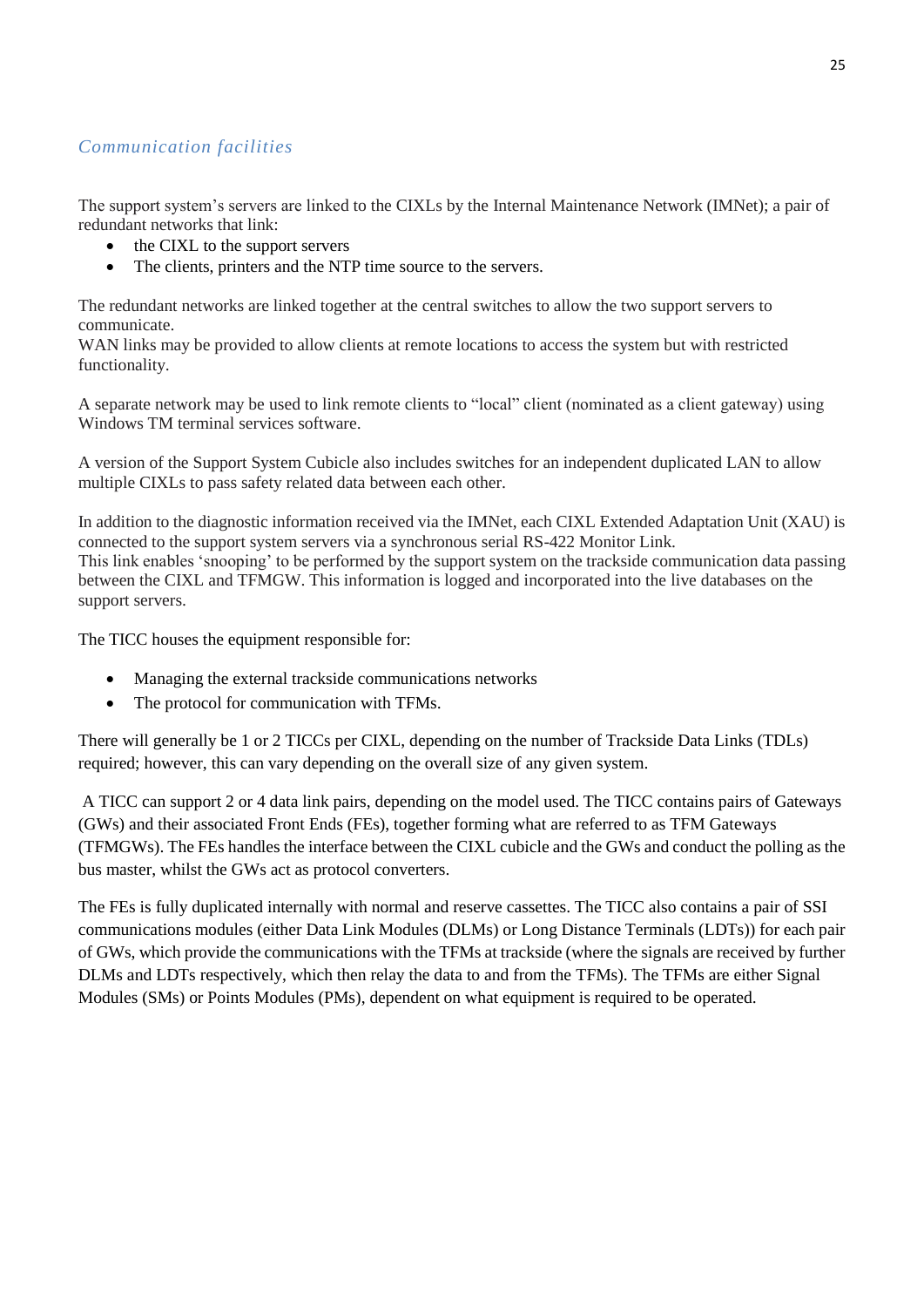#### *System software*

The language used for this is a superset of that used by SSI, making it possible to import legacy SSI data if converting an existing SSI scheme to use Smartlock. The additional language features offered by Smartlock are summarized below.

SML400 allows the CIXL to be partitioned into a number of "virtual interlockings" (VIXLs) that may either be:-

- Independent of each other functionally yet communicate via a simulation of the SSI's internal message mechanism;
- Capable of testing and writing to each other's memory in a controlled manner.

Each VIXL has its own links to the Signaler's control and display system, so these systems see a Smartlock as identical to a set of SSIs. Two or more VIXLs can process requests at the same time, independently of each other, such that a CIXL is able to work with more than one signaler at any one time.

The maximum number of VIXLs in a CIXL is 64; but in practice it is limited to 6 Panel/TD or 8 IECC/MCS type VIXLs by the number of links available for trackside and control system connections.

Many CIXLs can intercommunicate allowing a Smartlock system to be extended to cover a large and complex area.

CIXL-CIXL data transfers must use the same internal message structures as SSI, but the boundaries between CIXLs can be chosen with more freedom (given the size of area that a single CIXL can cover) such that the interfaces occur at places that keep the inter-CIXL transactions simple.

When replacing an SSI scheme, each VIXL would be made equivalent to one of the replaced SSIs. The internal messages between VIXLs are equivalent to the SSI's Internal Data Links (IDLs) and can use the original SSI data to do so.

The CIXL is configured with three memory devices (USB keys), one for each channel, loaded with the specific application data and the interlocking software.

Additionally, each computing channel has its own identity device. The information (scheme name, CIXL identity and VIXL data version) loaded from the identity devices is checked against the USB memory devices content – providing protection against the accidental use of unapproved data or software.

The interlocking software is general-purpose but can be configured for:

- Network Rail's Generic Requirements;
- The specific requirements of each signaling scheme, via the application data.

Application data is prepared in accordance with the scheme plan, control tables and other relevant input information using the Smartlock 400 application engineering system.

Smartlock data language is backwardly compatible with the SSI syntax described in SSI 8003-91, but provides some useful extensions for time delays and inter-VIXL communications. The Alstom uses the SCADE Suite to develop safety-critical software of some of their IXL systems.

Briefly, the above suite allows the interlocking principles to be specified rigorously as communicating automata and to be translated into executable code with a certified translator. Thus at the level of individual IXL units it is possible to guarantee that software of a basic IXL principle implements the specified behavior of that basic IXL principle.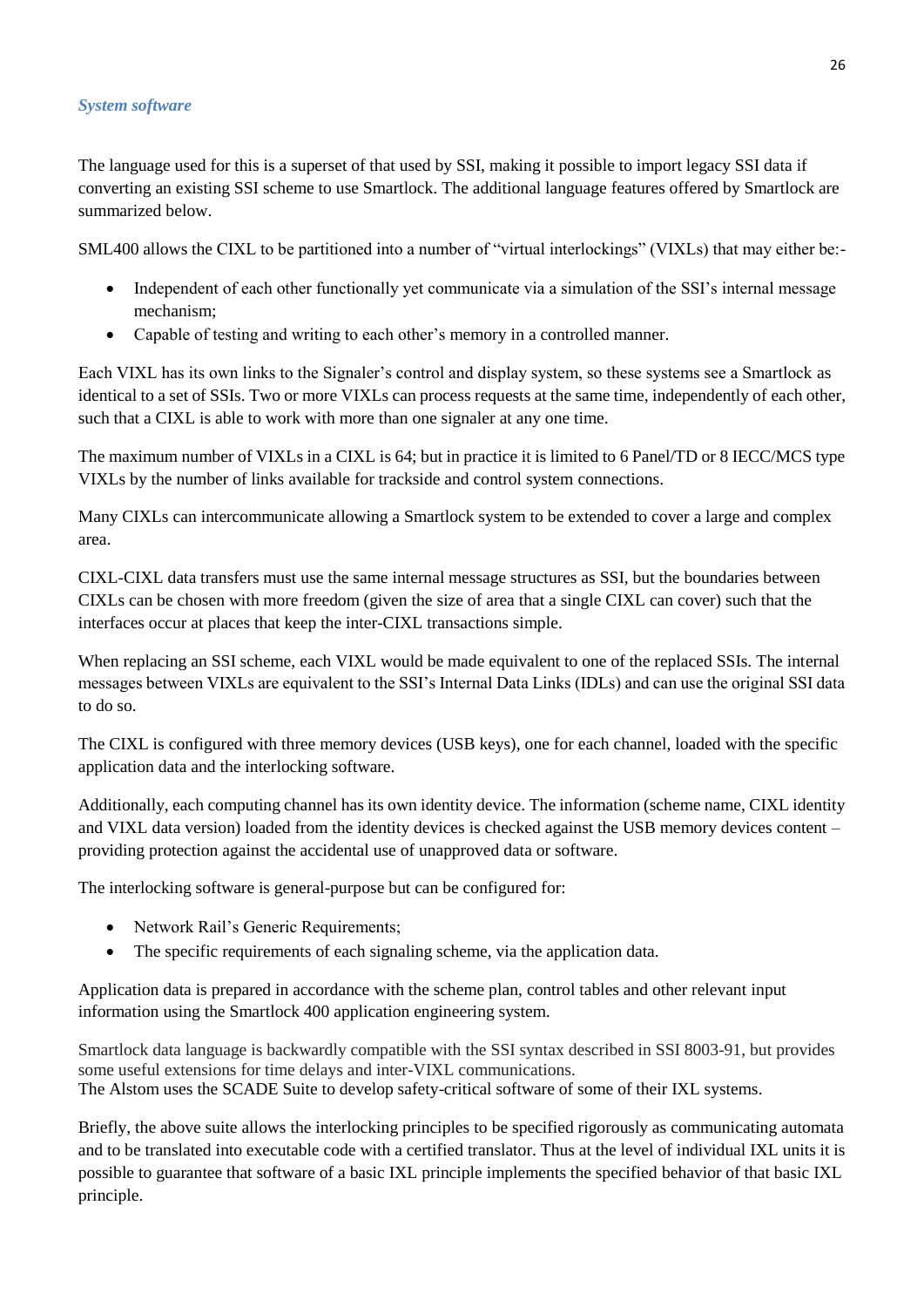### <span id="page-27-0"></span>**ANSALDO STS ACC**

The following survey is mainly founded on [11] and [12].

#### *Short background*

The ACC systems use computer technology to implement route control, interlocking and clearing functions with high reliability.

It, also, performs automatic diagnostics, operator assistance and data logging functions to improve the operating efficiency of both signaling operators and maintenance engineers.

The availability of automatic tools design, testing, troubleshooting and maintenance contributes to reducing system implementation times and overall plant costs.

ACC safety logic can be configured to match it to different signaling context including:

- Large and medium sized mainline stations;
- Marshalling yards and multipurpose terminals;
- Railway lines with small and medium sized stations, automatic or axle counting block, grade crossings etc…;
- Metro lines.

#### *System architecture*

ACC is based on a distributed and modular architecture including different redundant processing nodes connected through serial lines. Two basic subsystems can be identified:

- the safety subsystem, processing all vital functions (interlocking logic and process interface)
- The non-vital subsystem (RDT Recording Diagnostic Telecommunications -), including operator interface, data logging, diagnosis and remote control functions.

The safety subsystem also is composed of two parts:

- a central section called Safety Nucleus (NS) or Central Interlocking Unit (CIU) performing the interlocking logic and controlling the vital input keyboard ;
- A peripheral section called Peripheral Unit (PU) including a number of Trackside Units (TU), managing the input/output functions required to control the station field equipment.

The central Safety Nucleus, the Trackside Units and the non-vital subsystem are connected through a vital communication link based on optic fiber high speed serial lines.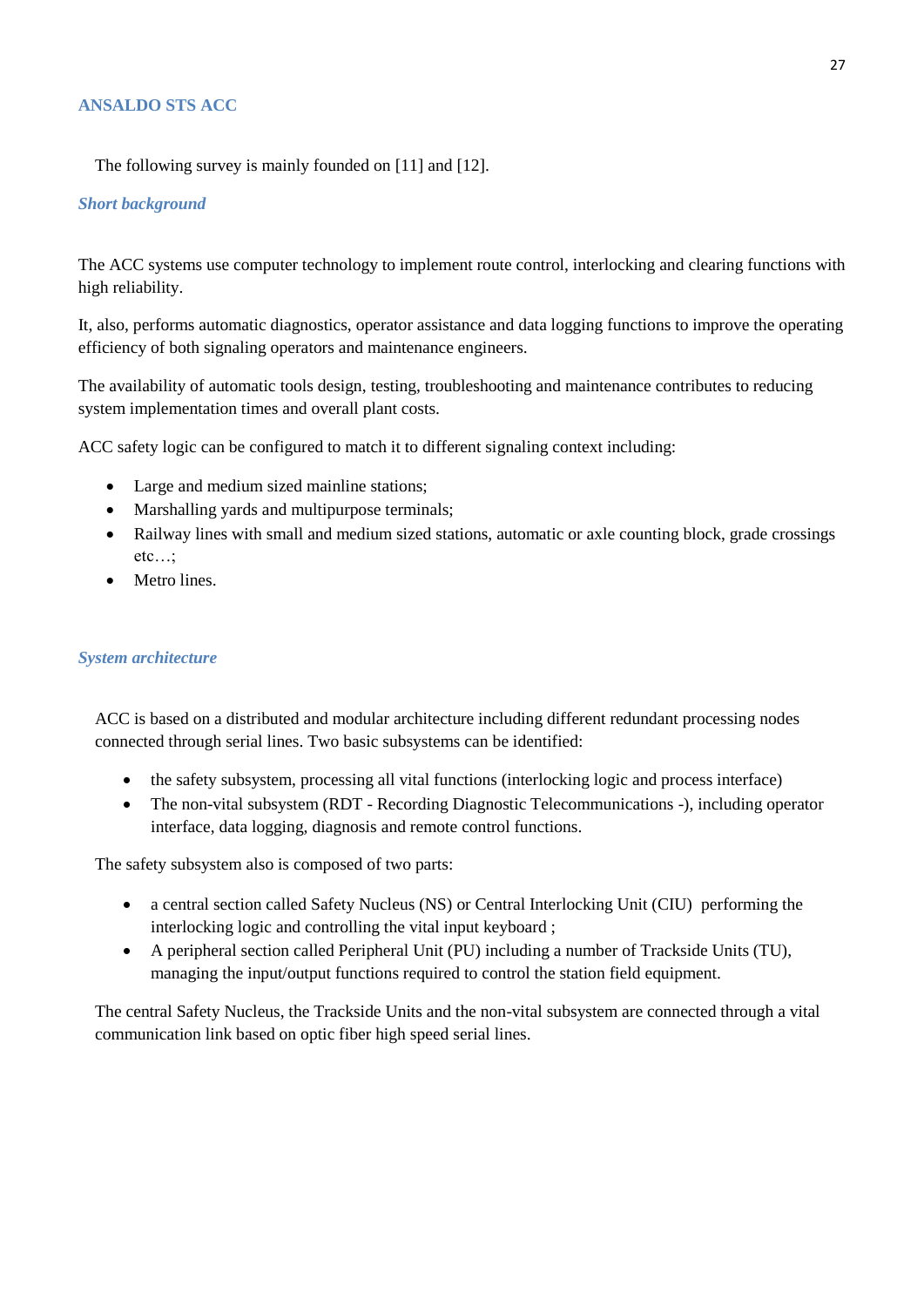

### *System Control Facilities*

The operator interface comprises two types of working places:

- Signal operator
- Maintenance Engineer

Both working places can be duplicated if the station is very large and operation complex.

Signaling operator Work place comprises:

- graphic station with 1 or 2 colors video screens, keyboard and mouse, used to display station panel to issue commands and form alarm/warning display;
- a functional keyboard with display for emergency controls and safety information display;
- A printer for service forms and other documents.

The functional keyboard and the display are controller by the CIU, while the other devices are controlled by the RDT.

The RDT subsystem is based on commercial computers (PC or workstations) in hot stand-by continuation. Special proprietary boards are used to connect it to the CIU through the dedicated high speed link.

The RDT subsystem is also used to provide a connection to a standard LAN to exchange information with a variety of related system such as traffic information, traffic optimization etc.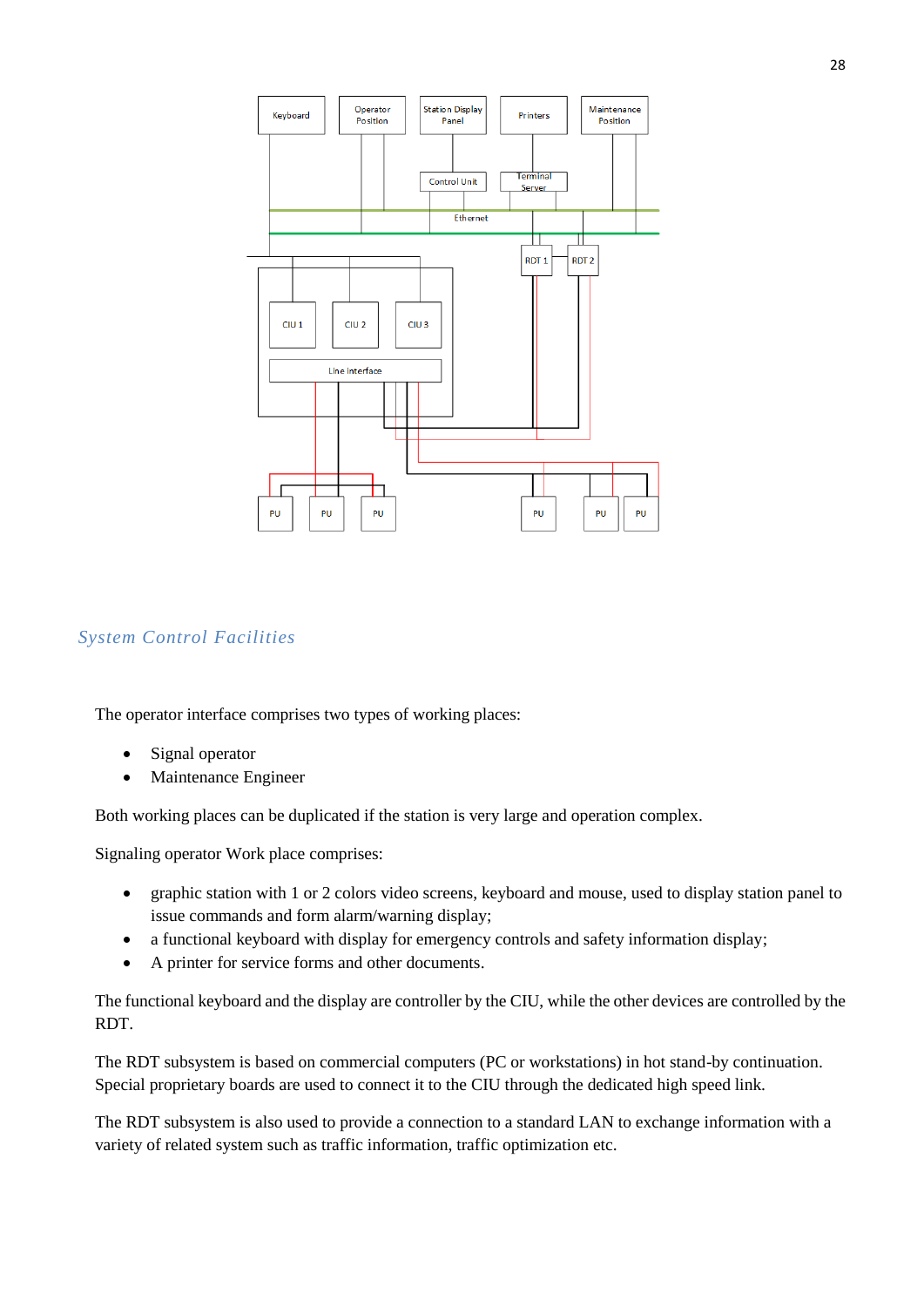The external keyboard is based on failsafe *2oo2* hardware (device) and is connected to the three sections with a dedicated fail safe link. Through this keyboard all kind of commands can be entered:

- the ones requiring safety operation (e.g. emergency command) and the ones with no critical attribute such as route setting commands;
- The latter kind of command is normally received from the non-vital: subsystem or from a remote control system.

### *Central Unit Interlocking and System fault resilience policy*

The Exclusion Logic is fail safe and composed of three sections based on 2oo2 microprocessor boards. Each section is connected through a safe link with a couple of safety nucleus sections, and controls their agreement in order to decide whether to enable or shut down operations.

The Safety Nucleus is based on Triple Modular Redundancy architecture (TMR). Three computer sections independently perform the same functions in the same hardware and software environment. Software diversity is used on the three safety sections with regard to the application software.

### *Peripheral facilities*

Each Trackside Unit includes a processing computer called Area Controller (AC) and a series of electronic field interfaces called Field Controllers. The Area Controller computer contains the following elements:

- main unit, based on 2 out of 2 hardware configuration with fail safe watch-dog unit
- optional backup unit in hot stand-by to increase the availability
- Two line interfaces to manage the redundant high speed optical link connecting the Area Controller with the Safety Nucleus.

The Area Controller is interfaced by means of an electrical redundant serial bus to a number of Field Controllers. Each Field Controller is based on a 2 out of 2 fail safe microprocessor board and a field interface specific for each type of device to be controlled.

General purpose field interface are also available to control electromechanical relay when needed. Through external conditioning modules the final interface with the field device is obtained together with galvanic insulation.

The Area Controller units, together with the Field Controllers, implement field equipment control functions on the basis of the command issued by the central Safety Nucleus. They also monitor the operating states and transmit the relevant data to the Safety Nucleus.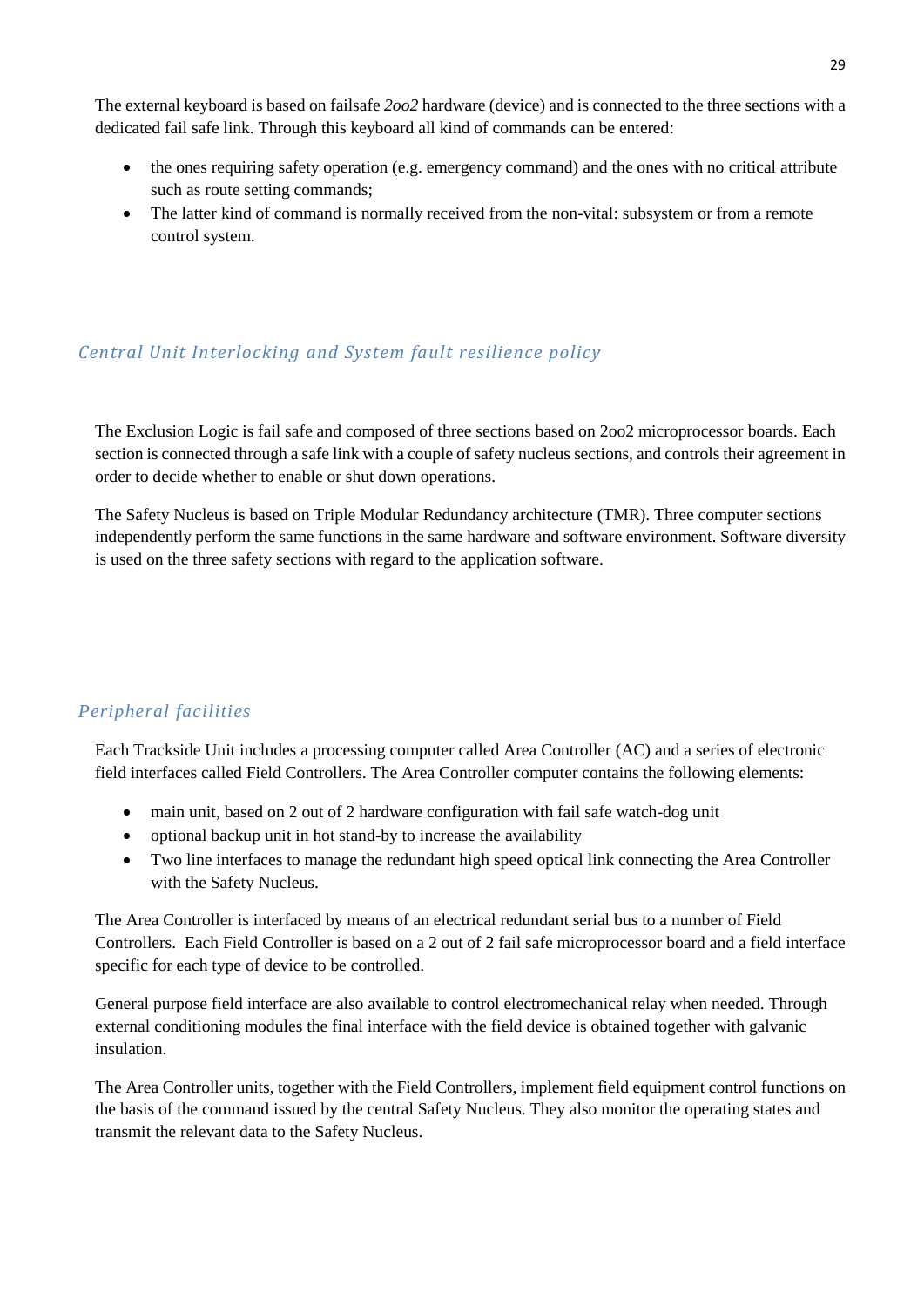### *Communication facilities*

A line interface is used to connect the NS with the Trackside Units and the non-vital subsystem. A series of modules is used to convert the electric signal into an optical one, to drive the fiber optic safe high speed link.

### *System software*

ACC safety subsystem software can be divided in the following:

- System and application software;
- Interlocking logic data;
- Station layout data.

The logic management program is unchanged regardless of the application due to the particular data driven structure of the interlocking logic: a set of logic operations including verifications and assignment statements define the behavior of the logic program.

This data base together with the station layout data base is accessed and interpreted by the logic management program to perform the interlocking logic.

For this reason all the fixed software is verified and validated once and needs no more testing when new logic or layout data is introduced.

If needed, new rules can be defined and tested using automatic tools for entering and verifying the new data.

The station layout database is entered with the aid of a completely automated graphic tool. This CAD system, based on commercial computers, can be integrated with a simulation tool to allow off-line testing of the configured software.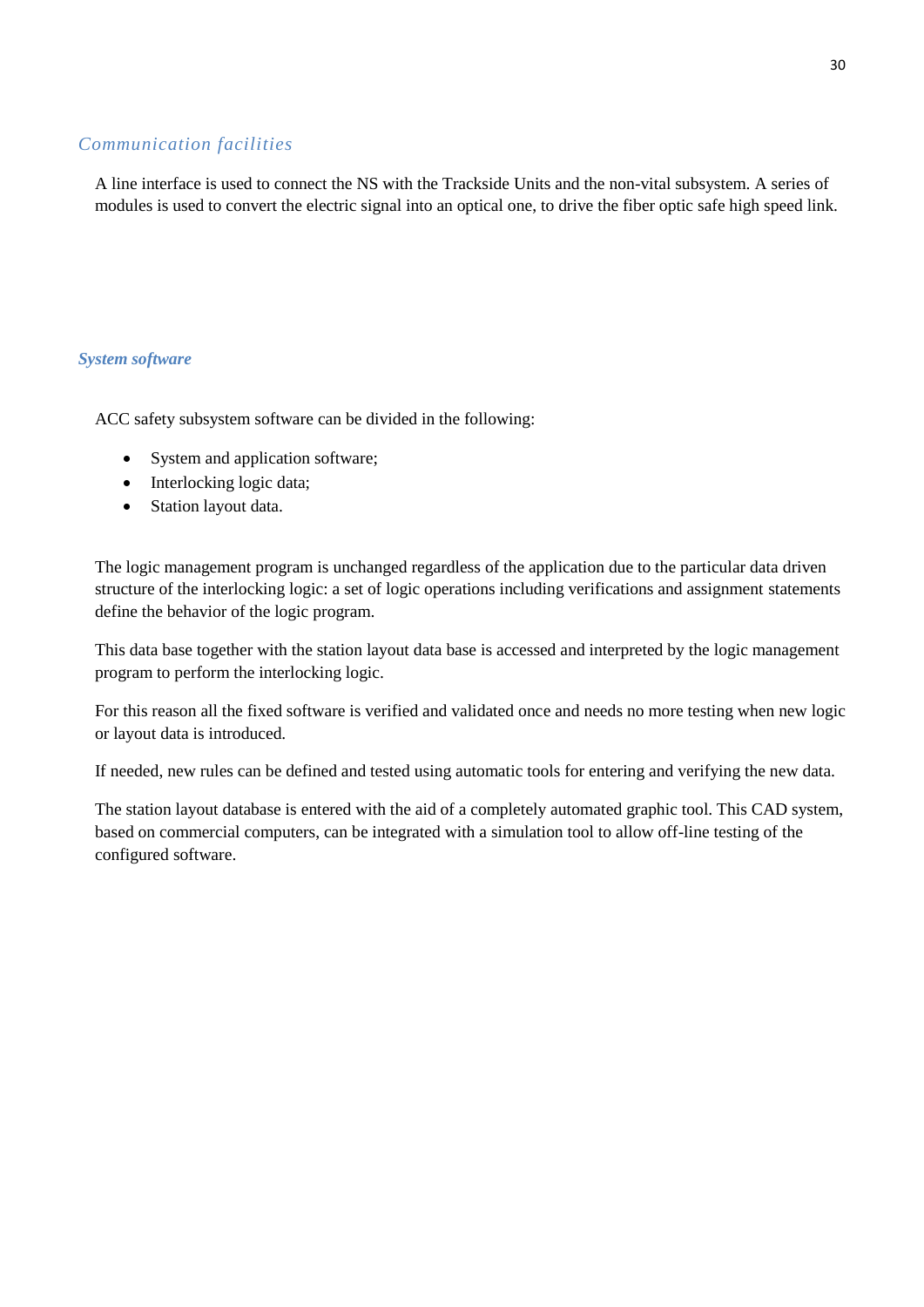### <span id="page-31-0"></span>**AŽD Praha ESA 33**

The following survey is mainly founded on [13]

#### *Sort background*

Station interlocking ESA 33 is a full computer based interlocking system that serves for safety operation of railway traffic in stations with track branches or without them.

It is the next stage of development of computer based interlocking produced by AZD Praha s.r.o. and meets SIL 4 safety integrity level in accordance with EN50129.

ESA 33 is computer based interlocking at all levels – commanding, control and executive ones. Coupling outdoor equipment is done electronically, i.e. by means of electronic modules that have been specially developed for different outside elements (for example modules for signal, point machine, track circuit and so on), possibly by relay interface if there is requirement to control non- standard outdoor element in station. ESA 33 can work with cold or hot standby at commanding level and at control level. A processor unit and power supply unit at executive level can work with hot standby feature as well.

#### *System architecture*

From the above cited paper it is possibly to identify the elements in the three layers:

- Commanding level
- Control level
- Executive level

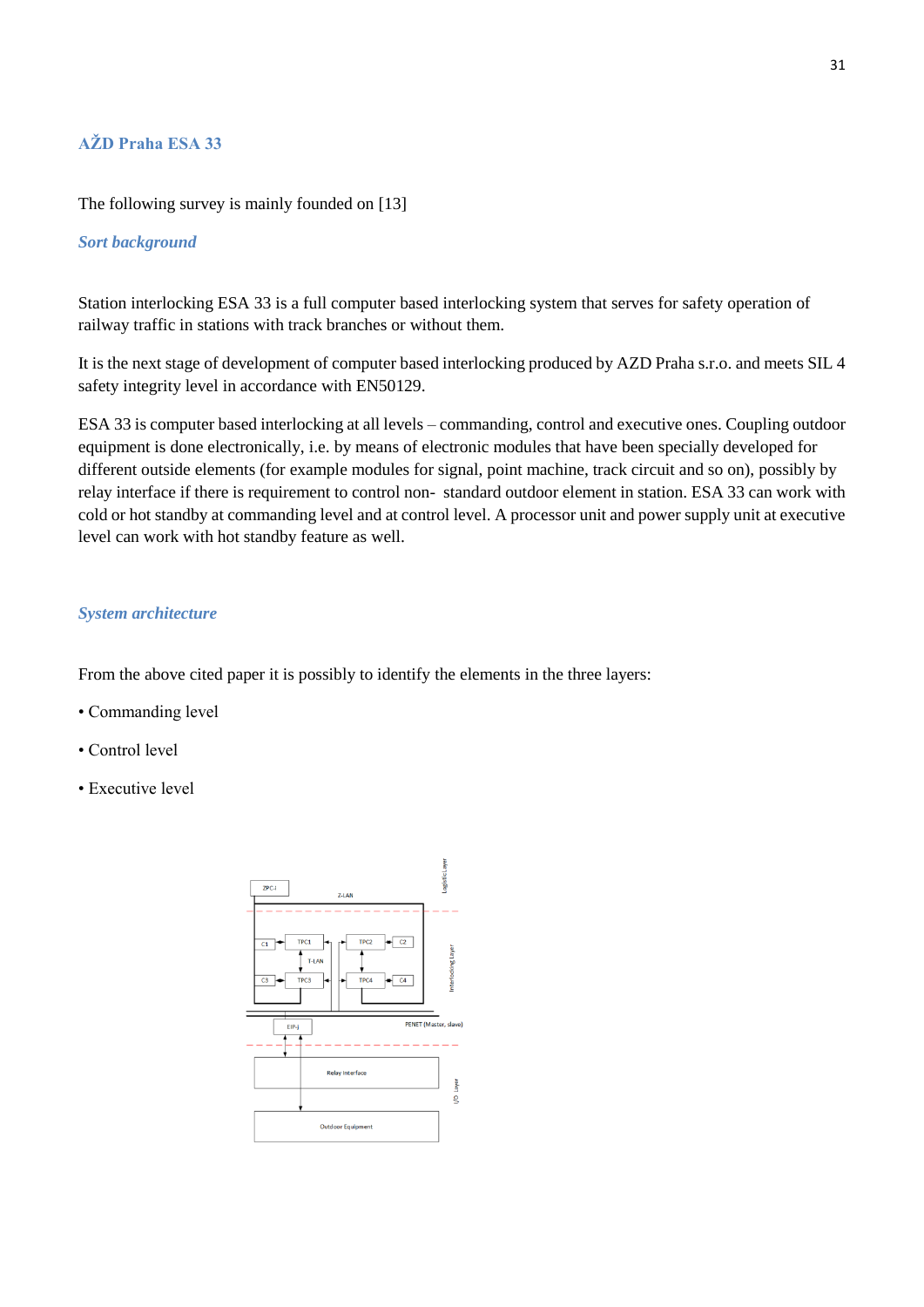### *System Control Facilities*

At the logistic layer it will be found the signalman workstation termed (Z)PC, which can work in in cold standby or hot standby mode, that are connected through communication link to the Interlocking layer termed control level.

The ZPC recall common pc as they are assembled by a keyboard, mouse, LCD monitors for displaying rail yard, and so called technological monitor for displaying pages with operational status of different parts of ESA 33 and text messages to operating staff.

It is possible to connect up to 12 commanding computers to the control level and theoretically unlimited numbers of computers, that don't allow operation used for displaying controlled yard on a large screen display.

It is also present technological monitor that were used for displaying of a list of non-fulfilled conditions in case of processing risk functions. The risk functions are those that function that involve cooperation with operational staff as setting calling on signal aspect or switching a point machine to opposite position when the track section is occupied and so on.

Displaying the list of non-fulfilled conditions is vital. After reading the list of non-fulfilled conditions by the operational worker, he has to confirm or reject the list.

Required action is processed in sub level (Interlocking layer) after confirming the list of non-fulfilled conditions by special confirmation sequence.

It follows, from above, that ESA 33 has vital commanding procedures in case of risk functions - it is guaranteed that ESA 33 will not generate and confirm risk function by itself.

Commanding level can be installed even in more than one station. In these cases the commanding level is connected to the control level similarly as groups of decentralized EIP object controllers. It is possible to connect ESA 33 interlocking to the system of remote control. Remote control of DOZ-1 type is an integral part of ESA 33.

Theoretically, it is possible to connect unlimited number of stations. Practically it depends on the ability of the dispatcher, how many stations and what density of traffic with he can control. Up to date there are apart from several section control (typically dispatcher controls 3 or 4 neighboring stations) two central traffic control (CTC) centers installed in the Czech Republic. The CTCs covers approximately 100 km and 80 km of line with 15 and 8 controlled stations. Workplace of the CTC is fully equipped commanding place. It is possible to set all functions including risk functions (e.g. setting a calling on signal aspect) from the CTC workplace.

It is possible to define functional or geographical restrictions for each CTC workplace similarly as for regular commanding place used for controlling one station.

It is allowed to hand over control from CTC to local control as well as take over controlling the station from local control to the remote control by the CTC workplace. Graphical and technological layer (GTN) can be connected to the ESA 33. GTN is a telematics layer of the interlocking equipment. This layer from AZD production allow in connection with ESA 33 following functions:

- automatic recording of traffic documentation
- graphic displaying of a train traffic diagram
- building of prospective plan of traffic
- transmissions of information from/to other sources (for example systems for train position monitoring)
- building of statistics of traffic
- recording of operation of operational staff and interlocking activity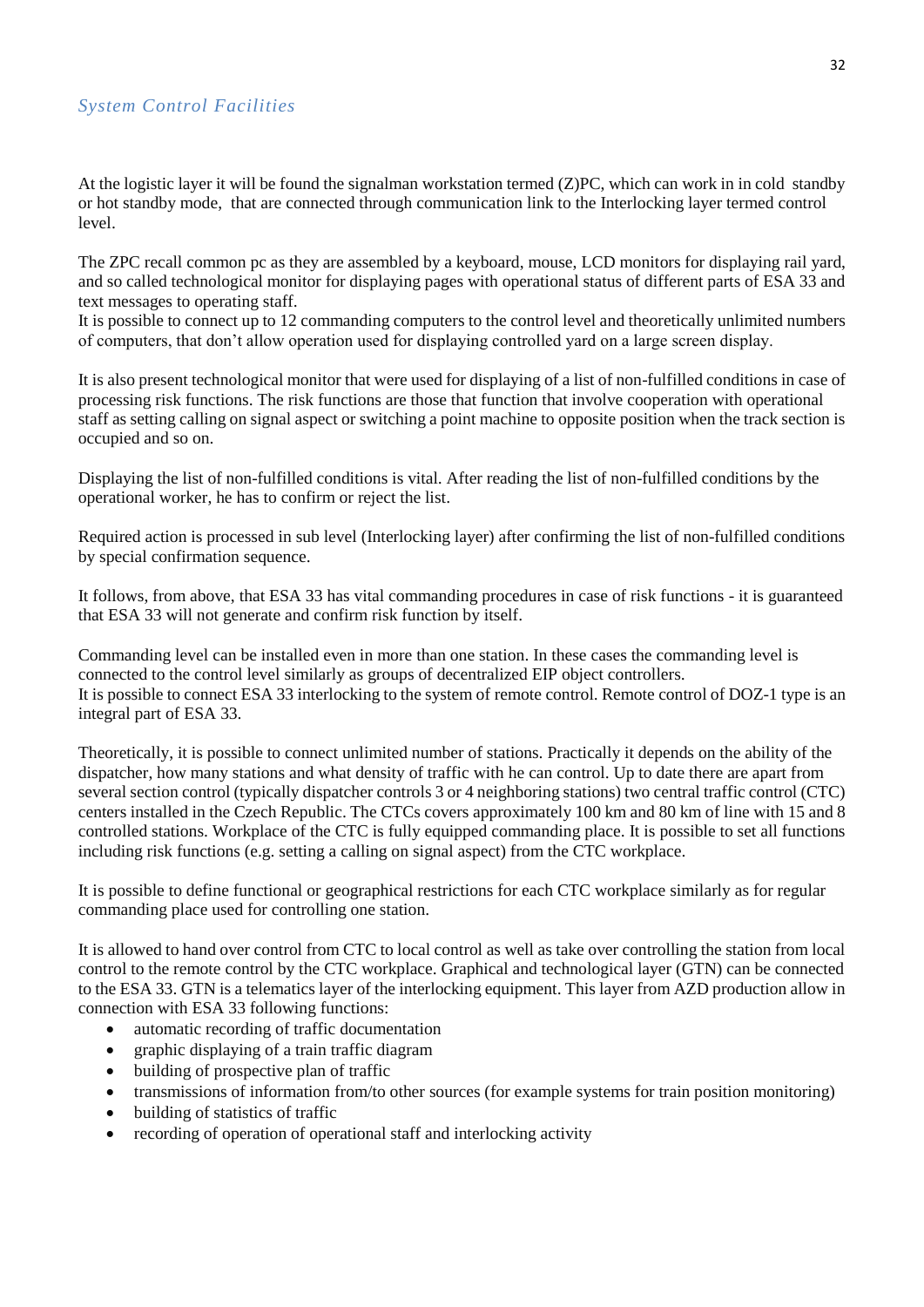### *Diagnostic facilities*

Data archives are stored to the RAM disk, which are part of each technological and commanding computer.

EIP object controller has diagnostics archive too.

All archives can be stored to the portable media and browsed on the other computer with installed special program later on. However, it is possible to connect diagnostic server, marked as LDS.

This server is connected to the control and executive level and server program saves all archive data to the server hard disk automatically. Moreover, it is possible to connect modules for measuring analogue values, such as voltage, insulating resistance, throwing current, temperature and so on. These data are stored as well. Access to the data stored in diagnostic server is possible through the computer with installed client program and connected to an access point of the diagnostic network.

### *Central Unit Interlocking and System resilience policy*

The CUI of ESA 33 consists of a pair of active and a pair of standby - termed technological - computers TPC, which are interconnected by local network. The standby pair can work in cold or hot standby mode.

A concept of safety of the interlocking is based on the principle of composite safety in case of faults in accordance with EN 50129. The control level is configured as 2 times 2002 with the same hardware and diverse software.

Pairs of computers TPC1 – TPC2 and TPC3 – TPC4 exchange the data required for verifying of right function through T-LAN.

Moreover TPC1 – TPC3 and TPC2 – TPC4 exchange data required for mutual changeover between states "active" and " standby" in case both pairs work in hot standby mode.

Hardware comparators, termed as C1 to C4, are used to switch of a faulty pair of technological computers. If technological computer works all right it transmits to its own comparator six signals.

The next condition for transmitting these six signals to the comparator is the correct functioning of the second technological computer in the pair. The comparator compares the received signals in the preset shape. If there is a discrepancy between the received and the preset signals, power supply to the particular TPC is switched off. Because switched off TPC cannot communicate with the second TPC in a pair, it stops transmitting signals to its own comparator and consequently power supply to the second TPC in the pair is switched off too.

By a performance point of view, the ESA 33 can control station with 1200 logical elements that is railway station with approximately 300 physical interlocked points.

Because there are not many such "big" stations around the world, typically there is one control level with decentralized (remote) EIP object controllers to more stations (especially neighboring stations).

Physical connection of decentralized groups of EIP object controllers is realized by fiber optic cable and optic modems. In this case it is possible to move each group of EIP object controllers away up to 40 km from previous one.

It is not necessary to have commanding level located at the station where the control level is installed.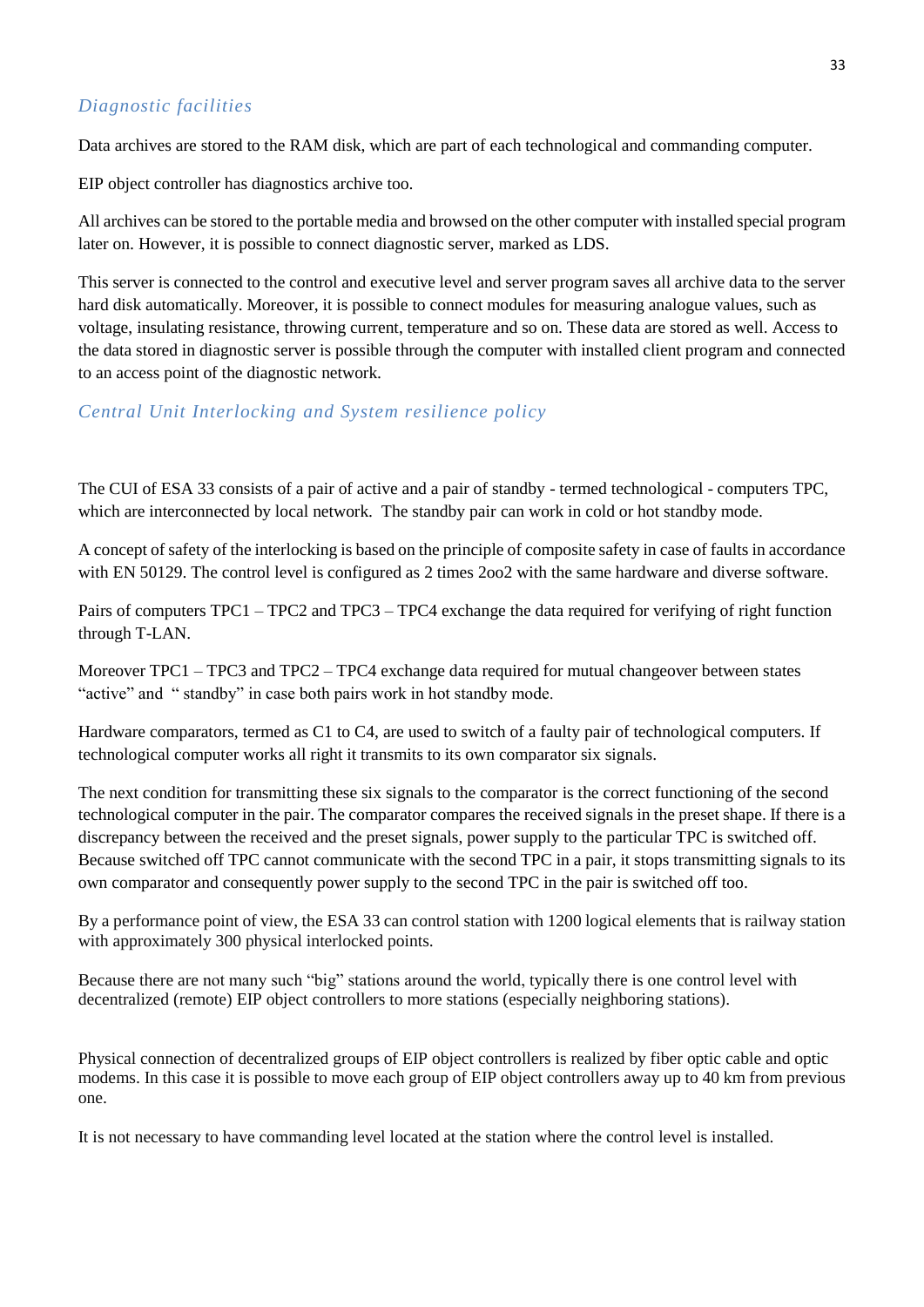### *Peripheral facilities*

At the I/O layers it will be find the EIP object controllers.

A block diagram of EIP object controller is presented in figure below. From the point of view of architecture the EIP object controller is designed as "two levels" object controller:

- level of Element Controller EC
- $\bullet$  level of Interface Controller IC
- Power Supply Unit



EC are processor units that arrange vital communication between functional core layer units on the one side and units IC on the second side.

It works as multiplexer and de-multiplexer and modifies transmitted data on base of the state of IC units. The EC units collect diagnostic data for local and remote diagnostics. It is possible to use one EC card in one EIP object controller; in this case the EC unit has no standby, or two cards EC. In case when two EC cards are used in the EIP object controller, they work in hot standby mode. Each EC unit works in 2oo2 mode.

IC units are designed as the units with inherent safety. They are intended for straight control of elements. Because of concept of safety 2oo2, they are designed for working in such system. Both branches are placed on the one module.

There are types of IC units:

- SLI
- **TCI**
- PMI
- SII
- $\bullet$  SOI

SLI unit provides contactless control and detection of lighting of signals. The unit can control 8 signal lights at the most (the number of controlled lights is subject to configuration), 4 lights out of these 8 can be prohibitive lights. Independent replaceable switching modules are used for switching on/off the lights.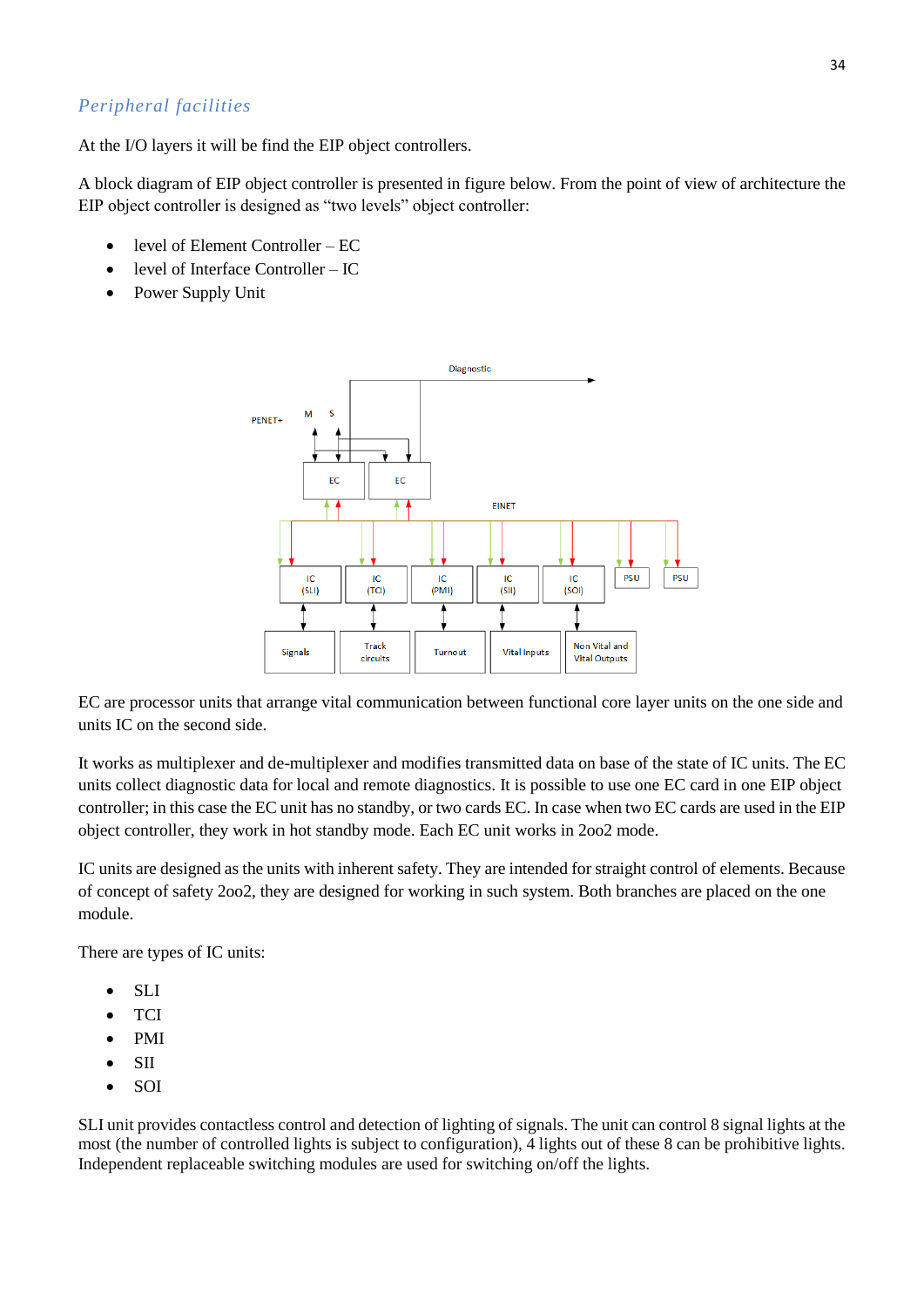TCI reads contacts of track receivers and transmits additional code of continuous automatic train protection system to a track circuit. The unit can control 8 coded spots at the most, i.e. for example 4 track sections without branches. The coding is carried out by external (independent) high power switches.

PMI unit provides contactless control and detection of position of point machines. It is possible to control 2 point machines by the one PMI unit, whereas each point machine is powered independently. Each output can control two physically coupled points, i.e. points with consecutive switching on of electric drive. If needed, relays detecting position of the point machine can be connected to the unit too.

SII unit provides contactless reading of inputs. One unit has 32 inputs at the most.

SOI unit is designed for contactless controlling of interlocking elements. The unit has 8 vital outputs and 8 non-vital outputs.

The control level has relatively huge computing capacity. In this time, one control level, i.e. four TPCs, Data including train numbers that are necessary for function of such telematics application, is get from the Z-LAN of the control level. Example of graphic displaying of the train diagram is at the fi g. 4.

### *Communication facilities*

Communication network of control level is divided to three physically separated networks:

- T-LAN;
- Z-LAN:
- **PENET**

Z-LAN network works on the principle of THERNET IEE 802.3 with TMNET protocol (own communication protocol of AZD). This network connects the logistic and functional core layers. Physical connection is realized by fiber optic elements.

T-LAN network works on the principle ETHERNET IEE 802.3 as well. All four functional core computers are interconnected by this network.

PENET network works on principle RS485 with communicating protocol PENET+ with transfer rate 115, 2 kids. PENET+ is again the own communication protocol of AZD.

PENET network connects functional core and I/O layers.

PENET network is "two branches" network, i.e. the first branch, called master, connects executive level with TPC1 and TPC3, the second branch, called slave, and connects executive level with TPC2 and TPC4.

EC unit communicates with IC units by communication protocol EINET. This communication protocol is used on interface RS485 similarly as protocol PENET+. This is power supply unit. If two PSU pieces are used, they work in hot standby mode. Input and output voltage is isolated from each other.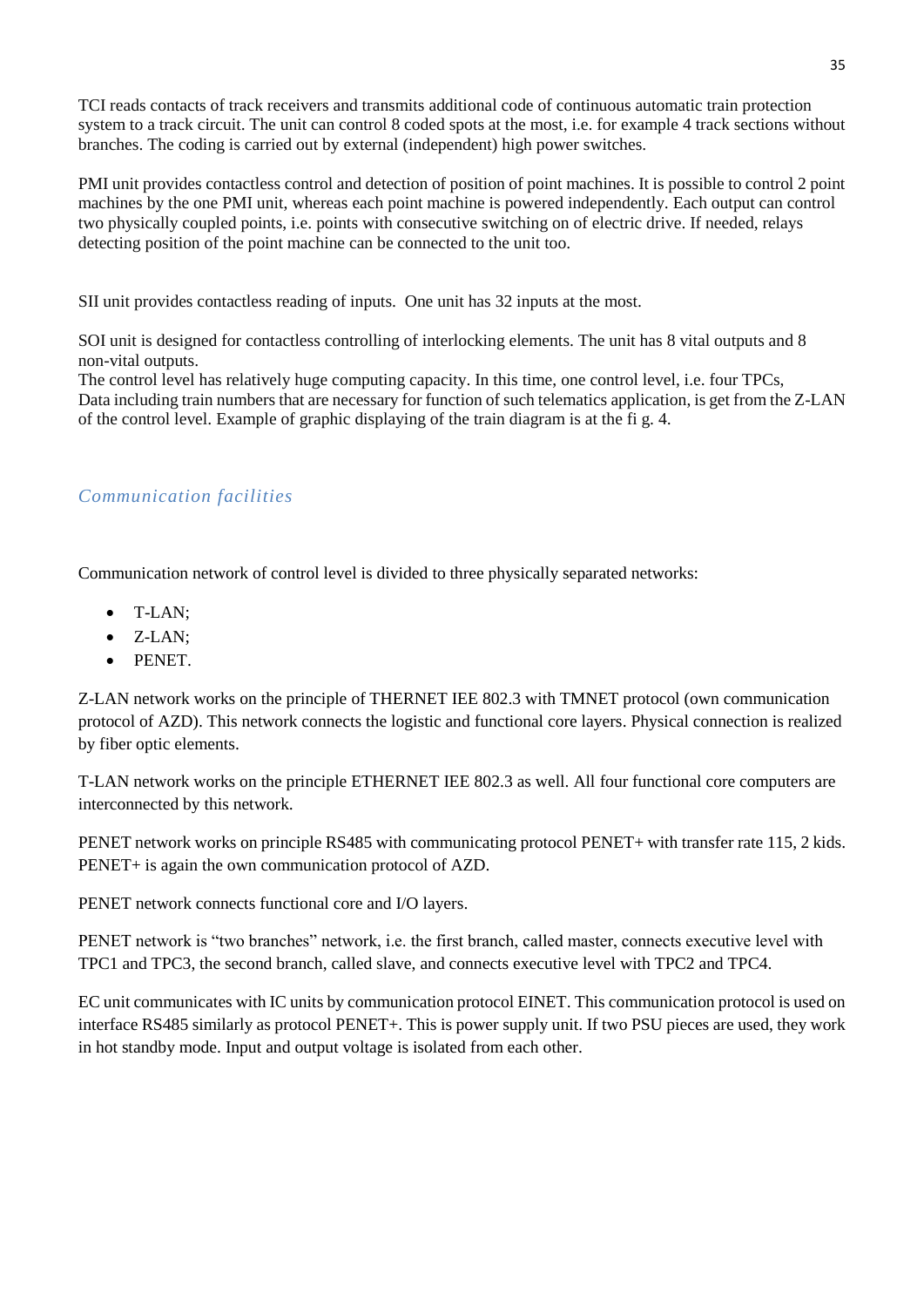### *System software*

The software is separated to mutually cooperating parts. One part is so called general software that includes program code for communicating processes and partially program code of some traffic safety algorithms, which don't differ from application to application on the lines operated by one railway administration, for example algorithm of switching of a point. Second part is called application software that includes information about shape of the rail yard of factual railway station, dependencies defined by an interlocking table and so on.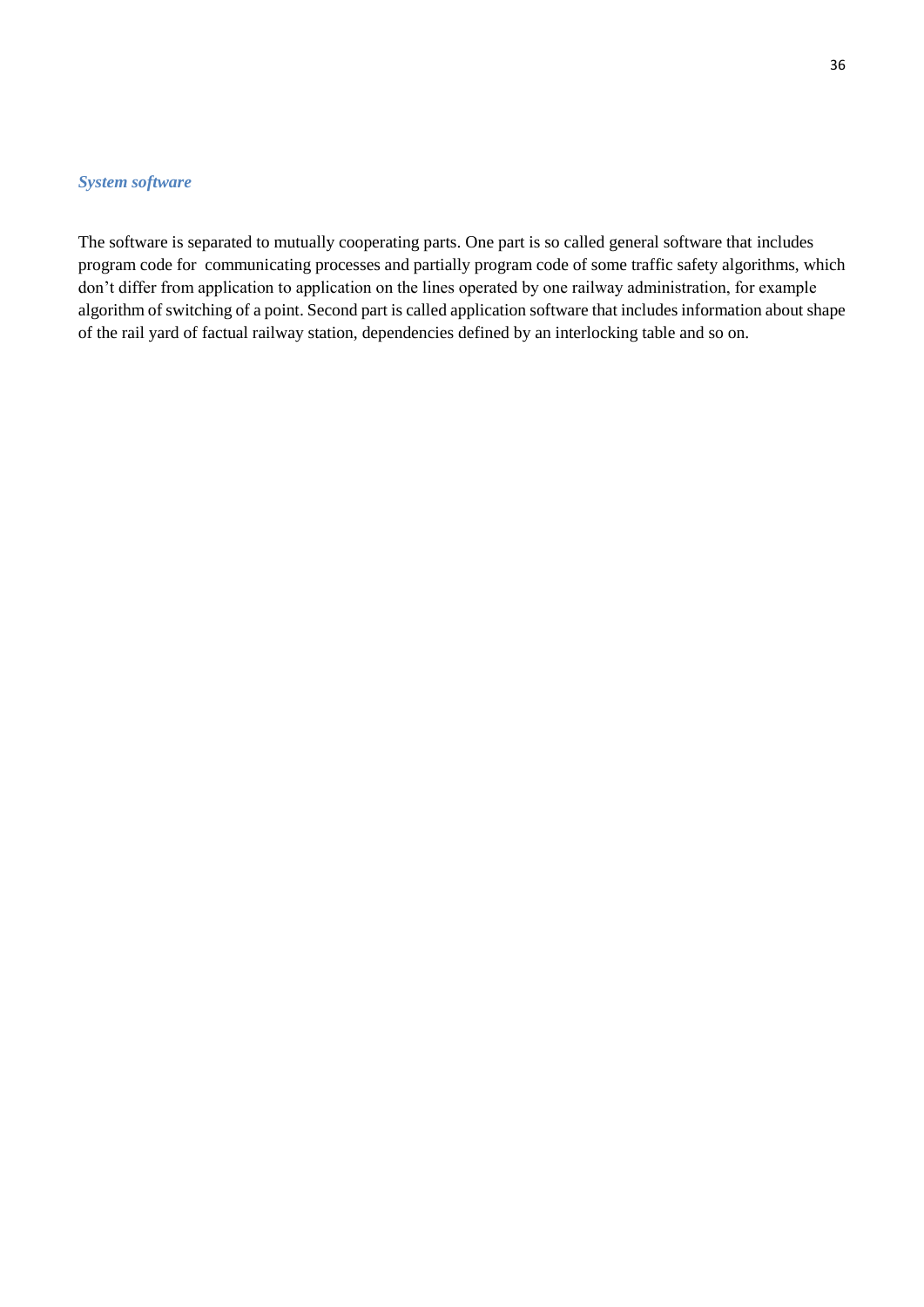<span id="page-37-0"></span>The following survey is mainly founded on [14].

#### *Short background*

With the conception of an architecture contemplating HMR9 technology as the core of the signaling system, ECM has developed a completely integrated, flexible, scalable and modular solution. By analyzing working models and the operational requirements ECM has implemented the key requirements of a high modular signaling system.

Based on the fundamental requirements of simplification and standardization of engineering solutions for the standard practices and customer requirements, ECM has developed a signaling solution that is both future proof and cost-effective, the system is all about enhancing the infrastructure and it can be delivered and put into service very quickly.

The ECM HMR9 system is compatible and able to operate with ETCS (European Train Control System).

By implementing the multi-station concept it is now possible to control an entire railway line from a central post with one interlocking, making it possible to make changes to single station layouts without having to reconfigure and retest the entire system.

Unlike the old single-station concept the multi-approach allows each signaling device to be configured as if it were physically connected with a specific station.

This brings with it enormous advantages:

Additional stations can be added when needed, making it easier to carry out a staging approach without having to create a blockade and closing down lines for long periods.

- Significant reduction in the amount of testing: only the added parts of the system need to be verified and tested.
- Reduction in hardware.
- Changes to the system have almost no impact since the interlocking is data driven.

#### *System architecture*

The HMR9 system consists of the following main components:

 Central Post – the central post consists of the central interlocking unit and the control and display system, which includes the signaler control terminals, alarms and fault reporting, and event recording.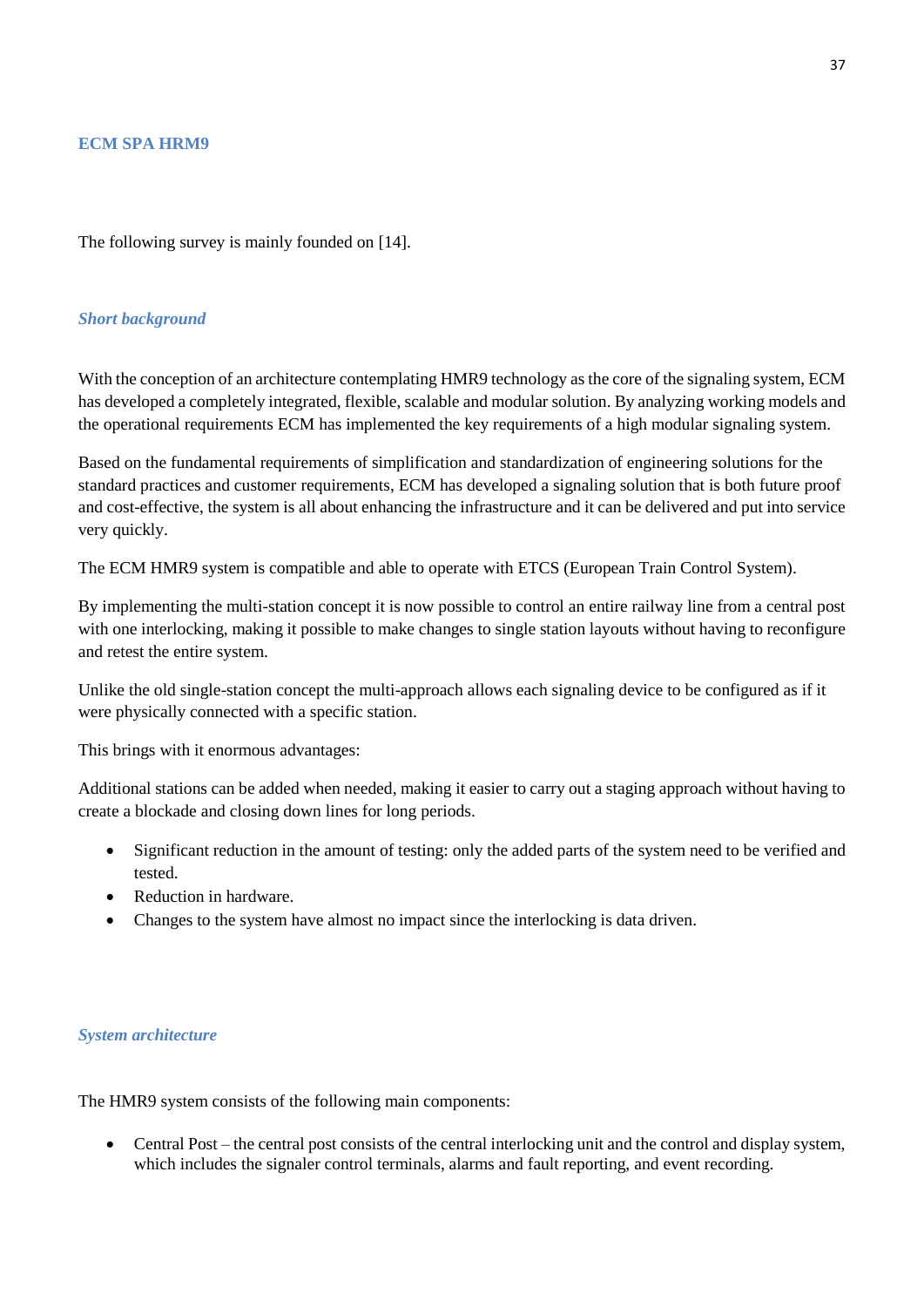- Multi Object Bay Physical structure containing the Object Controllers for controlling the field devices (signals, point machines, track circuits etc.).
- Fixed Telecommunications Network (FTN) a switched Ethernet network between the interlocking system and all of the FTN access points for the object controllers connected to the interlocking system by fiber-optic, existing copper cable or via a wireless connection
- PLC Object Controller A PLC to interface other interlockings or other surrounding areas
- Remote panel control system a control and display system which can be placed away from the central post (that is, situated in an operations office or on-site in the case of degraded mode).



### *System Control Facilities*

The place Command and Control Center consists of:

- $\bullet$  A PC;
- Watch Dog;
- Remote Graphics Units;
- Monitors, keyboards and mice.

The bench consists of a control unit and related graphics quad 4 Monitors, keyboards and mouse and any voice alarm system.

The PCs are connected to an Ethernet LAN through CIU ring switched to 1 GB. The PCs are commercial HW and are controlled by a circuit Watch Dog. The Remote Graphics Unit is connected to the module's Remote Graphics Extension (residing on a PC) via point -to-point optical fiber. In case of failure PC the Watch Dog turns it off and activates the second system that was in warm standby that takes control.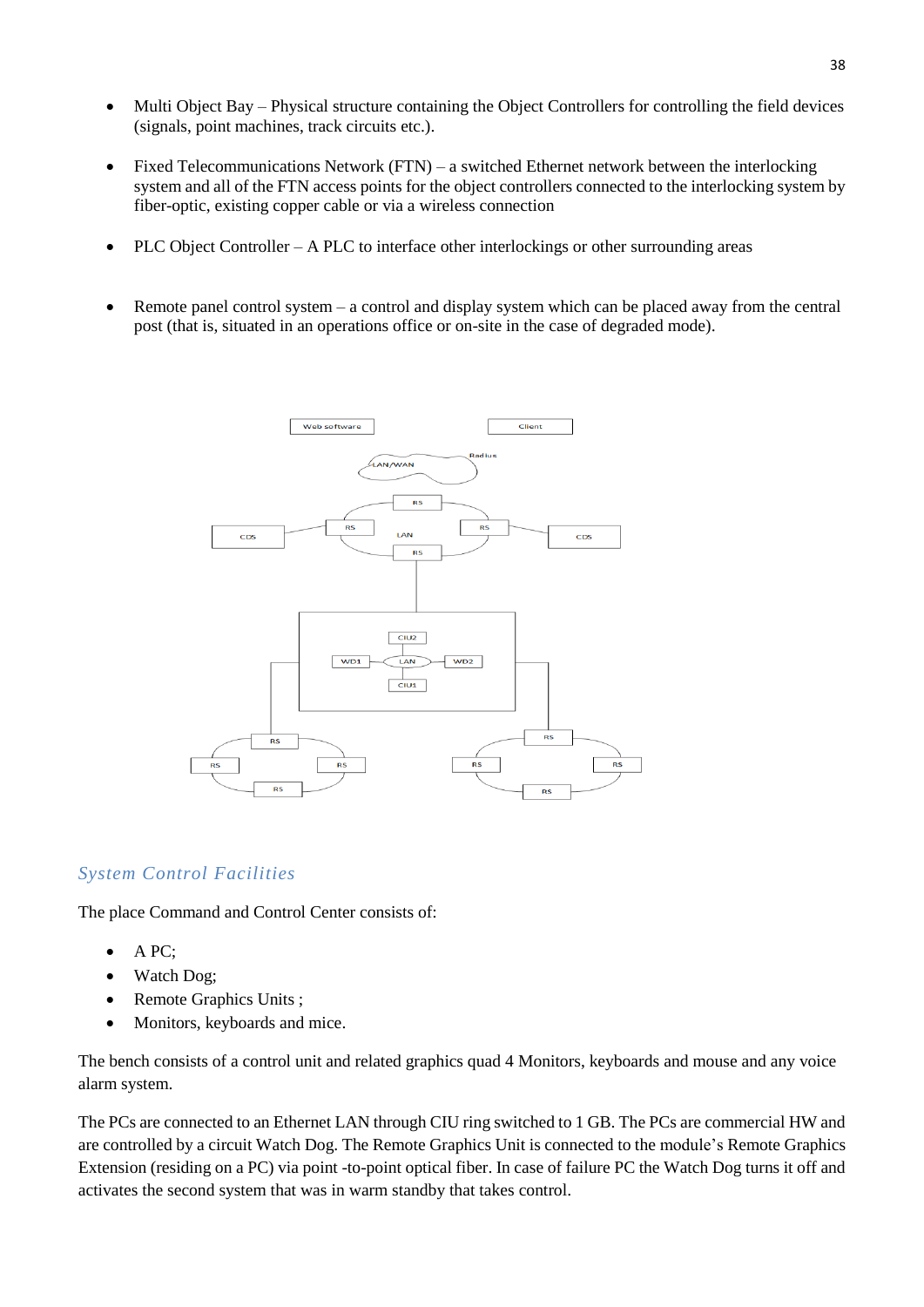The PC, the watch dog, and its network loops are contained in a cabinet which is located at a certain distance from the counter of command and control. The monitors are commercial products and replacement parts can be always kept available for a quick replacement.

### *Diagnostic facilities*

Diagnostic Management System includes the maintenance terminals, alarms and fault reporting, event recording, diagnostics, archiving and retrieval facilities, and many other non-safety-related aspects for diagnostics control and supervision

### *Central Unit Interlocking and system fault resilience policy*

The central interlocking unit is realized through a two-out-of-two redundant architecture. The two CIUs are connected over an internal area network. Connection with the field is through wide area networks, while the con trolls and display system is connected by a local area network. The CIU also has a watch-dog circuit that votes the validity of the processing and shuts down the faulty unit in the case of an error.

### *Peripheral facilities*

The trackside devices are contained in several types of equipment such as multi-object bays, trackside functional modules and harsh environment location cases.

The multi object bay (commonly referred to as a peripheral post) consists of an open frame arrangement containing object controllers and conditioning modules.

The innovative approach of the HMR CBI means that the control equipment can be installed either inside a peripheral location (containing one or more multi-object bays), inside a case at the side of the track, or in a trackside functional module in the immediate area around the signaling equipment (on a signal mast or gantry).

#### *Communication facilities*

On the communication level, the HMR9 uses an IP protocol therefore allowing the possibility of using any type of device that supports an Ethernet system as well as wireless or dedicated fiber optic as physical support. Since the IP protocol is public, the ECM HMR9 architecture is able to integrate with other systems provided by other suppliers.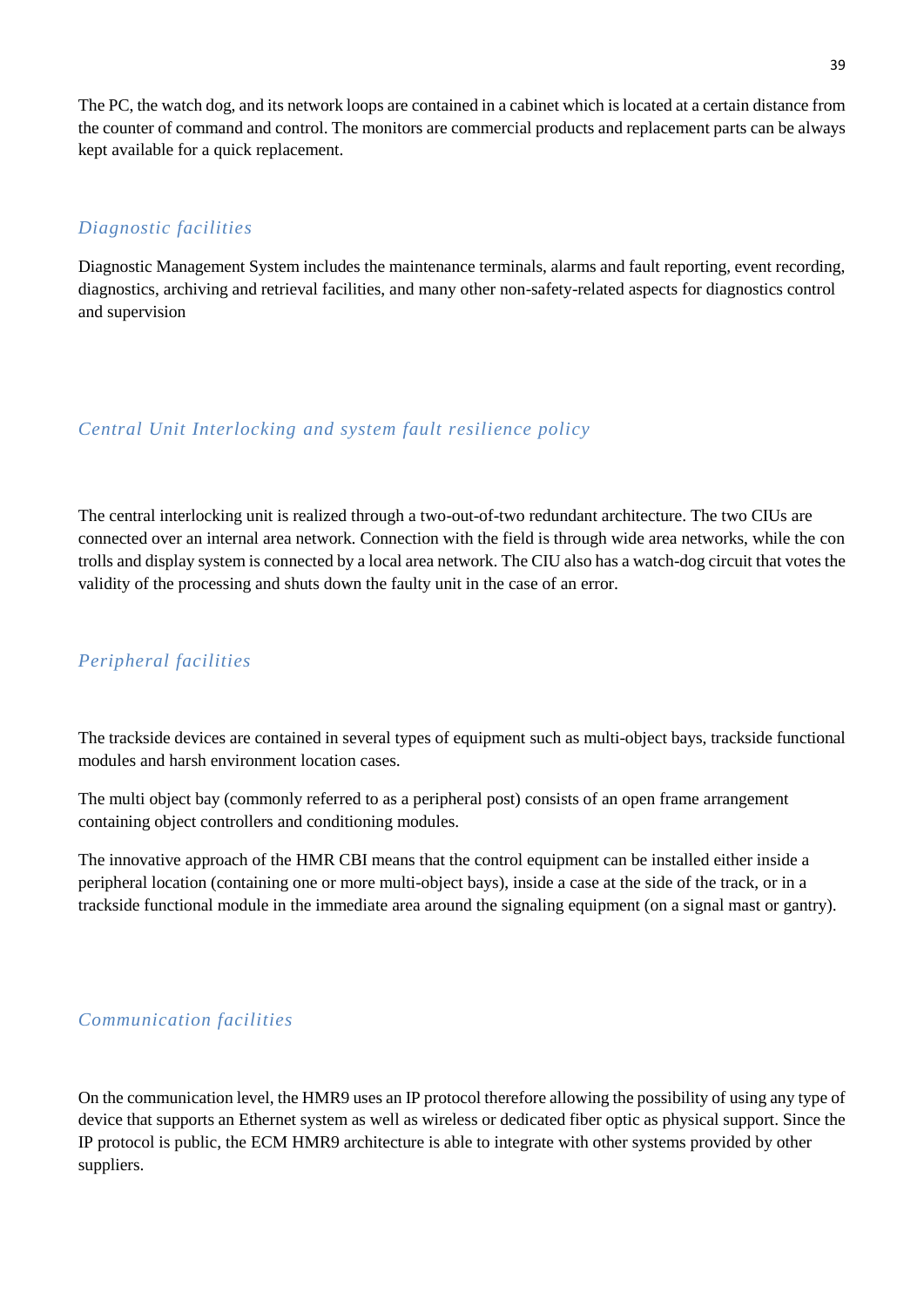The data communications network is split-up into five separate communication rings:

- a wide area network (WAN Primary); (WAN Primary)
- a wide area Network (WAN Secondary)
- a wide area network (WAN Secondary); (LAN)
- an internal area network (IAN); and(IAN)
- a fixed telecommunications network (FTN).(FTN)

The WAN normally consists of a primary and secondary link, but certain applications may only need a primary link with redundant ring switches.

As the name suggests, the local area network (LAN) covers a small local area. This network is used to connect the control and display system to the central interlocking unit at the control center, and to connect with the diagnostics and maintenance system and related remote terminals.

The internal area network is the network which connects the components of the 2oo2 redundant central interlocking unit with the watch-dog circuit and communications with the outside world. The network is contained within the central interlocking unit module in the control cabinets at the control center.

The fixed telecommunications network provides a switched Ethernet network between the interlocking location and all of the FTN access points for the object controllers connected to the interlocking. This allows the use of Ethernet through fiber-optics, copper cable or wireless connection from the FTN access point so that the IP network is extended to a gateway in each signaling location which contains object controllers. Within the signaling location, each object controller has its own Ethernet connection and IP address.

#### *System software*

The logic manager is the invariant code that processes the interlocking controls by performing the safety checks and, if these are satisfactory, generates controls for the equipment out in the field.

From a software point of view, it is a 'safe interpreter' of a byte-code generated off-line from object-oriented language sources.

Object-oriented language is used to describe the signaling devices as objects belonging to a certain context class which, according to events (field indications, events from other objects, operator or automatic controls), develop their own state. The language also provides the possibility of defining, for each context class, several connections to the object controllers to make the safety logic for the signaling devices independent from the control and indication method. The peculiar characteristics of the ObjRail language, and types of variables in the context classes, are described in separate documents.

For each process cycle of the central interlocking unit, the logic manager processes the byte-code of the context classes, defined by the safety-logic software design engineer. The characteristics of each instance are always extracted during the execution phase from the configuration database.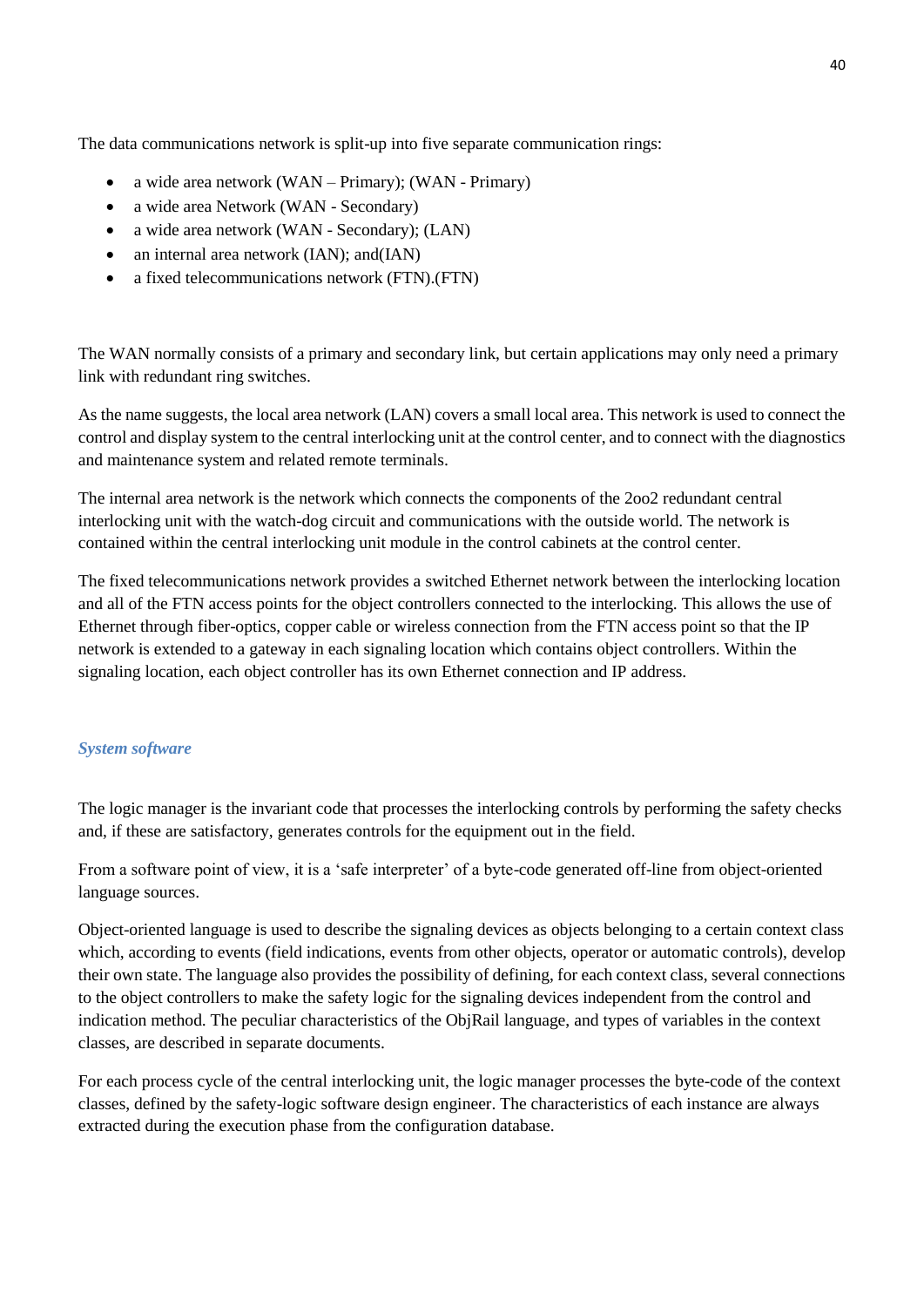Execution of the class byte-code produces an update of the class dynamic variables which represent the state of the logic entity, and an update of the interface variables which generate the control messages to the object controllers.

Two application-dependent databases – interlocking rules database and configuration database – are included in the central interlocking unit software. These databases are managed by the invariant code described in the previous section.

The interlocking rules database contains the specific application's safety logic which configures the HMR CBI so that it is in line with the signaling principles of the specific country.

The configuration database contains the site-specific data for a particular geographical application. This data defines the actual points, track circuits, signals and so on that are to be used with each of the processes defined in the interlocking rules database.

The data preparation process (DPP) includes all tasks needed to produce the central interlocking unit's data system files from source documents (the Signaling Scheme Plan and the Control Tables).

The scope includes preparing the safety logic and application-specific geographic data (all elements of application data used by the central interlocking unit). System file generation is a key step of the data preparation process in which the safety logic and geographic data are brought together to be loaded onto the central interlocking unit's independent processing sections.

The data translation tools used in the data preparation process for the generic application and specific application phases are:

- Plan Editor
- Control Tables Generator

The data preparation process is in compliance with CENELEC EN 50128 Norm Railway applications - Communications, signaling and processing systems - Software for railway control and protection systems, in separate documents.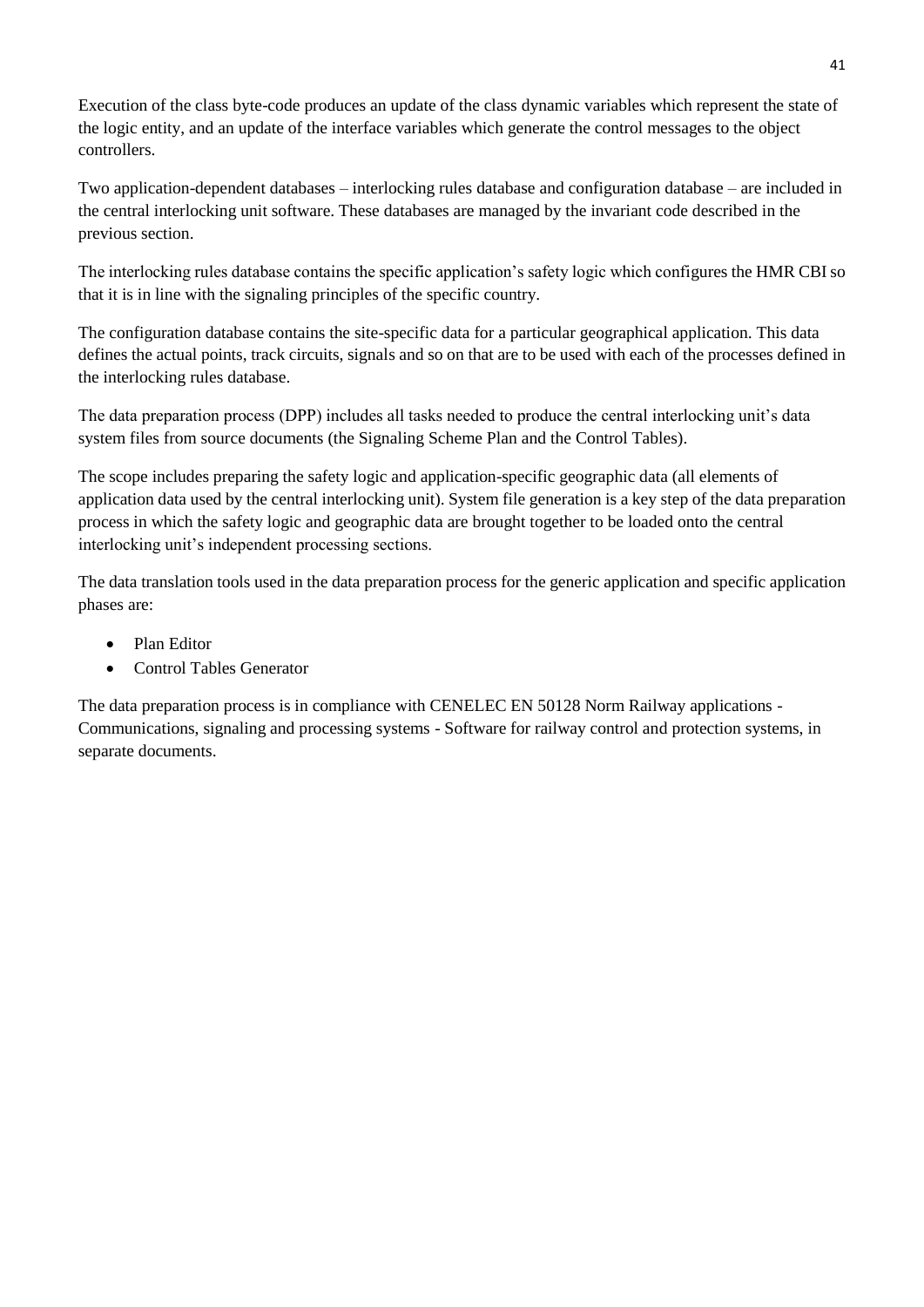### <span id="page-42-0"></span>**OTHER SYSTEMS**

In this section it will be presented some systems which it has not been possible to obtain complete information

### <span id="page-42-1"></span>**THALES – ELEKTRA**

#### The following survey is mainly founded on [15], [16] and [17].

#### *Some background*

The interlocking system LockTrac 6131 ELEKTRA was introduced in Austria in 1989, in Switzerland in 1997 and in Hungary in 1998. A system upgrade to the next generation ELEKTRA2 was done from 1998 to 2002 when the first ELEKTRA2 was set into operation in Neuhausen, Switzerland.

#### *System architecture*

For architectural and maintainability reasons the system is split into three levels:

- Human Machine Interface (HMI);
- Central Controller (CC) ;
- Field Element Controller that comprises the Element Controller (EC) and the Interface Controllers IC.

In addition to the three levels shown in the following figure there is a component for long distance communication and external interfaces respectively.

This Remote Control Unit (RCU) has also two-channel software architecture and provides the interfaces to RBC, to the automatic functions and to the neighboring interlocking as well as to a remote control system.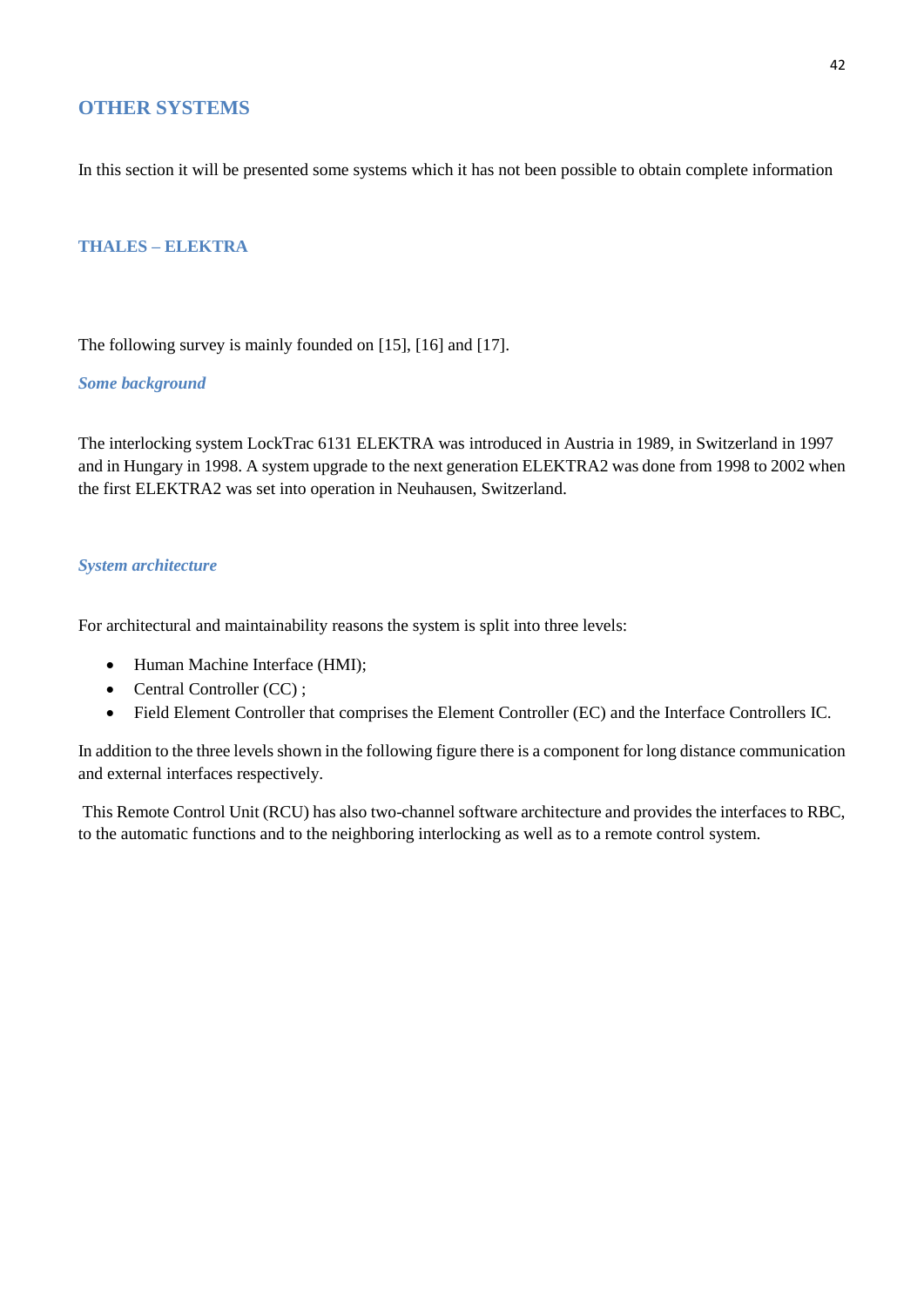

In opposition to the two-channel architecture of the above cited Communication Controller (CC) the HMI contains only one software channel. The safety relevant information items – display information or operator commands – are handled according special methods providing the safety via two-fold and threefold communication with the safe central layer and acknowledgment of each step by the user so that SIL4 is reached. This concept is called the method safe HMI.

### *System Control Facilities*

The TAS control platform is an open, scalable software architecture oriented towards established industrial computing standards. Its core incorporates software components such as a Portable Operating System Interface (POSIX) compliant operating system, a fault tolerance system and a communication system.

At the hardware level the TAS control platform uses commercial standard components, which are supplemented by added-value services for railway systems.

The TAS control platform offers a layered architecture to take advantage of the rapid evolution in hardware and software technologies. It deals with different component lifecycles and the integration of third-party software and commercial standard components. The next Figure shows the structure consisting of an application layer, middleware layer, operating system layer and hardware layer. The orange areas show the application domains, the blue areas show the parts of the TAS control platform and the yellow areas represent the third party and commercial components.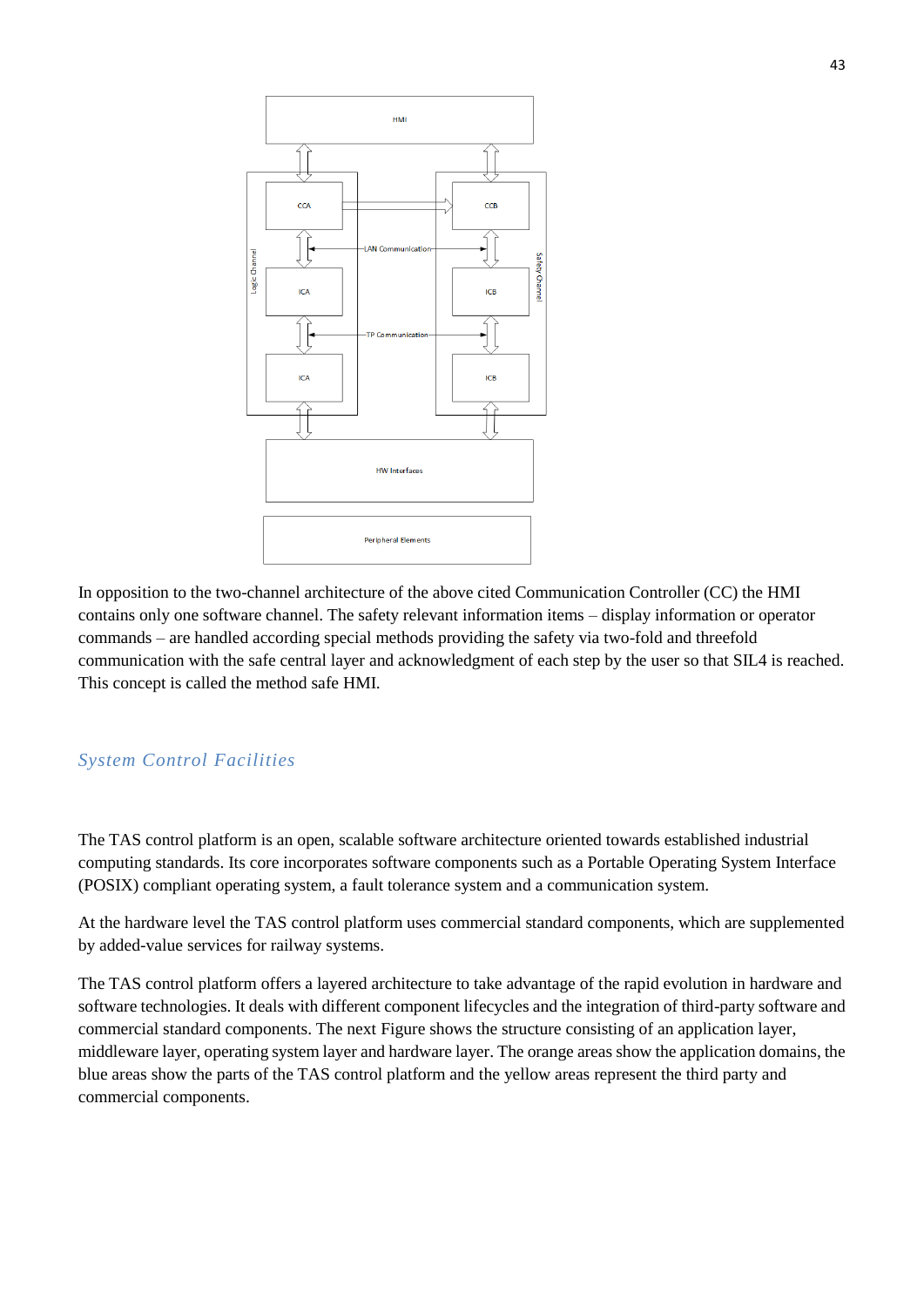The application layer represents the product providing the functionality requested by the customer. A standard Application Programming Interface (API) insures the independence of the application software from the underlying system.

The middleware layer contains application transparent communication and fault tolerance mechanisms to deal with the redundancy, fault tolerance and communication requirements.

The operating system layer includes a real-time kernel and protocol stacks, consisting of standard commercial components. The TAS control platform also supports the integration of drivers and protocols developed in the application context as loadable modules.

The hardware layer has the shortest lifetime because of rapid technological evolution.

So the TAS control platform introduces strict separation between the hardware, operating system and the application software, thus ensuring that it provides the long lifetime required by complex railway applications while benefiting from the rapid progress in computer technologies. All terms of safety, reliability, performance and certification concerning hardware and software layers below the application software are handled by the certification of the TAS control platform.

### *System software*

The main characteristic of the ELEKTRA system design is the two-channel architecture. Each channel processes its specific software in the sense of diverse programming.

Defining coding rules that differ between the two channels, use of different algorithms and different roles like master/slave the differences between the application software of the two channels are forced.

However, in the central layer the channel B (CCB) is written in a rule based programming language called PAMELA, which was developed by Thales and follows the algorithm of RETE networks. So the CCB is working as an expert system.

Additionally each channel has a separate team of engineers designing and coding the application. Due to these efforts it is possible to run both software channels on one controller board still meeting SIL4.

This architecture produces some constraints for the development process. The contradiction of the independence of the software running in different channels and the demand of the close and synchronous interaction of the two channels is solved by splitting the development process in phases with common and phases with separated development activities. Conjoint work is done in the phases of requirements specification, architecture and design but disjoint work while module design, coding and module test.

To handle the requirements management process the tool DOORS was used, nowadays under control of TREK (Thales Requirements Engineering Kit).

The development process for ELEKTRA follows the V model. With respect to the high number of functions implemented in parallel running activities this process model applies to each development path organized as a subproject. Starting from the system requirements specification delivered by the requirements process each function development runs through the phase's architecture & design, module design, coding, module test, integration and validation. Restrictive configuration management concerning software items as well as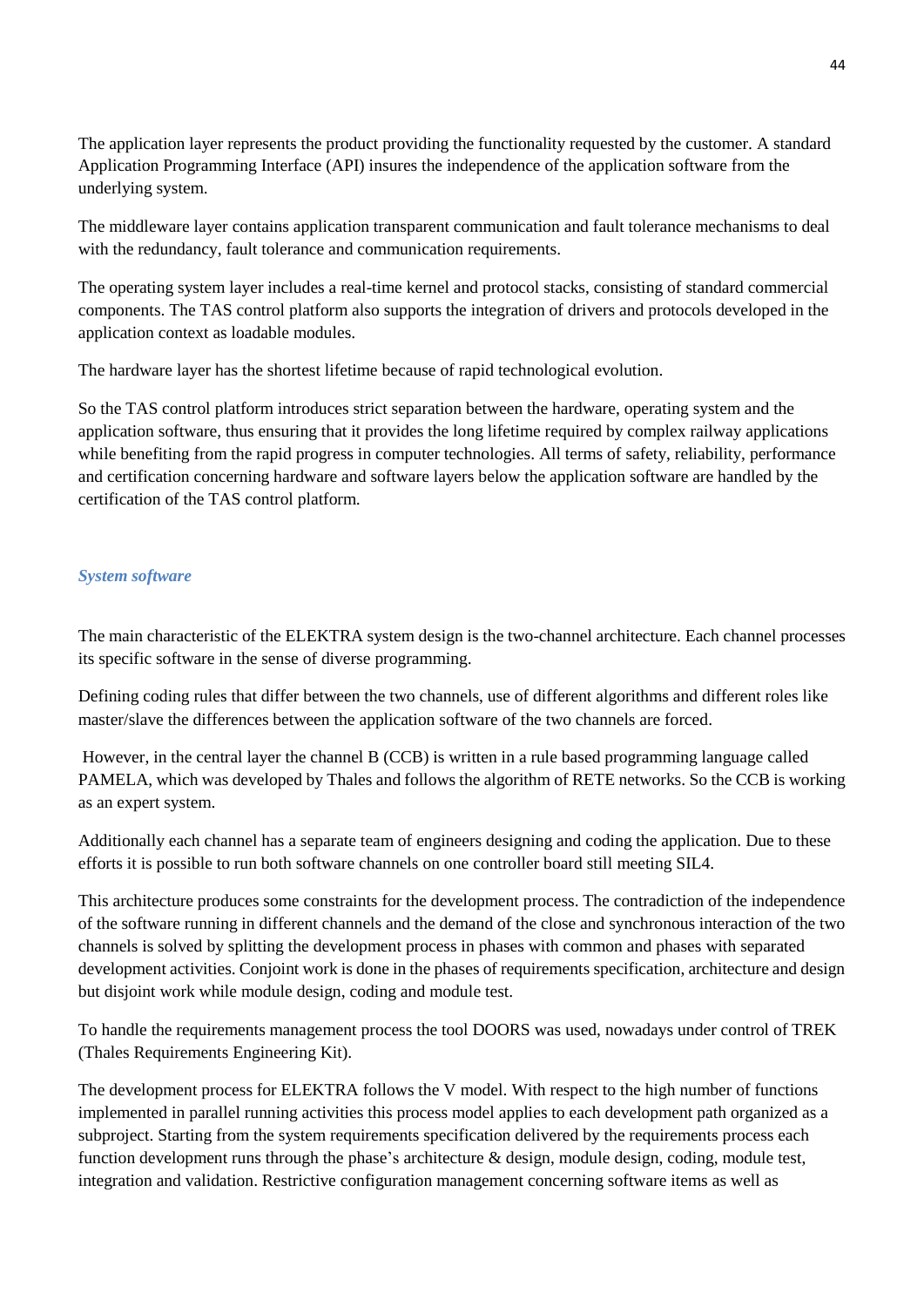documents enabled this parallelism of activities. Using Clear Case it was possible to develop one software module for different features using different branches for each subproject. After finishing the development of a single function the modified software items had to be merged into the main branch. Though efficient tool support this is a critical action and therefore followed by another system validation phase, which is performed independently as required in [18] for SIL4-systems.

The extension of the functionality of ELEKTRA is covered by an established process and is facilitated by the modularity of the software architecture. In the special cases of the new types of train routes the extension was done by broadening the functionality of existing modules whereas the features Direction Dependent Lock and Maintenance-District were introduced by the implementation of new software modules.

Verification and validation of the system ELEKTRA is partitioned into three areas of tests containing module tests, subsystem tests and system tests which are performed according to the V-model of the development process. However, the prime challenge was the interaction and cooperation of the three systems ELEKTRA, ETCS and automatic functions. For this reason the test volume was extended by two further dimensions:

• The integration tests with all systems compound executed in the Thales lab in Zurich and

• The on-site tests partially defined and conducted by the customer.

Each system had already sufficient test tools to perform all tests needed for one system alone. But integrating all systems together necessitated an overall test interface to coordinate and control the system specific test tools.

With this additional layer of the test environment it became possible to simulate train movements synchronously for each subsystem and thus the interaction and cooperation could be tested in a huge number of scenarios.

The tests driven by the customer concerned the hardware installation as well as the functionality. The equipment to be installed in the tunnel was arranged in a set of containers and checked in a workshop outside the tunnel from February till September 2005. After the transfer of the containers to their places in the tunnel the functional tests began.

Executing all the test areas simultaneously and doing some rework at the same time the challenge was to coordinate all activities in a most effective way. For defect tracking e.g. the tool Clear Quest was used providing separate databases for each test area. The entries concerning the customer tests and the integration tests were the basis of the communication with the customer, which led to an efficient cooperation so that the requirements of the functionality as well as those of the time constraints were met.

### *System fault resilience policy*

The fundamental approach to achieve safety with the system ELEKTRA is the two-channel architecture and diverse programming. Strictly a part of that there are redundant system elements to enhance reliability and availability.

The fault tolerance system offers configurations like 2-outof-2, 2-out-of-3 or even the non-redundant variant 1-outof-1. For example the Thales axle counter uses the 2-outof- 2 and the 2-out-of-3 configurations, the RBC and the OBU are 2-out-of-3 systems. ELEKTRA is in terms of the TAS control platform a 1-out-of-1 system, where redundancy handling is part of the product specific features.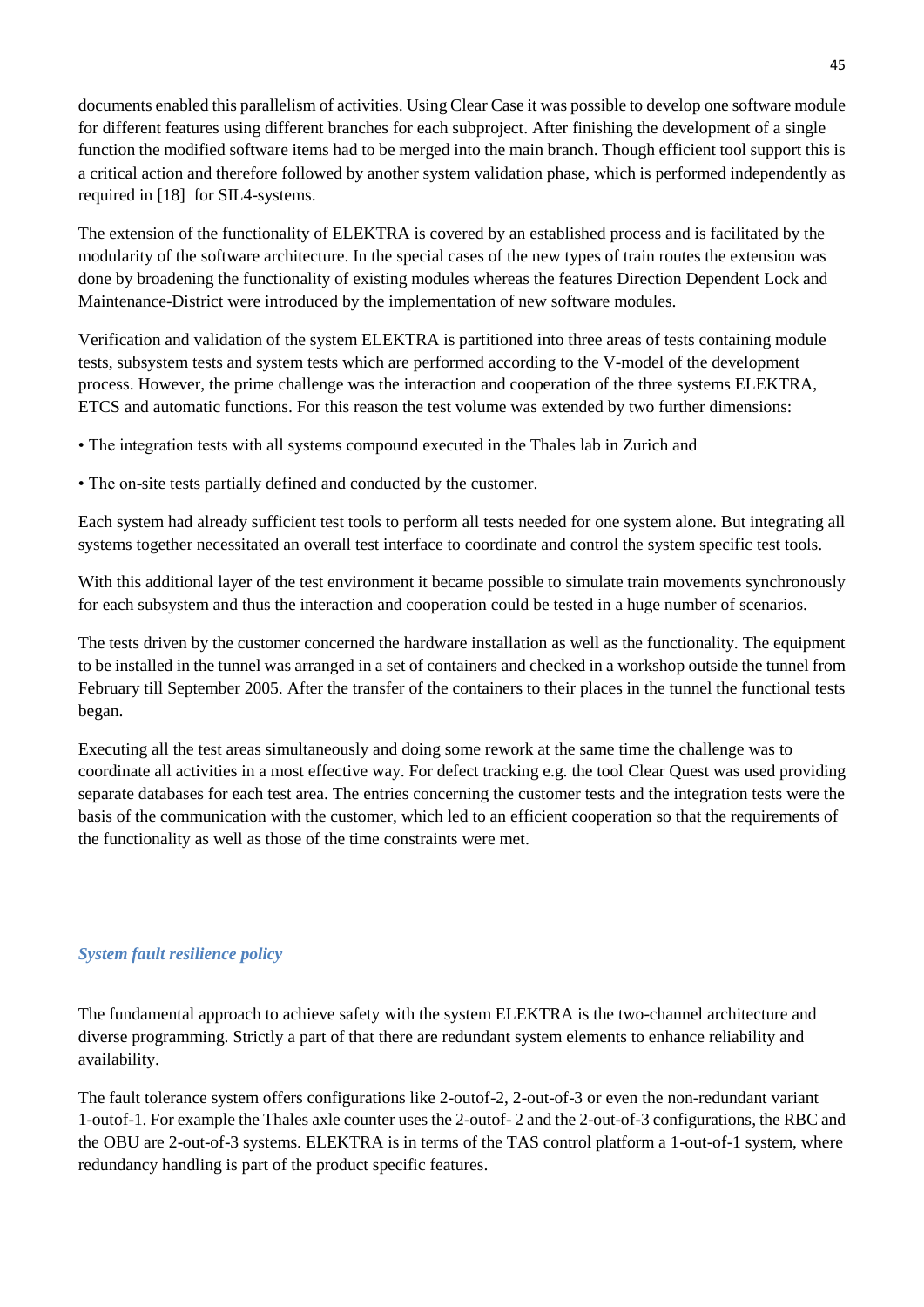### <span id="page-46-0"></span>**PRORAIL MOVARES EUROLOCKING**

The following survey is mainly founded on [19].

Eurolocking is a SIL 4 PLC interlocking completely based on Commercial of the Shelf (COTS) hardware components. Any (SIL 4) PLC can be used in this concept to engineer an open system. Only the logic inside the system is dedicated to the railway environment.

Eurolocking is developed according to the Cenelec EN50126, EN50128 en EN50129. The architecture follows the generic (modular) interlocking architecture.

The core of the system consists of the:

- SIL4 PLC CPU;
- Maintenance and Diagnostics system;
- Data logger.

The latter to be used in case of accidents to 'rewind' the status of the interlocking system. Digital I/O, both in the interlocking room and in trackside cabinets, can be connected directly to the outside elements such as signals, etc.

Besides safe digital I/O, various communication standards are supported such as Ethernet and Profibus/Profisafe.

Upon request, specific communication protocols can also be implemented to support, for example, existing dedicated CTC's. As the core of the (safe) system a safety PLC is used.

In the design of the interface to the trackside elements, a modular approach is implemented. Standard IRS (Interface Requirement Specifications) is implemented in modules (hardware and logic) and can be exchanged from infrastructure operator to infrastructure operator.

All standard interfaces are implemented. New interfaces can be easily added. New modules to communicate with LEU's (Line side Electric Units) for ERTMS Level 1 and an RBC (Radio Block Centre) for ERTMS level 2 are under investigation. In the PLC there is a possibility to implement (low level) customer specific communication protocols.

Movares are currently working on the implementation of a network based direct coupling to axle counting systems. As it is an open standard, the possibilities are infinite.

The logic programmed into the PLC defines the system as an interlocking. Here the railway specifics are programmed. In the Eurolocking solution, this logic can be set up and altered by any (certified) engineering company. For this, the operator specific signaling rules are converted in an engineering manual. With this engineering manual, new interlockings and changes in existing interlockings can be engineered.

To design more efficiently, standard building blocks are created. This principally creates an improvement in the verification and validation process of the specific application.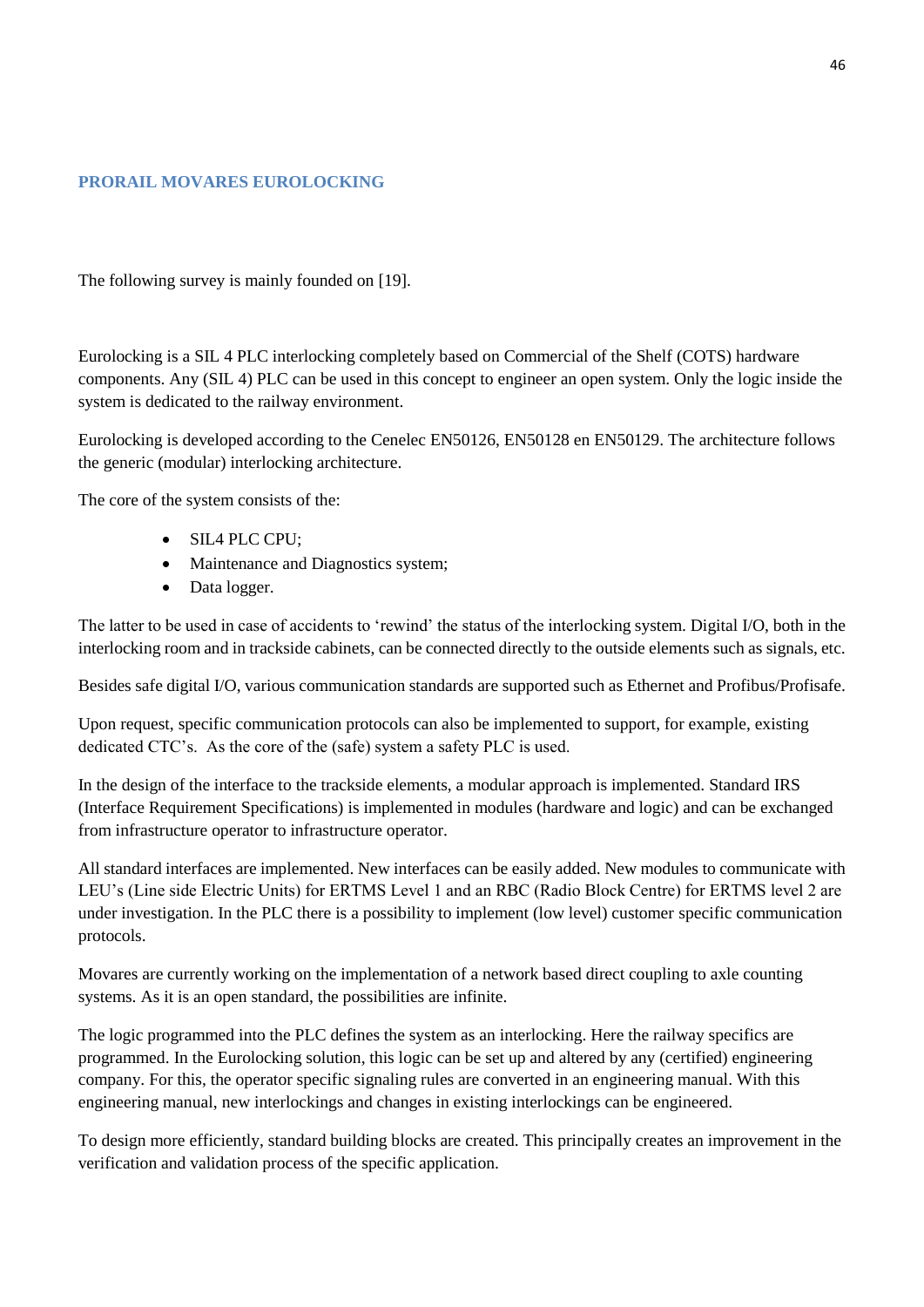The selected CPU modules are internally a 2 channel SIL4 system. Additional modules can be inserted to improve availability.

Current system availability requirements state 99.9998% which can be translated as a system downtime of less than 2 hours every 100 years. Although this is quite a steep requirement, within the Eurolocking architecture, it is easily achievable. As the hardware modules are independent of the logic, redundant modules can be added (or left out for branch lines) without modification to the (railway) logic in the PLC.

For safety a THR (Tolerable Hazard Rate) of 3.0x10-9 per hour is required. This THR is defined as an interlocking system, controlling a station with a total amount of 15 (light) signals and its track circuits, switches etc.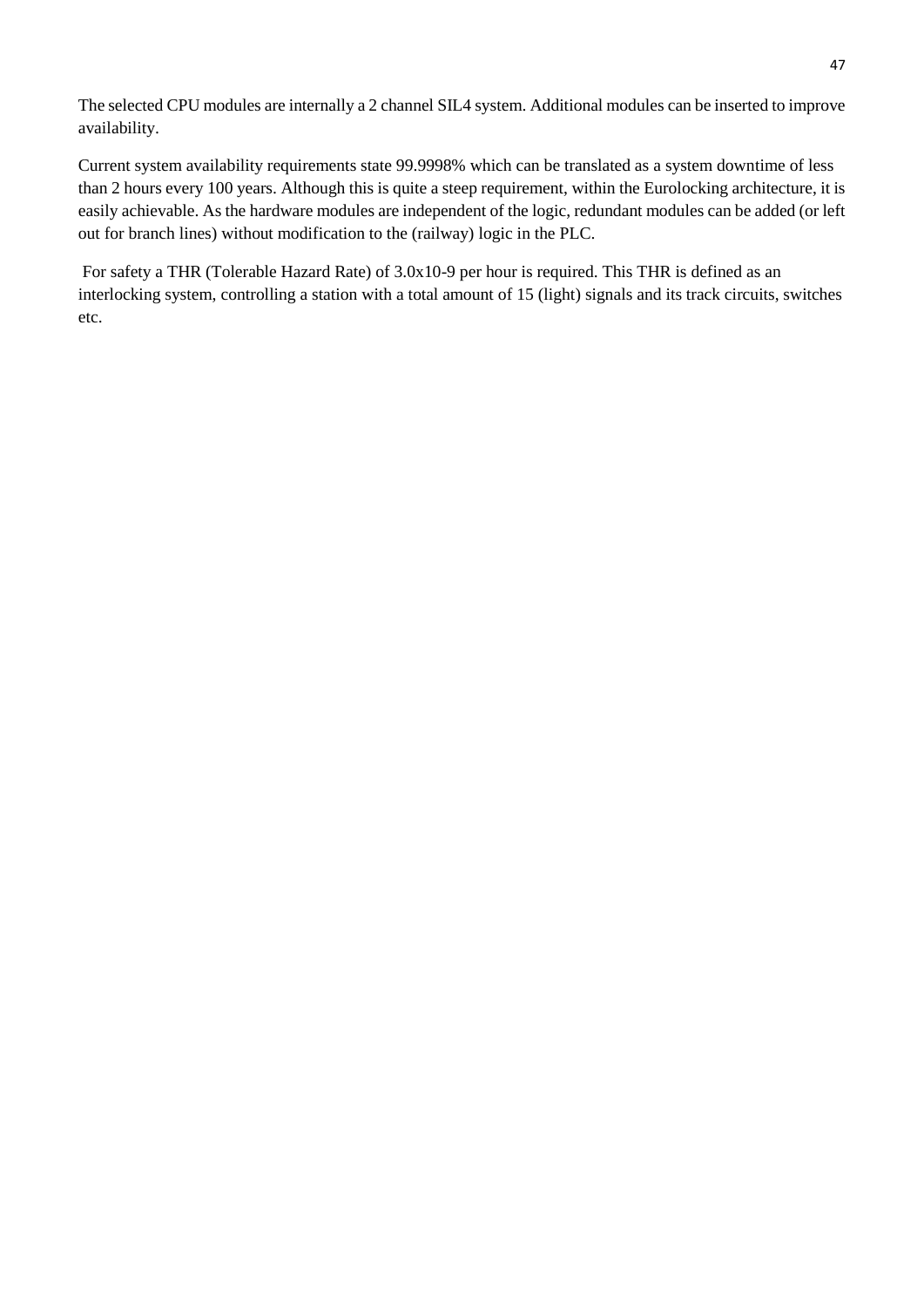#### <span id="page-48-0"></span>**BOMBARDIER TRANSPORTATION – EBI-LOCK 850**

The following survey is mainly founded on [20].

#### *System architecture*

EBILOCK 850 consists of 3 sub-systems.

- a) JZA 850. This is the interlocking computer system. In conventional terms this takes the place of the control, indication and interlocking circuitry normally located in the relay room.
- b) JZU 840. This is the object controller system which covers all control of the wayside objects including the transmission of the data from the central computer to the location cubicles. In conventional terms this is equivalent to through circuits and location circuits.
- c) GEN 285. This is a generating system for use on the EBILOCK 850. Basically it is a support system which contains all the necessary data for the complete system, e.g. obj6ct identities, station layouts, etc. In conventional terms this takes the place of signaling plans, typical circuits, etc. It is also capable of producing auxiliary information such as material lists, documentation, etc.

### *System Control Facilities*

MAN 85 is a control system developed to work the interlocking direct utilizing 1 or 2 workstations or it can act as a standby system to the main control and supervisory system like the 715.

The operator commands are processed in the interlocking computer, which following a pretest routine allows the necessary control data to be transmitted around one of up to 13 possible loops.

Similarly status messages are received from the signals and points via these loops.

The technician has one or two personal computers and printers for typing in commands to the system and receiving printouts. A maintenance panel unit is provided for each computer and is used for hardware troubleshooting and some related software tests, Status indicators are provided on top of the computers showing whether the computer is running, halted or occupied for maintenance work.

There is also an operator's panel provided for both the operators and technician for restarting and reloading of the computers as well as other functions and indications.

#### *System software*

The processing in the interlocking and transmission around the concentrator loops is cyclic. Cyclic time is approximately 0.6 seconds. During each cycle - all information concerning the status of the various objects is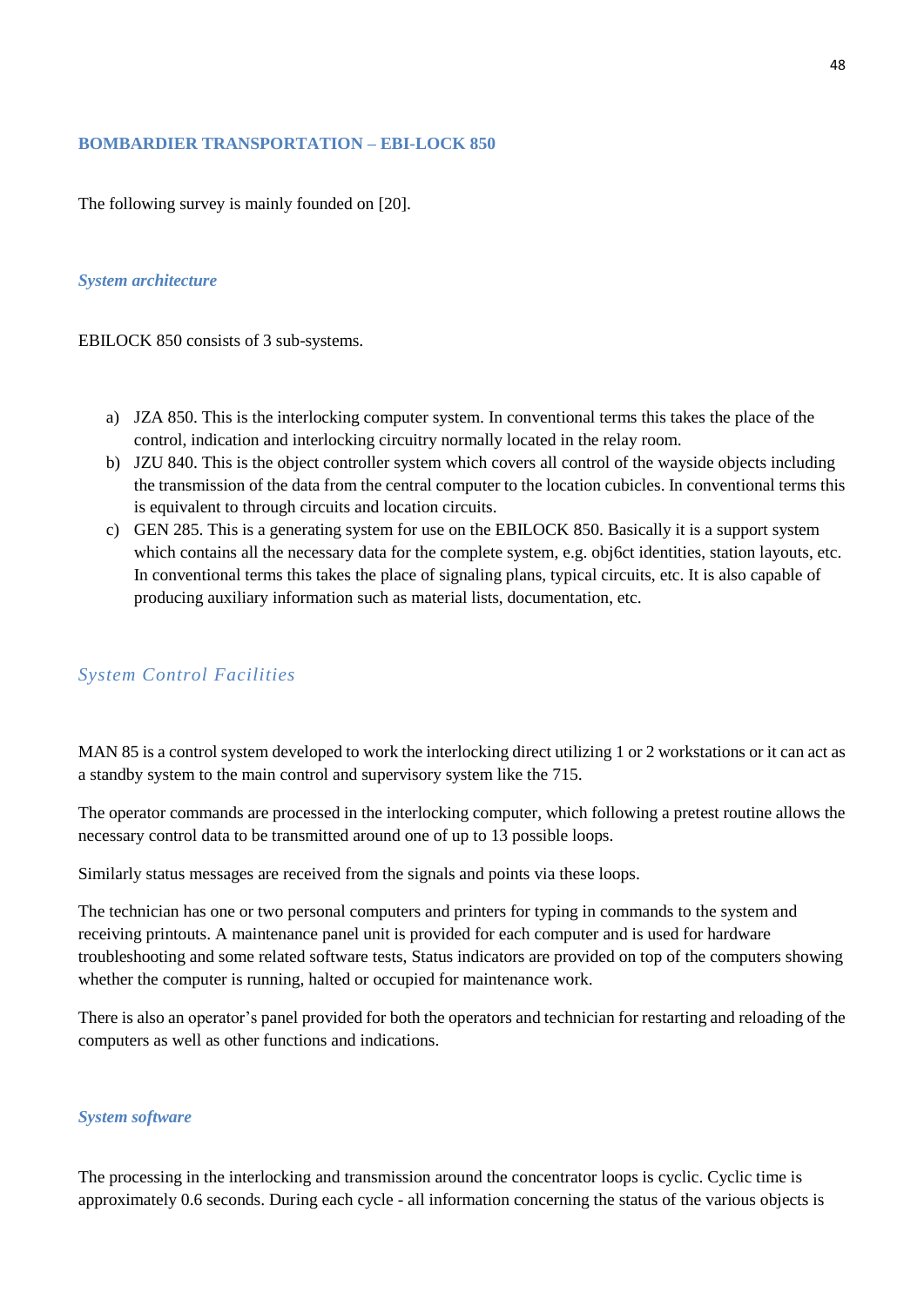collected the interlocking data is processed in two separate program 'sequences commands to the objects are compiled and transmitted information concerning the object status is transmitted as indications to 'the control and supervisory system Maneuvers from the control system are processed in a background program and not part of the fixed cycle.

### *System fault resilience policy*

To ensure safety in both the online and standby computers the interlocking section in each computer, is divided into two parts, A and B. Each of these two parts uses its own data format, and produces its own commands which are issued to the Object Controllers.

Comparison of the A & B commands are made at the last point in the system i.e., in the object controller itself.

This technique is called diversified programming. The program sequence in A is independent of that in B. They fulfil1 the same function but the data is processed in different ways, to achieve this independence, and hence safety, the two programs are designed by two separate programming teams, working from a common specification. Relative to each other, the program sequences and data are reversed and inverted and stored in different areas in the computer memory. Any hardware faults are discovered using this technique. The data is updated every program cycle and time stamped to prevent the use of obsolete data.

Commands from the operator are processed for validity etc., via a pretest routine before entering the interlocking phase. Independent calculations are carried out in the interlocking processor resulting in independent A & B commands being transmitted to the object controllers on site.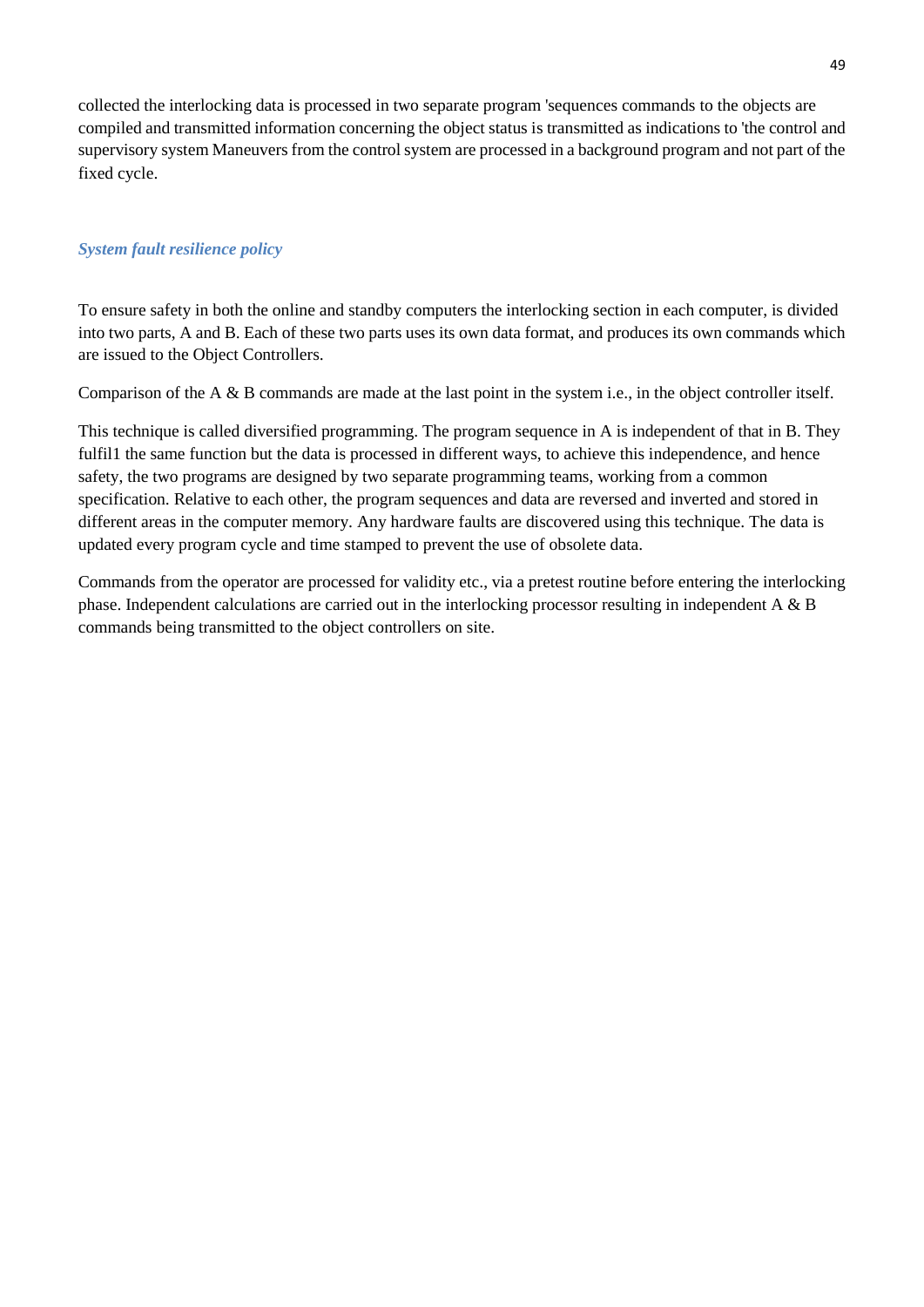### <span id="page-50-0"></span>**FINAL CONSIDERATIONS**

A modern electronic interlockings system must be highly flexible and scalable, to enable them to be adapted to different sizes, different hardware, different environments, different signaling principles and even different applications.

Also, all these systems have an important common feature: they are safety-critical and must therefore be developed according to the highest safety integrity level (SIL4), as defined in the standards applicable to the railway industry (CENELEC 50126, 50128, 50129, Railway Applications Standards [RAMS, software and electronics]). Apart from being suitable for safety-critical operation, railway systems must also be highly reliable and available, and in most cases must meet stringent real-time requirements.

Some of the key features to this flexibility are:

- Modular: Inputs and outputs are based on modules. The number of modules installed in the system is matched to the system capacity. The type of module is selected according to the function and voltage of the internal device.
- Expandable**:** Multiple systems can communicate on a peer-peer or master slave basis to either provide a larger system or to distribute the input and output.
- Easily configurable**:** The logic in the interlocking must be easily designed to suit different signaling principles. Fixed constructs make this difficult. The ability for a Signal Engineer to build standard circuits that can be inserted, modified if necessary, and meaningfully named according to the logic function are becoming a must in today's cost pressure environment. Easy to use design tools are required to support the logic configuration.
- High System Capacity**:** Processors are becoming ever more powerful, permitting larger systems and higher speeds. However, the vendors must be able to produce very small system using the same hardware and design tools at a competitive price, so a low base cost is important.
- Simulation and Maintenance Tools**:** These are important in testing and maintaining a system. They must also provide the flexibility to support different systems and principles.

Due to the increasing complexity of applications, it is also necessary that the platform be able to keep up with ever increasing demands for processing power, memory consumption and connectivity.

This trend can only be addressed by the use of off-the-shelf hardware and operating systems. In order to be able to keep up with the advances in hardware and operating systems, these components should be as interchangeable as possible, such that exchanging them does not compromise the system's safety integrity.

Further on is reported a summary for each aspects.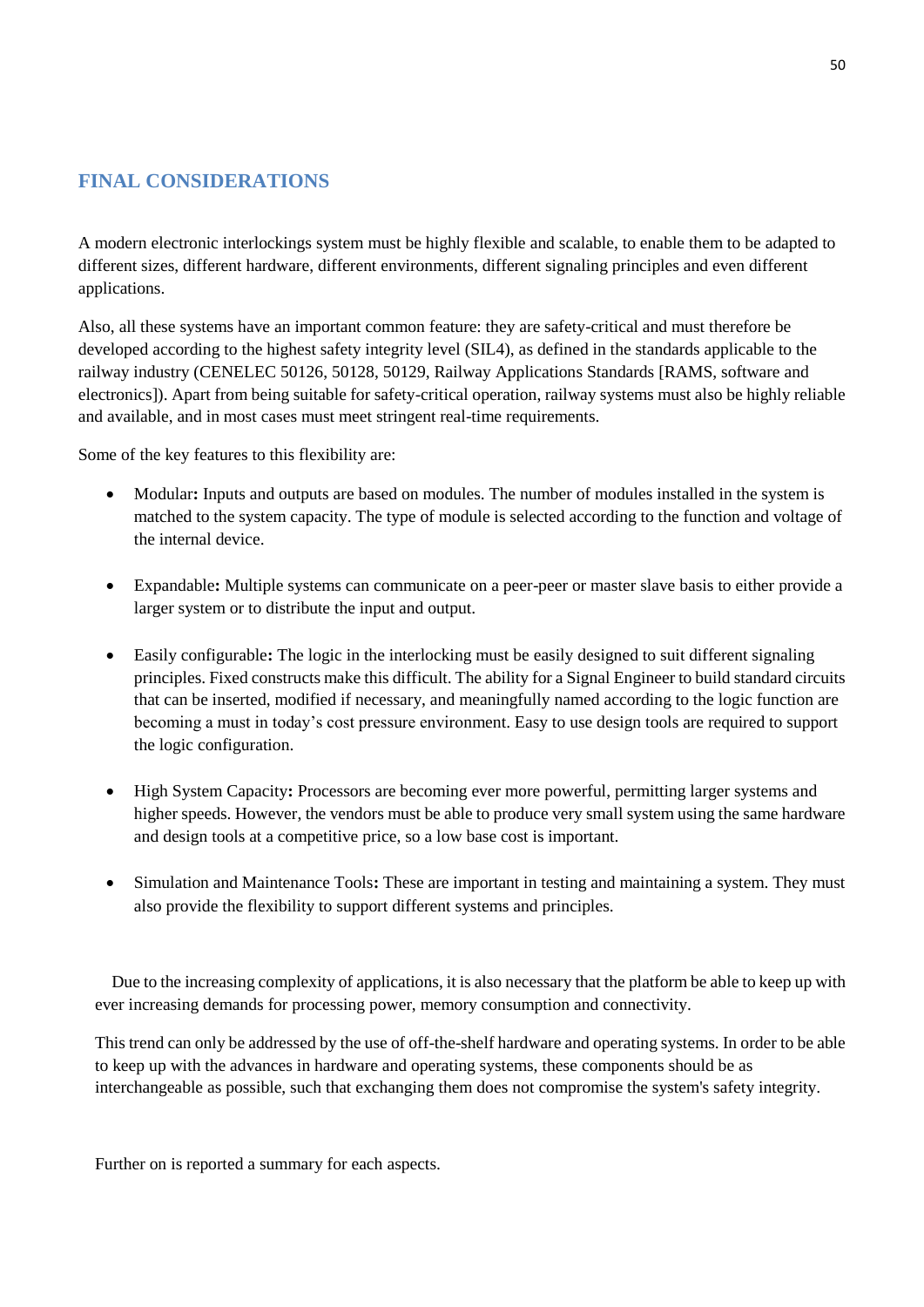| <b>IXL</b> System | <b>SCF</b>                                    | <b>CPI</b>                         | Peripheral<br>facilities                                        | Diagnostic<br>facilities                                           | Communication<br>facilities                                                                   |
|-------------------|-----------------------------------------------|------------------------------------|-----------------------------------------------------------------|--------------------------------------------------------------------|-----------------------------------------------------------------------------------------------|
| SSI               | Light Panel,<br>Terminal                      | Motorola<br>6800<br>$(16-bit)$     | <b>Different</b><br>module<br>for each<br>trackside<br>function | Passive<br>External<br>module                                      | Serial link<br>Separated<br>module, drive<br>up to 6 TFM                                      |
| <b>WESTRACE</b>   | Proprietary<br>(Client/Server<br>Application) | PowerPC                            | Different<br>module<br>for each<br>trackside<br>function        | Direct<br>information<br>access<br>locally or<br>via modem<br>link | Parallel bus<br>between vital<br>systems,<br>Ethernet<br>between<br>different<br>interlocking |
| <b>WESTLOCK</b>   | Proprietary<br>(Client/Server<br>Application) | Motorola<br>6800<br>$(32-bit)$     | Different<br>module<br>for each<br>trackside<br>function        | Passive<br>External<br>module                                      | <b>Full Ethernet</b>                                                                          |
| <b>SMARTLOK</b>   | Proprietary<br>(Client/Server<br>Application) | Motorola<br>ColdFire<br>$(32-bit)$ | Different<br>module<br>for each<br>trackside<br>function        | Incorporated<br>in the<br>Support<br>System                        | IMNET,<br>RS-422<br><b>WAN</b>                                                                |
| <b>ACC</b>        | Proprietary<br>(Client/Server<br>Application) | No data                            | No data                                                         | Incorporated<br>in the<br>Support<br>System                        | <b>Full Ethernet</b>                                                                          |
| <b>ESA 33</b>     | Proprietary<br>(Client/Server<br>Application) | Unknown<br>32-bit                  | No data                                                         | Incorporated<br>in the<br>Support<br>System                        | <b>Full Ethernet</b>                                                                          |
| HRM9              | Proprietary<br>(Client/Server<br>Application) | Intel<br>Dual<br>Core              | Different<br>module<br>for each<br>trackside<br>function        | Standalone<br>system                                               | <b>Full Ethernet</b>                                                                          |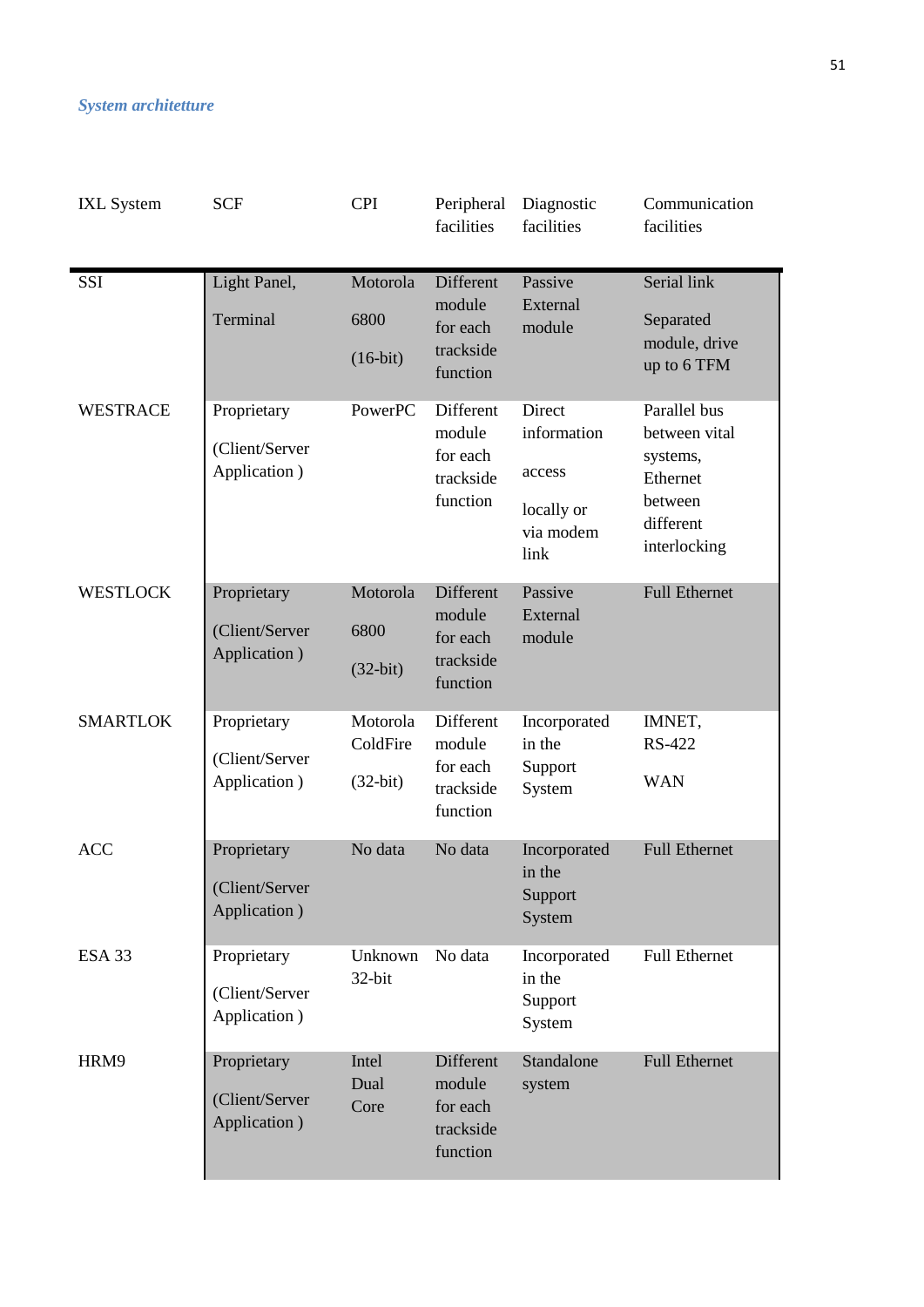### *System software*

| <b>IXL</b> System  | Development                           | Engineered<br>Language        | Programming<br>framework |
|--------------------|---------------------------------------|-------------------------------|--------------------------|
| <b>SSI</b>         | Abstract<br>model of<br>Relay circuit | <b>GDL</b>                    | Direct code              |
| <b>WESTRACE</b>    | Abstract<br>model of<br>Relay circuit | Ladder Diagram                | <b>WESTCAD</b>           |
| <b>WESTLOCK</b>    | Abstract<br>model of<br>Relay circuit | Ladder Diagram                | <b>WESTCAD</b>           |
| <b>SMARTLOK</b>    | <b>SCADE</b>                          | State charts logic<br>diagram | Unknown<br>proprietary   |
| <b>ELEKTRA</b>     | V model<br>Doors                      | <b>CHILL/PAMELA</b>           | No data                  |
| <b>ACC</b>         | V model                               | Ladder Diagram                | No data                  |
| HRM9               | V model                               | ObjRail                       | No data                  |
| <b>EUROLOCKING</b> | No data                               | Ladder Diagram                | No data                  |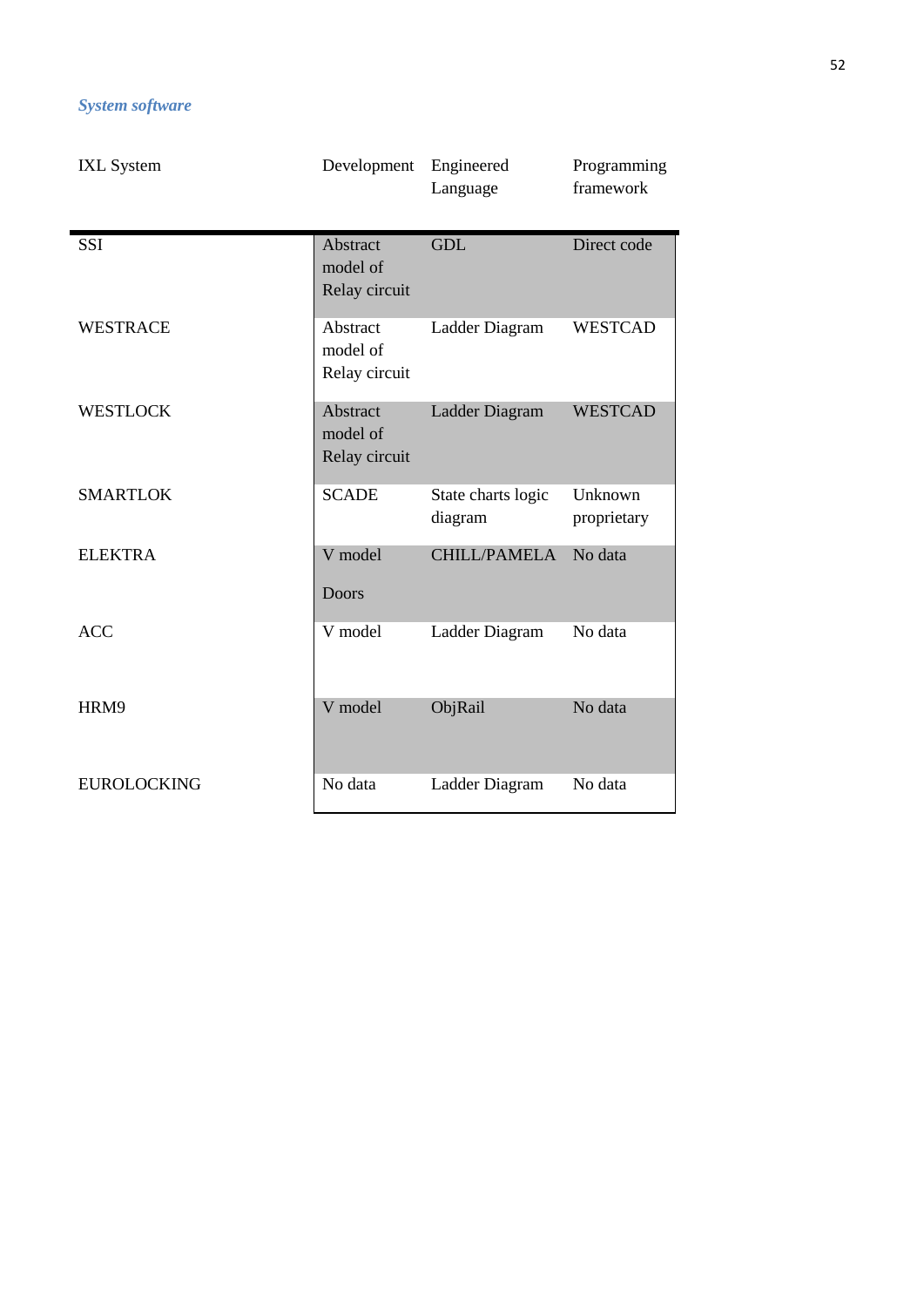### *System fault resilience policy*

| <b>IXL</b> System | Configuration                              | Stand by        |
|-------------------|--------------------------------------------|-----------------|
|                   | Type                                       |                 |
| SSI               | <b>TRM</b>                                 | <b>HOT</b>      |
| <b>WESTRACE</b>   | Single<br>Processor<br>with<br>diversified | <b>HOT</b>      |
|                   | software                                   |                 |
|                   | 1 out of 1<br>System                       |                 |
| <b>WESTLOCK</b>   | <b>TRM</b>                                 | <b>HOT</b>      |
| <b>SMARTLOK</b>   | 2 out of 3                                 | <b>HOT</b>      |
|                   | System                                     |                 |
| <b>ELEKTRA</b>    |                                            | <b>HOT</b>      |
| <b>ACC</b>        | 1 out of $1/$                              | <b>HOT</b>      |
|                   | 2 out of $2/$                              |                 |
|                   | 2 out of $3/$                              |                 |
|                   | 2 out of 4                                 |                 |
|                   | System                                     |                 |
| <b>MICROLOCK</b>  | Single<br>Processor<br>with<br>diversified | <b>WARM/HOT</b> |
|                   | software                                   |                 |
|                   | 1 out of 1<br>System                       |                 |
| EBI Lock 850      | Single<br>Processor<br>with<br>diversified | <b>HOT</b>      |
|                   | software                                   |                 |
|                   | 2 out of 2                                 |                 |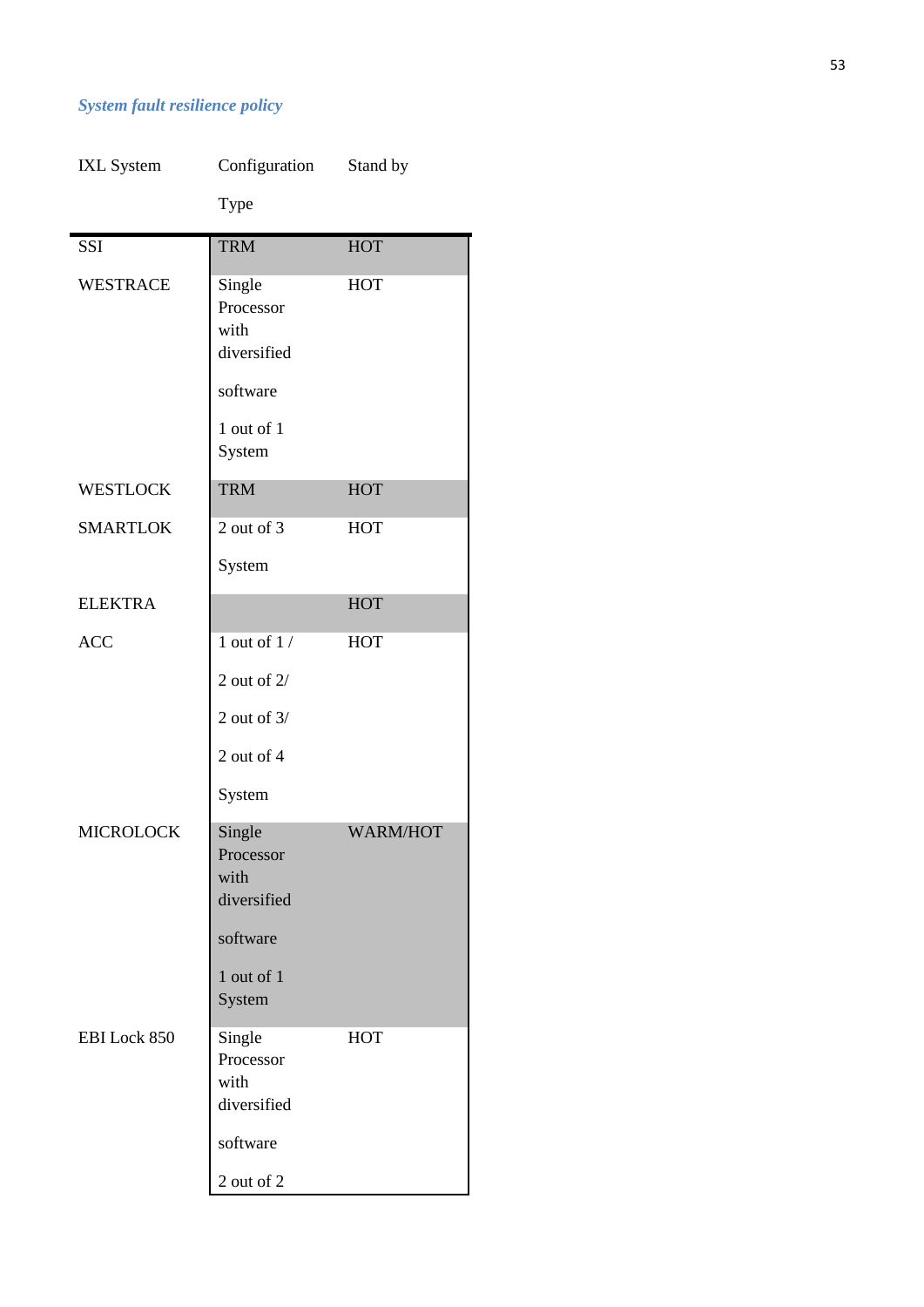|                    | System     |            |
|--------------------|------------|------------|
| <b>ESA 33</b>      | 2x2oo2     | <b>HOT</b> |
| HRM9               | Multicore  | <b>HOT</b> |
|                    | Processor  |            |
|                    | 2 out of 2 |            |
|                    | System     |            |
| <b>EUROLOCKING</b> | Single     | <b>HOT</b> |
|                    | <b>PLC</b> |            |
|                    | 2 out of 3 |            |
|                    | System     |            |
|                    |            |            |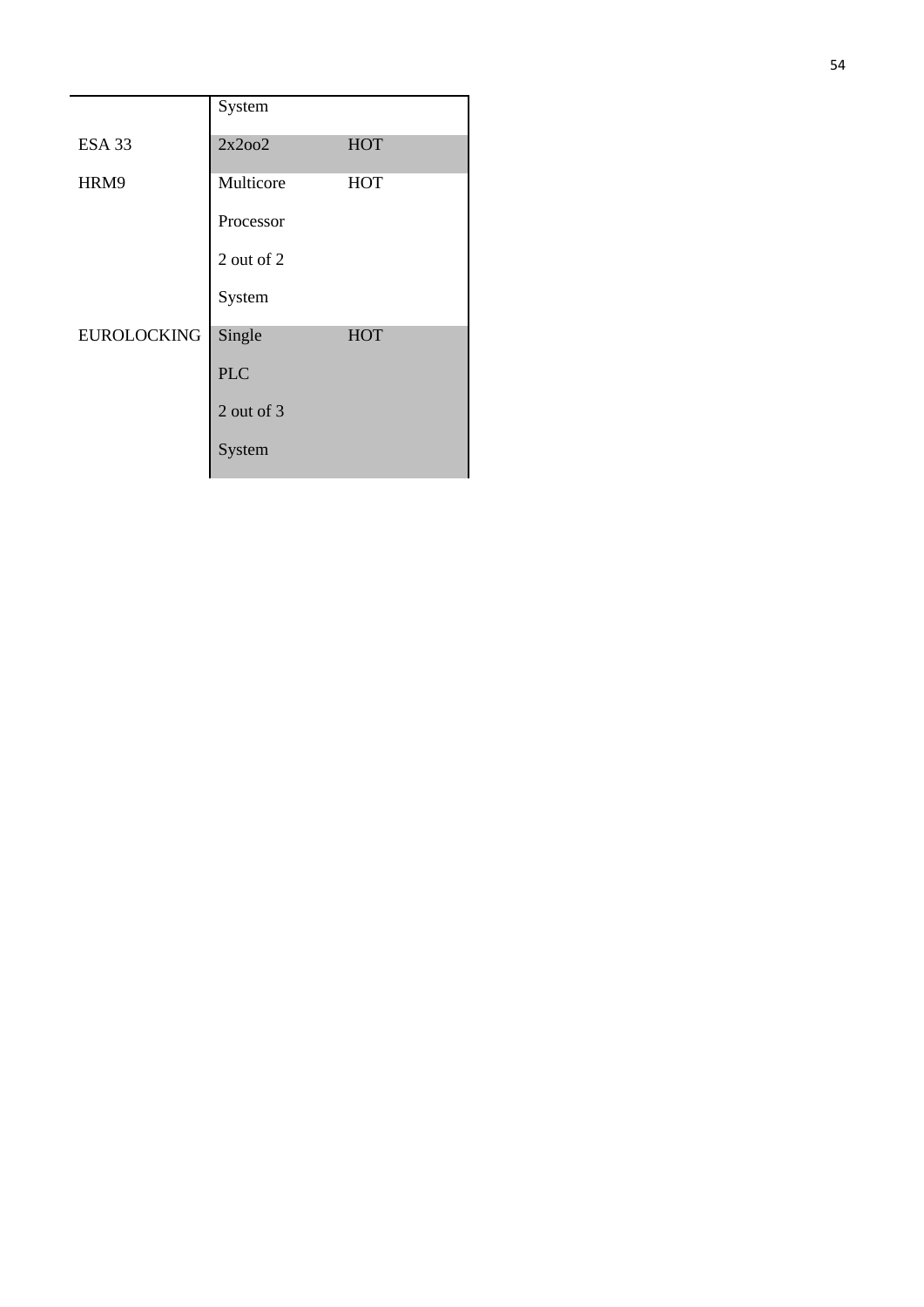#### <span id="page-55-0"></span>**BIBLOGRAPHY**

- [1] M.Williams Westinghouse Signals LTD, «Adelaide Signalling Project Solid State Interlocking,» 1989.
- [2] Westrace, «Westrace the flexible safety controller SYSTEM OVERVIEW http://www.westsig.co.uk/Repo/files/Westracel2.pdf,» Invensys westinghouse rail system, 2008.
- [3] I. Rail, «Datasheet 10A-31,» Invensys Rail, 2009.
- [4] P.James, «SAT-Based Model Checking and its Applications to Train Control,» 2010.
- [5] K. Kanso, «Formal Verification of Ladder Logic,» 2008.
- [6] Noel Burton, BSc MIRSE Westinghouse Rail Systems Australia, «How many interlockings does it take to signal a freight train?,» The Institution of Railway Signal Engineers Inc Australasian Section Incorporated.
- [7] Invensys Rail system, «WESTLOCK Interlocking Datasheet 10A-9,» Invensys Rail system, 2008.
- [8] Signalling Solutions, «Smartlok 400,» http://www.signallingsolutions.com .
- [9] C. Minkowitz, «Formal Specification for Design Diversity: Two Case Histories, One Approach,» in *ADBIS (Local Proceedings)*, 2010.
- [10] D. Liu e T. L. McCluskey, «The Object Centred Language Manual OCLh -,» 1999.
- [11] A. M. .Amendola, L. Impagliazzo, P. Marmo, Mongardi, G. Sartore( Ansaldo Trasporti), «Architecture and Safety Requirements of the ACC Railway Interlocking System,» IEEE, 1996.
- [12] A. Anselmi, A. Fantechi, S. Gnesi, S. Larosa, G. Mongardi e F. Torielli, «An Experience in Formal Verification of Safety Properties of a Railway Signalling Control System,» *Safe Comp 95,* pp. pp 474-488, 1995.
- [13] J. LECHNER, AŽD Praha s.r.o., «Computer-based interlocking,» *Archives of transport system telematics,*  vol. 2, n. 1, pp. 43-47, 2009.
- [14] E. SPA, «HMR9 High modular redundancy,» http://www.ecmre.com/en/hmr9.xhtml.
- [15] Walter Fuß, Thales Rail Signalling Solutions GesmbH, «Tailored Solutions for Safety-Installations in the Loetschberg Tunnel -A Project with Importance for the Trans-European Rail Traffic».
- [16] G. Staffel e W. Bohm, «Alcatel Stellwerkstechnik,» *e&i,* vol. 3, n. 117, pp. 208-215, 2000.
- [17] Thales Group, «Locktrac Elektra 6131,» https://www.thalesgroup.com.
- [18] C. E. 50128, «Railway applications—Communications, signalling & processing,» 2001.
- [19] Michiel Blaauboer MSc Technical Manager Movares, «SIL 4 Interlocking based on COTS hardware,» The Institution of Railway Signal Engineers Inc Australasian Section Incorporated.